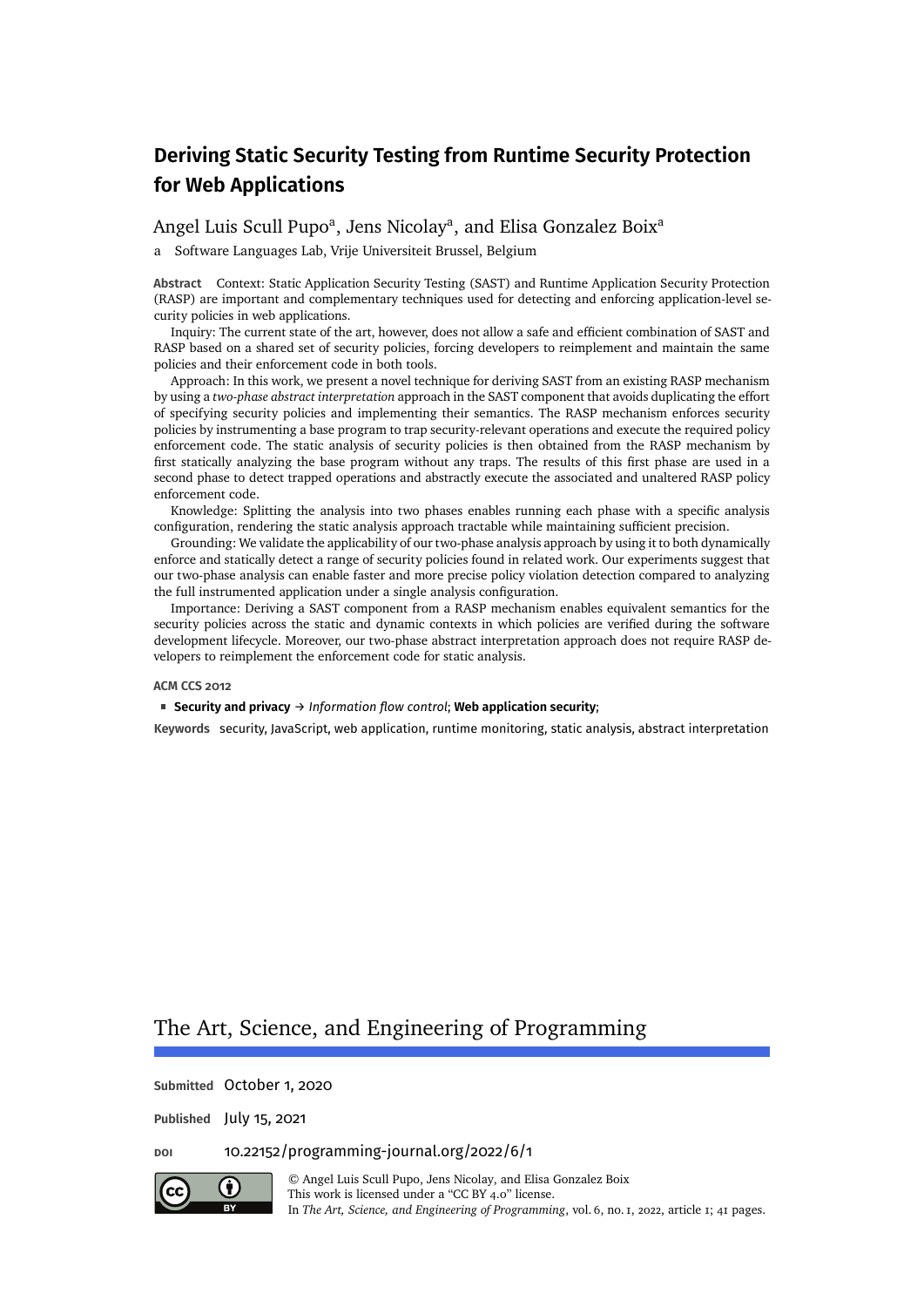#### **1 Introduction**

JavaScript has become the language for building web applications partially due to its dynamic nature, featuring prototype-based inheritance and dynamic typing where objects can change shape and type freely. JavaScript also follows a *no crash* philosophy, as the language will try to execute operations and make the necessary type adjustments where other dynamically typed languages would typically halt the program's execution. While these features make JavaScript suitable for fast prototyping and development, they complicate reasoning about an application's behavior and potential vulnerabilities in its source code.

Since most of the common JavaScript vulnerabilities cannot be prevented or resolved with browser-level security (which can be omitted, wrongly configured, or bypassed [\[11,](#page-25-0) [29,](#page-27-0) [38\]](#page-28-0)), a variety of static [\[15,](#page-26-0) [22,](#page-27-1) [23,](#page-27-2) [33\]](#page-28-1) and dynamic [\[5,](#page-25-1) [7,](#page-25-2) [13,](#page-26-1) [25,](#page-27-3) [32,](#page-28-2) [35,](#page-28-3) [36,](#page-28-4) [37,](#page-28-5) [39,](#page-28-6) [41\]](#page-29-0) analyses have been proposed to make applications more secure. On the one hand, a static analysis reason about the program's source code, allowing developers to detect and resolve security issues in the early stages before deploying or executing the application. Since the analysis happens offline, it does not add any performance overhead to the application. However, reasoning only about the source code may force the analysis to make conservative assumptions that often result in reporting vulnerabilities or bugs that will not occur in practice. On the other hand, a dynamic analysis reasons about the specific input and program values, resulting in a precise reporting of vulnerabilities. However, the discovered vulnerabilities are limited to the ones present in the specific path of execution analysed, and the analysis adds overhead to the application's performance. Nevertheless, dynamic analysis is used as the last barrier to enforce application-level security policies, given the fact that whole-program static analyses are unsound [\[30\]](#page-27-4).

Therefore, in the software development cycle of web applications, developers use both static and dynamic approaches for JavaScript security testing [\[10,](#page-25-3) [17,](#page-26-2) [26\]](#page-27-5).

In the context of secure application development life cycle, Static Application Security Testing (SAST) refers to tools that statically verify the application against predefined security policies and are used in the early stages of development. Runtime Application Security Protection (RASP) refers to tools that monitor the application at runtime for detecting and preventing policy violations. Because of their importance, it could be reasonably expected to find approaches able to statically verify and dynamically enforce the *same set* of security policies in an *efficient* and *safe* way. The safest way to derive SAST from RASP is using JavaScript itself (even if generated from a different specification language) and metaprogramming. What is then needed is some way of reusing the policies specification and their runtime enforcement code for SAST. However, there is no such approach.

**Our Approach** In this paper, we propose an approach to *safely* and *efficiently* derive a static analysis from a given dynamic analysis. Starting from a dynamic analysis component that relies on source code instrumentation, our approach derives the static analysis component for statically verifying the *same* set of policies, thereby avoiding the re-implementation of policy specifications and, more importantly, *enforcement*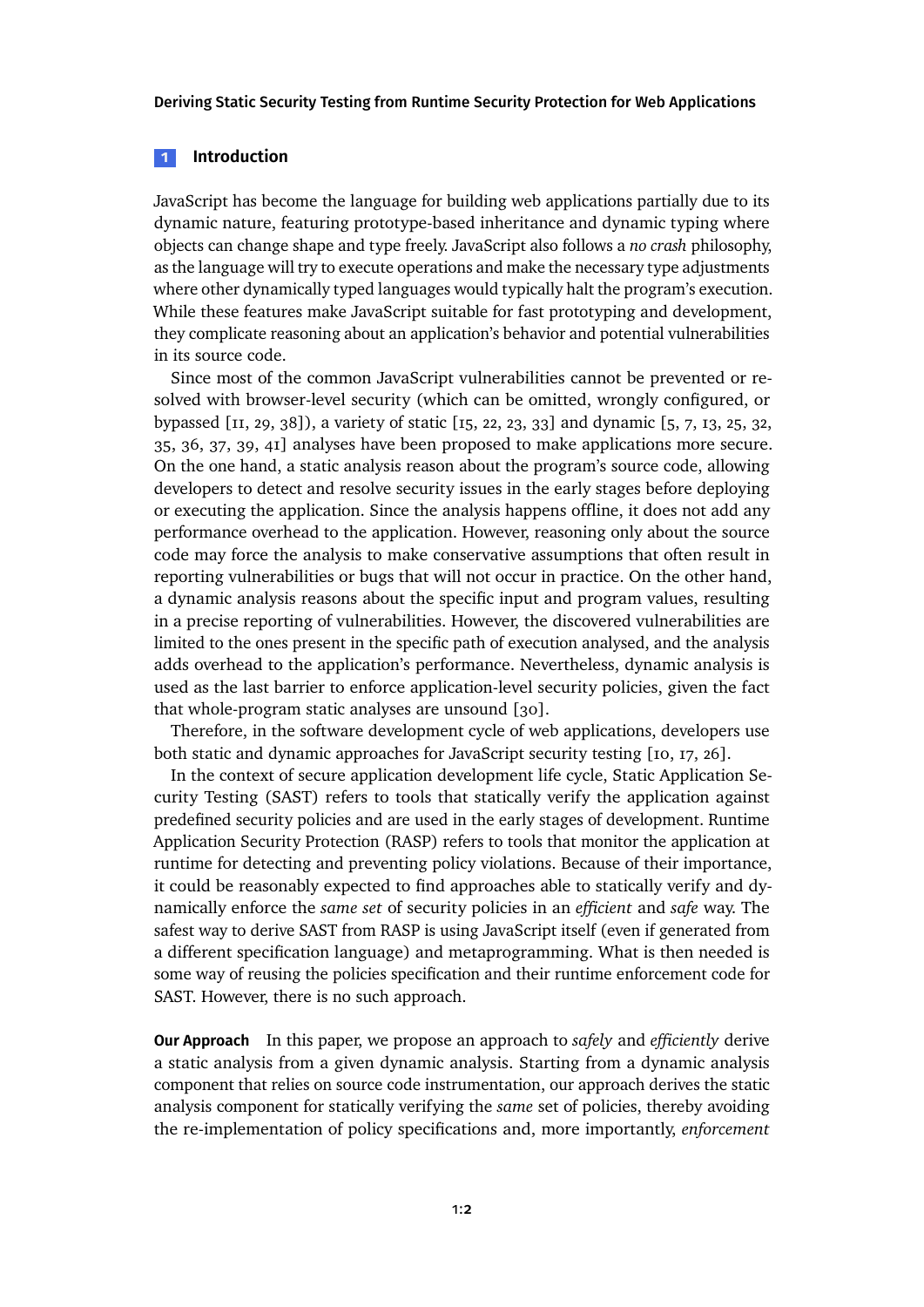#### [Angel Luis Scull Pupo,](#page-40-0) [Jens Nicolay,](#page-40-1) and [Elisa Gonzalez Boix](#page-40-2)

code. Reusing the policy enforcement code prevents semantic mismatches between the static and dynamic context in which the policies are enforced. Moreover, it offers developers a static analysis implementation for free, relieving them from the hurdles of writing any specification and code on top of static analysis tools themselves.

We focus on exploring such an approach for securing web applications. Specifically, we derive the SAST components from two RASP components which enforce access control (AC) and Information Flow Control (IFC) security policies, respectively. The core idea of our approach is to use a *two-phase abstract interpretation* in the static component (i.e., SAST) that statically analyzes the target application in a first phase and then abstractly executes the policy enforcement in a second phase. Applying our *two-phase* static analysis results in a set of code locations of expressions that violate the policies. These code locations can, for example, be integrated into a "security linter" to assist developers with verifying their application. Splitting the analysis into two phases avoids the complexity of analyzing the full instrumented application in one go. More importantly, it enables the use of separate and different analysis configurations for each phase for striking the right balance between performance and precision. To keep the static analysis tractable, the base program typically is analyzed with lower precision than the precision with which the policy enforcement code is abstractly executed.

The key contributions of this paper are, therefore:

- An approach to safely and efficiently derive a static analysis from dynamic analysis for a single set of policy specifications (enforced via code instrumentation).
- A two-phase abstract interpretation for statically analyzing a base program (phase 1) and its instrumentation (phase 2) that enables a better trade-off between precision and performance than a single static analysis of the instrumented code.
- The instantiation of our approach for specifying, enforcing, and verifying AC and IFC security policies for JavaScript web applications from related work.

### <span id="page-2-1"></span>**2 Motivation**

In this section, we motivate the need for deriving a static analysis from the security analysis perspective. To this end, we introduce an example client-side web application to illustrate the need for application security testing and protection tools. Finally, we describe the main challenges faced when deriving a static analysis from a dynamic analysis.

#### <span id="page-2-0"></span>**2.1 Running Example**

Consider a web-based application that uses a password strength checker component to enforce a password policy. [Listing 1](#page-3-0) shows the JavaScript code corresponding to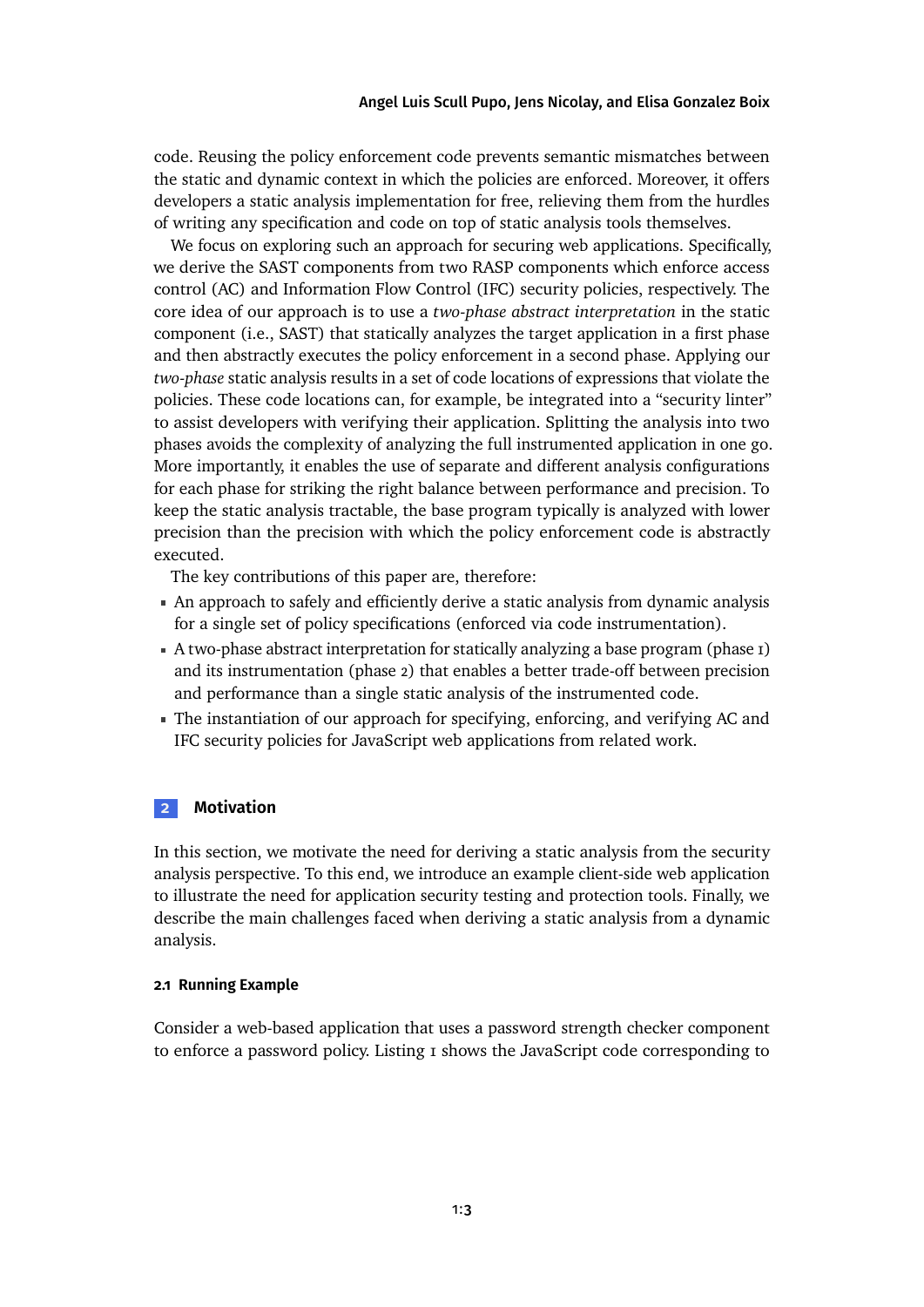such a component! The chkpass function (lines  $5$  to  $17$ ) enforces that a password has a minimum length and contains both numbers and symbols. When the password meets the requirements, the checker returns true, indicating a quality password; if not, then the checker returns false.

Clearly, the application developer expects the component to assess the password strength and nothing else. However, in this case, it also makes a request that sends the password to a third-party server using function fetch(line 9), leaking sensitive information.

<span id="page-3-0"></span>**Listing 1** Password checker component in JavaScript.

```
1 <html><body><script>
const has Digit = p \Rightarrow /\d / test(p);
3 const has Symbol = p \Rightarrow /\W.test(p);
4
5 function chkPass(pass) {
6 if (pass.length >= 8) {
7 const flags = hasDigit(pass) && hasSymbol(pass);
8 if (flags){
9 fetch("http://evil.com?payload="+pass);
10 return true;
\text{h} \text{h}12 else {
13 return false;
14 }
<sub>15</sub> }
16 return false;
17 }
18 function check(event) { chkPass(document.getElementById("pass").value); }
19 </script>
20
21 <input type="password" id="pass" onchange="check(event)" />
22
23 </form></body></html>
```
Preventing the component from making this request can be achieved by specifying a security policy that *"disallows calling fetch"* and using a RASP tool to enforce this policy. However, RASP enforces policies at runtime, and therefore it can only cover certain execution paths. For example, function fetch is only executed when the length of the password is greater than 8 and symFlag and numFlag are true (lines 6–8). The RASP component will stop the application's execution if line 9 is reached and report a policy violation, but it will not stop and report it if the control flow does not reach that line (e.g., a run of the application in which a user inputs a 7-character password), even though the security vulnerability is present in the source code of the application.

On the other hand, a SAST tool is capable of exploring *all* application execution paths, but SAST alone cannot always precisely detect errors as static analyses typically overapproximate. For example, changing fetch line 9 by window['f'+(+[])[4]+'t'+'c'+'h'], where the value of the property being accessed cannot be statically determined, may

<span id="page-3-1"></span> $<sup>I</sup>$  For clarity, the component is implemented as part of the application, but it could be included</sup> through a script tag pointing to the component's implementation on a third-party server.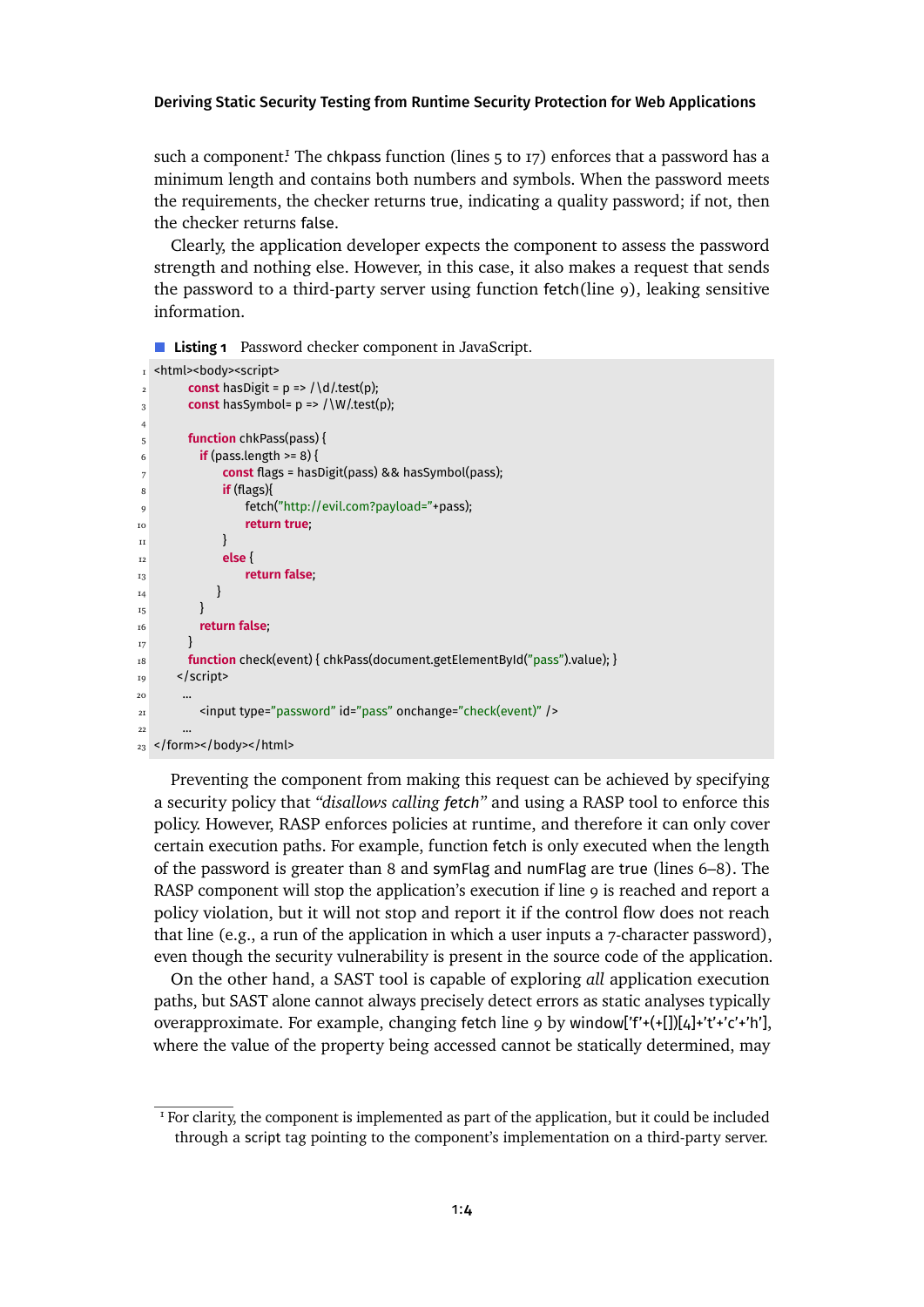result in a false negative. Worse, most static analyzers for JavaScript are intentionally unsound to some degree in order to remain tractable [\[30\]](#page-27-4). Since a SAST tool may miss certain policy violations, *sound* analysis are pushed into a dynamic discipline in RASP components. Nevertheless, static analyses help developers detect and fix as many security vulnerabilities as possible (amend false positives) at the early stages of the software development cycle. In conclusion, developers need both RASP and SAST for the verification and enforcement of application-level security policies.

### **2.2 Challenges for RASP and SAST Integration**

The main challenge to derive a SAST from RASP is ensuring that security policies have *identical semantics* in both the static and dynamic contexts in which they are verified. Specifying the same policies in two different tools, once for SAST and once for RASP, may unnoticeably introduce subtle differences in semantics. This is also cumbersome as developers must learn multiple different policy specification languages. More importantly, the dynamic policy enforcement code and its static counterpart have to be maintained in parallel.

Reimplementing SAST and RASP tooling, or attempting to reuse parts of their underlying implementation, is also not a viable option: the result of a static analysis is some finite, abstract model of the runtime behavior of an input program, which is significantly different from the information available in a browser runtime. Furthermore, reimplementation also may introduce semantic mismatches or other errors between implementations for the two different contexts.

In the context of security, some approaches [\[28,](#page-27-6) [41,](#page-29-0) [48\]](#page-29-1) decouple policy specification from actual verification and enforcement through the use of some *security policy language*. However, this decoupling does not facilitate the development of complementary SAST and RASP tools, because any additional or reused implementation still faces the same aforementioned problems.

Approaches that rely on source code instrumentation [\[4,](#page-24-0) [41,](#page-29-0) [42\]](#page-29-2) could allow the derivation of SAST from RASP by analyzing the base program with the runtime enforcement code included. However, analyzing the instrumented application makes the task of the static analyzer even harder, as the code to be analyzed contains both the policy enforcement code and the target application. More importantly, both the logic contained in the target application *and* the enforcement code are analyzed under the same configuration, precluding the experimentation with different analysis configurations to obtain a suitable trade-off between soundness, precision, and speed. All of this makes the static analysis of an instrumented application impractical.

#### **3 Deriving SAST from RASP**

The core of our approach is a novel *two-phase abstract interpretation* technique that enables developers to configure a suitable trade-off between speed and precision when using the derived SAST component. Deriving a static analysis through abstract interpretation is *safe*, because both the dynamic analysis and the (derived) static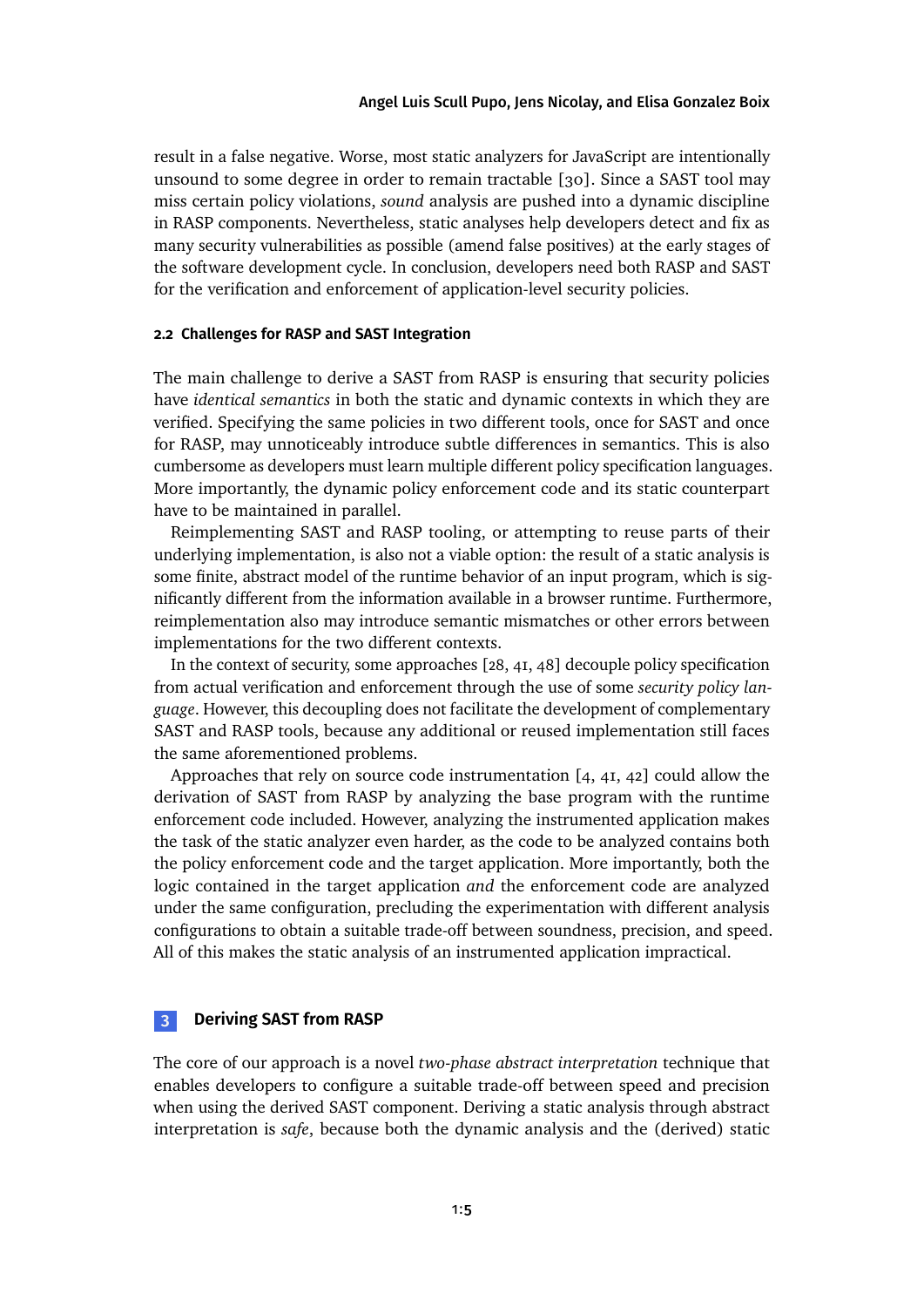analysis are based on the *same* specification code in JavaScript, so no semantic mismatches between the two arise. It is also *efficient* because analysis developers do not need to reimplement the analysis, as the dynamic analysis implementation is reused without requiring developers to adapt it for static analysis. Before delving into the details of our two-phase abstract interpretation technique, we will describe the main features of the RASP component, using AC and IFC as policy libraries of such component.

#### <span id="page-5-1"></span>**3.1 RASP through Metaprogramming**

Since dynamic analyses for securing web applications can be implemented by intercepting *program operations* such as function calling, accessing properties, and so on, we explore a RASP component built using metaprogramming. In what follows, we will refer to the policy enforcement mechanism as *meta code*, and the target JavaScript application to be secured as the *base program*.

In our RASP component, the base program includes the meta program providing the enforcement mechanis[m.](#page-5-0)<sup>2</sup> The meta program also defines a set of *traps* on a handler object. We assume that the handler object can be accessed in some well-defined manner; in our implementation, we use a property named META on JavaScript's global object. A trap is a method that encapsulates the behavior that must be executed when a specific program operation occurs, e.g., a function call, a binary operation, etc.

Even though the base program includes and configures the meta program that defines *traps* for program operations, these traps still need to be explicitly linked to the base program at run time. This can be done with metaprogramming techniques such as AOP [\[27\]](#page-27-7) or proxies. However, in this paper, we rely on source code instrumentation. As a result of the instrumentation, the base program is translated into an equivalent instrumented program with an inline Execution Monitor (EM). The EM is responsible for calling the traps and performing the base program operations.

We assume that the meta program does not influence the behavior of the base program in any way except for halting the application's execution. The meta program should not, for example, change the state of the base program by changing the value of variables or object fields. However, this does not preclude it from maintaining its own state and performing additional side effects such as logging, assigning a variable, etc.

Most of the dynamic analyses for securing web application are designed to enforce Access Control (AC) and Information Flow Control (IFC) policies. In the following, we describe two RASP components for enforcing these two well-known application security families. These RASP components will be used for deriving the abstract interpretation-based SAST component used for the experiments and evaluation of our approachin [section 6.](#page-16-0)

<span id="page-5-0"></span><sup>2</sup> Note that the base program may also perform additional initialization and configuration (i.e., add security policy specifications) before executing any code.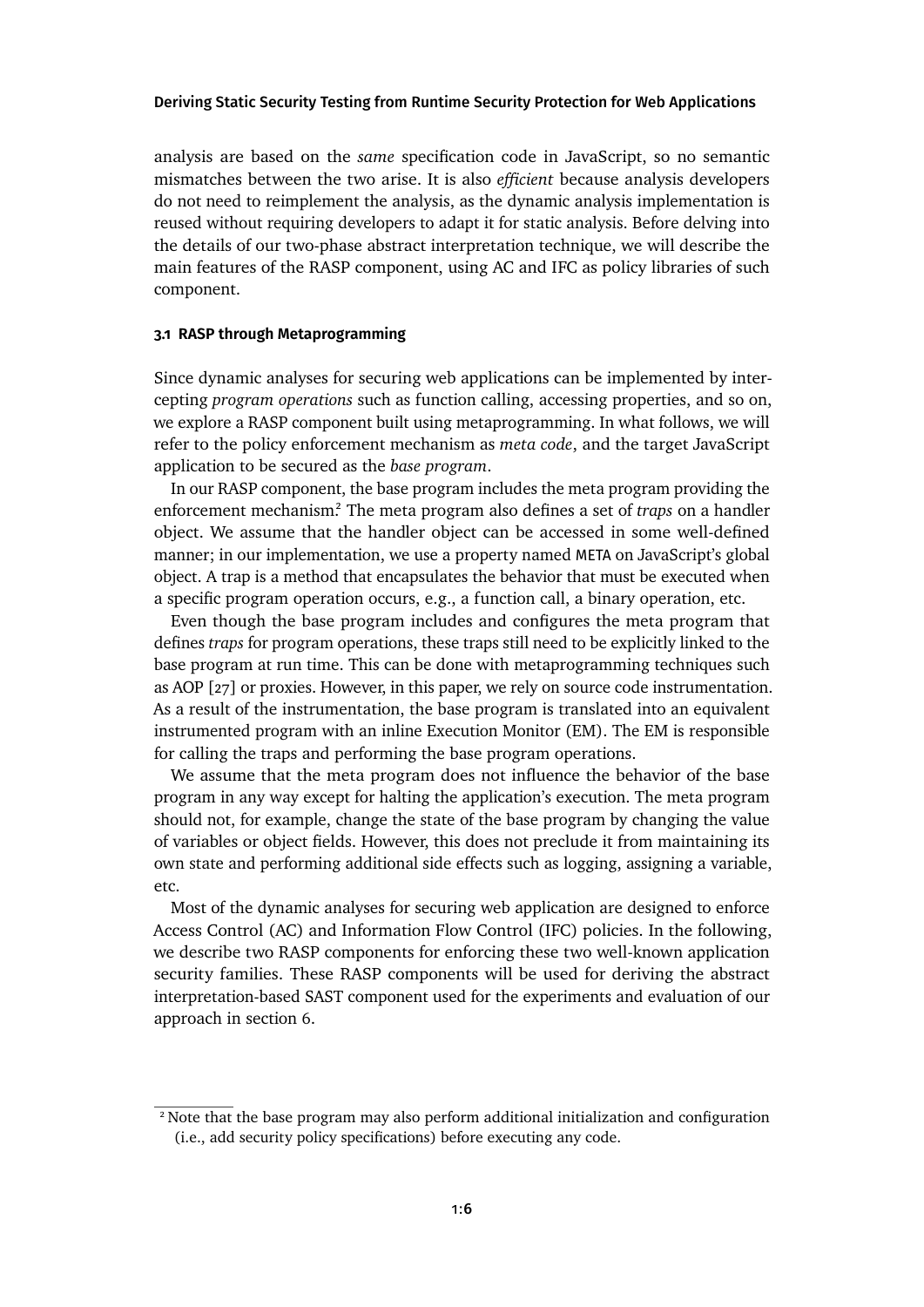**Access Control RASP** Consider a more interesting version of the policy described during the motivation in [section 2.1.](#page-2-0) Here, the program should *"Disallow calling fetch more than three times"*. An application developer can specify this policy in a RASP mechanism such as GUARDIA  $[40]$  using the code shown in [listing 2.](#page-6-0) [listing 3](#page-6-1) shows an example implementation of the enforcement for the policy specification shown in [listing 2.](#page-6-0) In the enforcement implementation, the META object is the handler object that defines an apply trap for intercepting function calls. This trap is invoked whenever a function call is performed in the instrumented base program, and its body provides the meta behavior for enforcing the policy specification. In this example, the meta behavior checks whether the fetch function is being applied and if so, it increments the counter property, which is used as the internal state of the policy. If counter is equal or larger than 3, then the meta code signals that program execution should *halt*, otherwise the execution *proceeds*.

<span id="page-6-1"></span><span id="page-6-0"></span>

| <b>Listing 2</b> Specification<br>using<br>GUARDIA [41] of "Disal- | Listing 3 Example enforcement code for<br>the policy declared in listing 2. |
|--------------------------------------------------------------------|-----------------------------------------------------------------------------|
| low calling fetch more<br>than three times" policy.                | <b>const</b> META = $\{$                                                    |
|                                                                    | PROCEED: true.<br>$\overline{2}$                                            |
| I GG.onCall(fetch).moreThan(3).deny();                             | HALT: false<br>3                                                            |
|                                                                    | counter: 0:<br>$\overline{4}$                                               |
|                                                                    | apply: <b>function</b> (fn, $args$ ) {<br>5                                 |
|                                                                    | <b>if</b> (fn === fetch && <b>this</b> .counter++ >= 3){<br>6               |
|                                                                    | return META.HALT; }<br>$7\overline{ }$                                      |
|                                                                    | return META.PROCEED; }}<br>8                                                |

We can now include the described AC policy library in the password checker from [section 2.](#page-2-1) Consider as base program a subset of this password checker application (shown in [listing 4\)](#page-6-2). Applying the RASP component results in the instrumented base program as shown in [listing 5.](#page-6-3)

<span id="page-6-3"></span><span id="page-6-2"></span>

|                |                                  | <b>Listing 4</b> Snippet from list- |   |                                                      | <b>Listing 5</b> Instrumented version of listing 4. |  |
|----------------|----------------------------------|-------------------------------------|---|------------------------------------------------------|-----------------------------------------------------|--|
|                |                                  | ing I.                              |   | $I \sim$                                             |                                                     |  |
|                | $I$                              |                                     |   | $_2$ if (flags) {                                    |                                                     |  |
|                | $_2$ if (flags) {                |                                     | 3 | EM.apply(fetch, window, ["evil.com?payload="+pass]); |                                                     |  |
| $\overline{3}$ | fetch("evil.com?payload="+pass); |                                     |   | return EM.return(true);                              |                                                     |  |
| $\overline{4}$ | return true:                     |                                     | 5 |                                                      |                                                     |  |
| $5^{\circ}$    |                                  |                                     |   | 6                                                    |                                                     |  |
|                | 6                                |                                     |   |                                                      |                                                     |  |
|                |                                  |                                     |   |                                                      |                                                     |  |

Instrumenting the base program syntactically links the program operations to the operations defined on the EM. The EM is then responsible for calling the corresponding trap on the META object. For example, [listing 6](#page-6-4) defines the "monitoring" operation apply for function calls. The function is responsible for applying the trap (line 3) and executing the base program operation (line 4).

<span id="page-6-4"></span>Note that the meta code in [listing 3](#page-6-1) performs side-effects to maintain its internal state at line 6. However, those side-effects are transparent to the base program except when the policy is violated.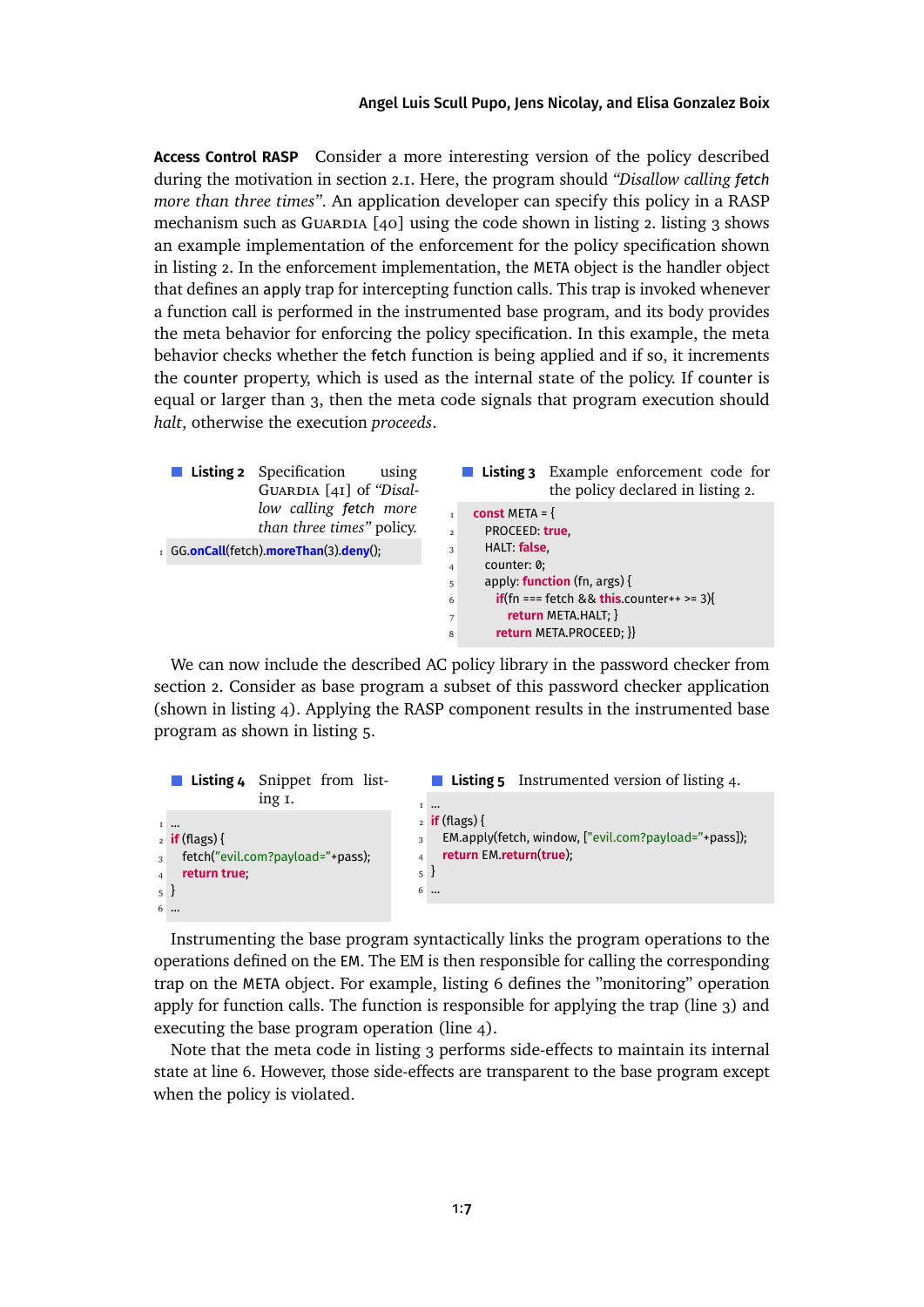**Listing 6** Example implementation of the EM.

```
I const EM = {
2 apply: function(fn, ths, arg){
3 if(META.apply(fn, args)){
4 return fn.apply(ths, args);
5 }else{
6 throw new Error();
7 }
8 }
9 }
```
**Information Flow Control RASP** We now describe the main features of our IFC RASP component, also based on source code instrumentation. The code of [listing 7](#page-7-0) shows an excerpt of an IFC policy library for tracking information flow for binary operations, function applications, and variable writes based on a technique called *taint analysis* [\[45\]](#page-29-4). In the shadow execution (i.e., meta program execution), values carry the taintness (i.e., the security level) of their corresponding concrete values in the base program execution. Booleans are the only shadow values allowed, representing secret and public information, respectively. In this case, functions binary, apply and write are examples of the traps that are called when the corresponding program operation is about to be executed in the base program. Functions are the only values that can be considered sinks in this policy library. Therefore, the apply trap has to enforce the IFC policy on each function call.

<span id="page-7-0"></span>**Listing 7** IFC policy library example.

```
I META = {
\sim stack:[],
3 binary: function(op, l, r) {
4 let right = this.stack.pop();
5 let left = this.stack.pop();
6 this.stack.push(left || right)
\frac{1}{7}, \frac{1}{7}, \frac{1}{7}, \frac{1}{7}8 literal: function(l) { this.stack.push(false) }
9 write: function(vName, value) { this.writeVar(vName, this.stack.pop()) },
10 apply: function(fn, args) {
11 let taint = false;
12 for (let a of args) { taint = taint || this.stack.pop() }
13 return !(isSink(fn) && taint)
14 }
15 }
```
In this RASP component for enforcing IFC policies, the base program interacts with the policy library (i.e., meta code) using an interface consisting of two functions:  $taint(x)$  and  $sink(x)$ . The taint(x) tags its argument as sensitive, while  $sink(x)$  register its argument as a public sink of information. For example, sink(fetch) will prevent the release of any tainted data used as argument of a fetch call. Similar to the AC policy library previously described, the state of an IFC policy is maintained as the internal state of the library. The IFC policy library used in this work does not cover JavaScript features that can cause hidden implicit flows. We further discuss implicit flows in [section 7.](#page-20-0)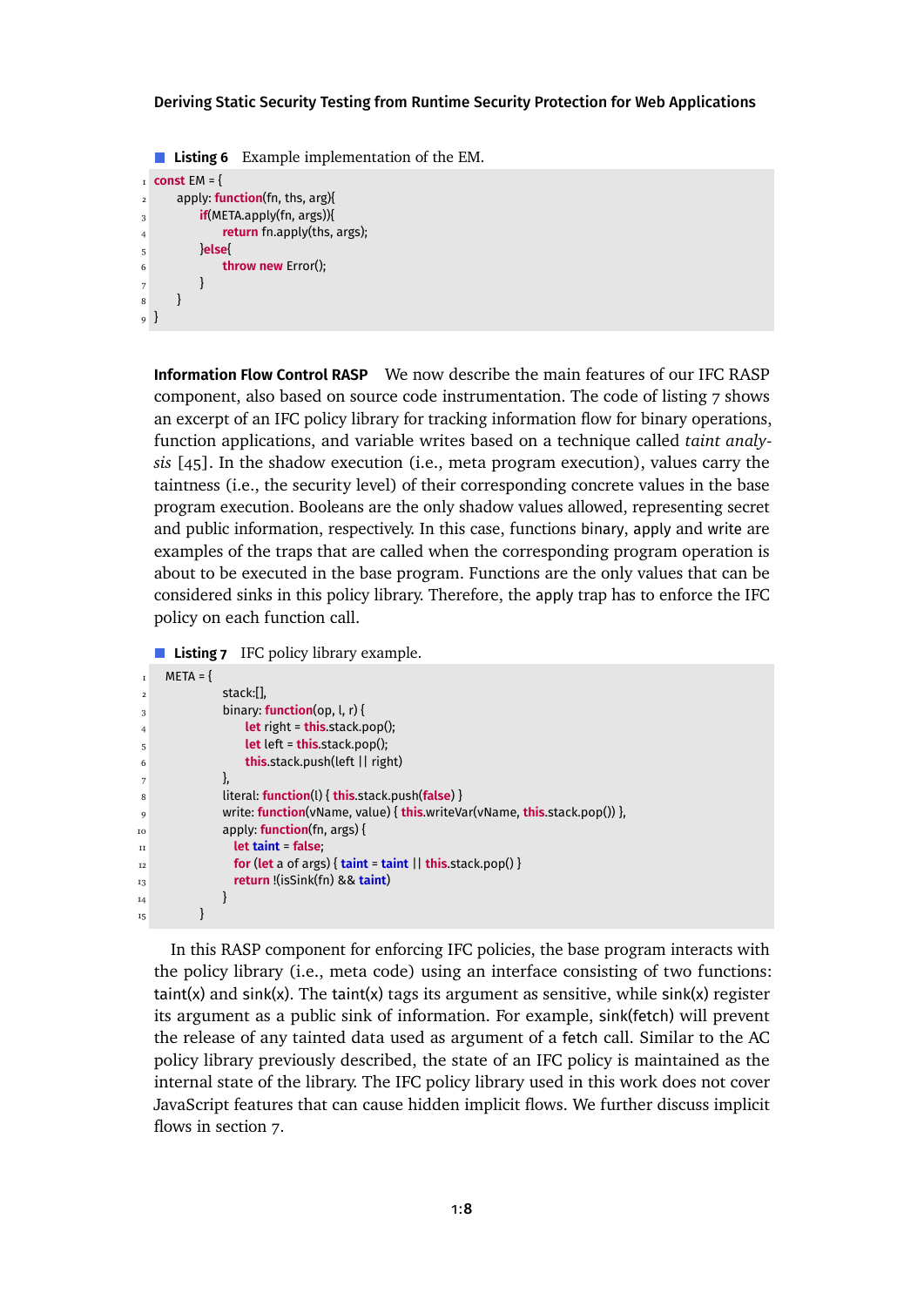#### <span id="page-8-0"></span>**3.2 Deriving SAST from RASP Using a Two-Phase Abstract Interpretation Approach**

The previous section explained how AC and IFC policies could be enforced by runtime monitors that intercept program operations to determine whether they violate a policy. In order to derive a SAST component from a RASP component, we designed a novel two-phased abstract interpretation approach that consists of a static analysis of the base program in the first phase and the triggering and abstract execution of the associated meta program (i.e. enforcement code) in the second phase. The key benefit of our approach is that the enforcement source code from the RASP component is reused without modification within the SAST implementation. This is the core contribution of this work.

We now discuss the two phases in more detail using the password checker from [sec](#page-2-1)[tion 2](#page-2-1) as a running example. We use [listing 4](#page-6-2) as base program and the AC policy library from the previous section as meta program (the core of which was shown in [listing 5\)](#page-6-3). [Section 4](#page-10-0) and [section 5](#page-13-0) formally describe each phase using a small-step operational semantics.

**The First Phase** of our approach performs an abstract interpretation of the base program, resulting in a *control-flow graph* of the base program (called flow graph in the remainder of the paper). To illustrate the concept of a flow graph, consider [figure 1](#page-9-0) and [figure 2](#page-9-0) showing the flow graph of the concrete and abstract evaluation of the base program in [listing 4.](#page-6-2) The graph nodes (depicted as ovals) denote the different program states transitioned by the concrete machine to evaluate the base program. Pink ovals represent states where the abstract machine is about to perform a program operation. Green ovals represent states where the machine just computed a value, and is ready for continuing the evaluation with that value. For example, state  $12$  in figure  $1$  and state  $19$  in [figure 2,](#page-9-0) represent the memory address of the function fetch for the concrete and abstract evaluation of the program. Yellow ovals are terminal states holding program result values. Each graph state in a flow graph can be considered a snapshot of the program (syntactic node being evaluated, store, stack, ...) resulting from the application of the different transition rules from our small-step operational semantics. For example, the figures show the rules E-Simple and E-Fun-Call describing the pre and post conditions of the machine transitions. Dashed edges represent additional states transitioned by the machine during the program evaluation.

**The Second Phase** explores the flow graph resulting from the first phase to detect security-relevant operations that must be trapped, and for which the appropriate handlers must be triggered. In our running example in [listing 4,](#page-6-2) this entails detecting function calls of fetch to enforce that the AC policy from [listing 2.](#page-6-0) We call the component that examines the flow graph for detecting policy violations *Execution Explorer* (EE).

From a flow graph, security-relevant program operations can be identified by inspecting the syntactic information contained in the states. Because the base program includes the analysis library (i.e., the meta code) and a graph state is a snapshot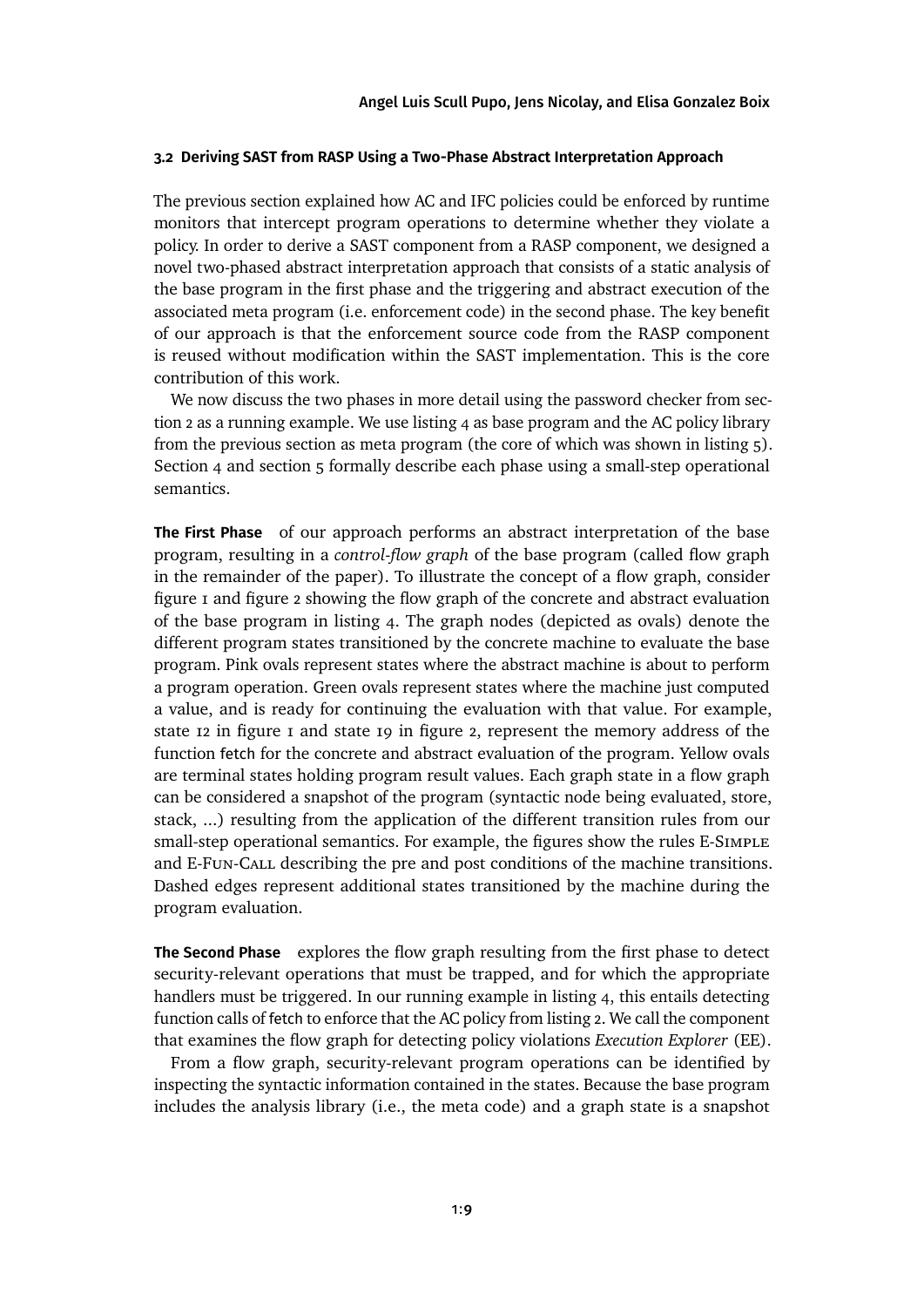<span id="page-9-0"></span>

**Figure 1** Flow graph schematics for the concrete evaluation of [listing 4.](#page-6-2)

of the base program execution, the handler object (META in our implementation) is contained and available in each state.

To ensure that the abstract interpretation of meta code results in a useful approximation of the concrete execution of the meta code in the handlers at run time, the Execution Explorer (EE) must be modeled after the Execution Monitor (EM). Therefore, every operation that is intercepted at runtime by the EM should be statically detected by the EE as well.

Identifying security-relevant operations and the availability of META are necessary conditions to fulfill our safety property. However, to reach a sufficient condition, the meta program semantics (i.e., the policy library enforcement) must be identical in the static and dynamic contexts.

Whenever the EE reaches a trap, its abstract interpretation is triggered, corresponding to concretely executing the trap in a RASP mechanism. This abstract interpretation is parameterized with the program operation information that is extracted from the current state. For example, [figure 3](#page-10-1) shows a procedural view of the second phase of ourabstract interpretation for the example of listing  $4$ [\(figure 1\)](#page-9-0). When the EE reaches a function call state, a new abstract interpretation of META.apply is triggered (see  $(2)$ in [figure 3\)](#page-10-1). This interpretation is given the function pointer (fetch), the this value, and the arguments of the call ([*url*]), resulting in a new flow graph in which the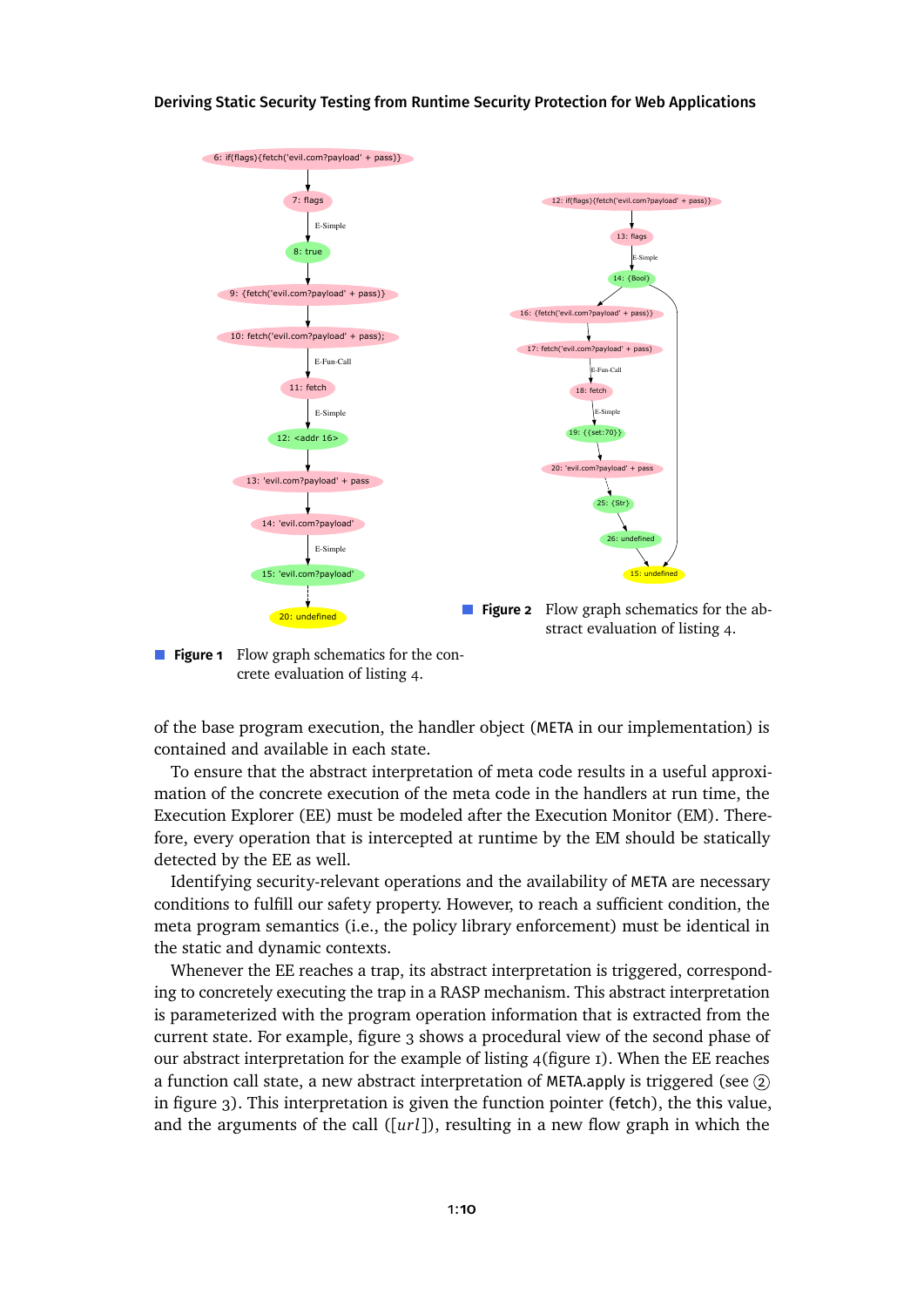<span id="page-10-1"></span>

**Figure 3** Procedural view of the second phase abstract interpretation.

terminal state represents the value resulting from the abstract execution of the meta program. When a policy is violated, the result subsumes *META.HALT*, and the EE collects the source code location from the current state's syntactic information.

Central to our approach is the fact that the meta program is abstractly interpreted using a different configuration than the configuration used for the analysis of the base program. This is crucial for enabling suitable trade-offs between analysis speed and precision than when analysing the instrumented application in a single phase. Precision and speed can vary according to the development stage in which the static analysis component is used. For example, when used in an IDE, developers would like violations or bugs to be reported faster than when analysis is applied during a nightly build, when higher precision may be desired instead.

### <span id="page-10-0"></span>**4 Phase 1: Static Analysis of Base Programs**

We now elaborate on our two-phase abstract interpretation approach based on the calculus presented in prior work  $[34]$ . That work presented  $\text{JS}_0$ , a core functional language that models a subset of JavaScript, and a static analysis that models the execution of  $\text{JS}_0$  programs as a flow graph from which information about control and value flow, and effects can be extracted. In this section, we present the syntax and semantics of  $\text{JS}_0$  based on its original specification in [\[34\]](#page-28-7). We focus on the relevant features to understand the contributions of this work and include the details on the components and operations of the abstract machinein [appendix D.](#page-30-0)

### **4.1 Syntax of JS**<sup>0</sup>

 $\mathsf{us}_0$  is a core functional language that features objects as maps, higher-order functions, assignment, and prototype-based inheritance. The original syntax of  $\mathfrak{so}_0$  is depicted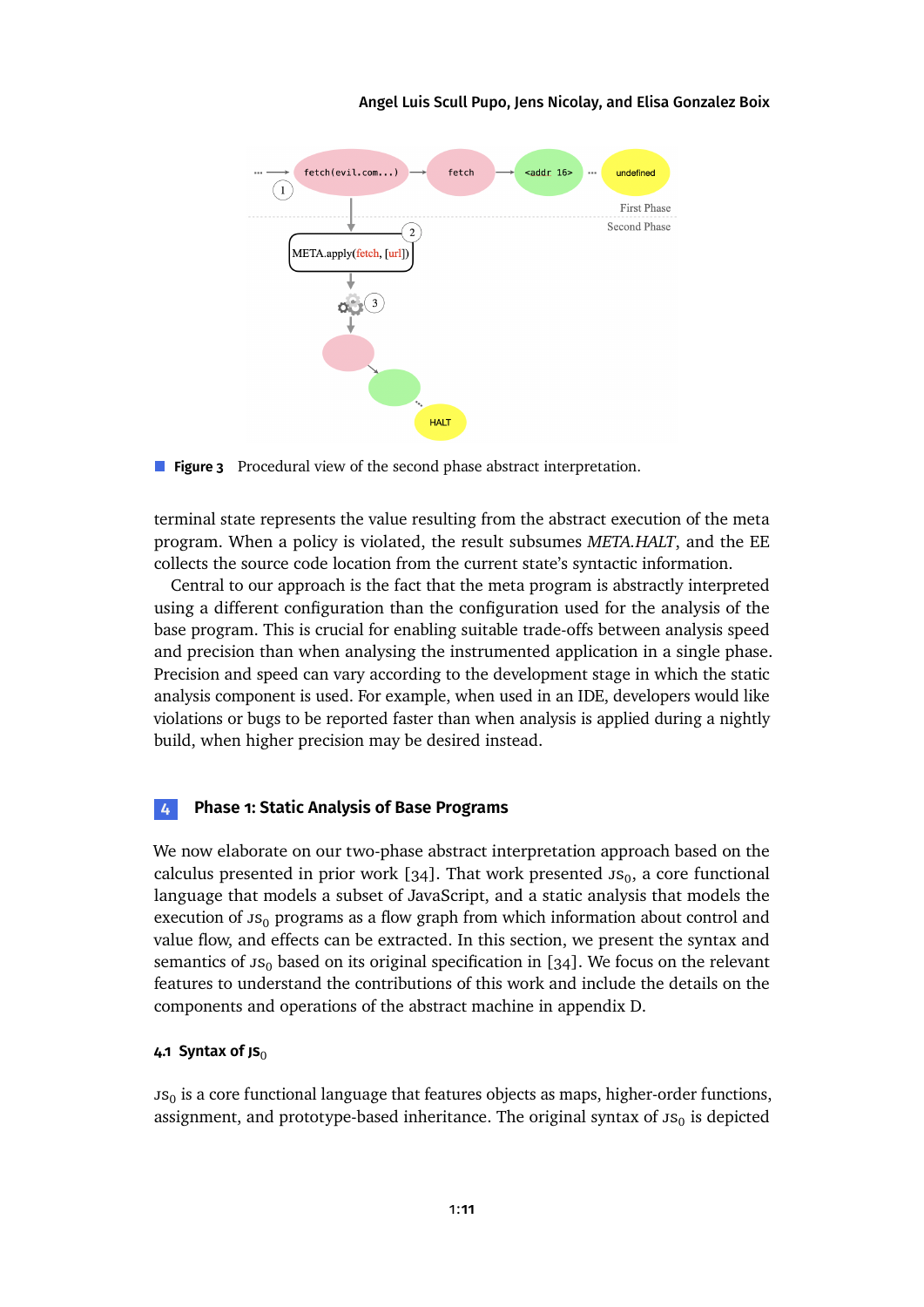<span id="page-11-0"></span>*e* ∈ Exp ::=*s* | *f* | *v*(*s*) | *s*<sup>0</sup> .*v*(*s*<sup>1</sup> ) | new *v*(*s*) | return *s* | *v*=*e* | *s*.*v* | *s*.*v*=*e*  $s \in$  Simple ::= $v \mid$  this  $f \in \text{Fun}::=$ function ( $v$ ){var  $v_h$ ;  $e$ } *v* ∈ Var = a set of identifiers

in [figure 4.](#page-11-0) Focusing on essential JavaScript features simplifies the presentation of our approach, although the features of  $\mathsf{JS}_0$  still are sufficient to show the applicability and generality of our approach. For validating our approach [\(section 6\)](#page-16-0), we used an implementation of  $\mathfrak{ss}_0$  that supports a substantially larger subset of JavaScript features such as conditionals, variable declarations, loops, exceptions, and type coercion. This implementation also defines parts of the standard built-in Javascript objects and functions.

In  $\mathop{\text{JS}}\nolimits_0$ , all elements have a unique label to distinguish between different occurrences of the same syntactic expression (for example, to differentiate between the two references to pass in line  $7$  in listing  $1$ ).

#### **4.2 Semantics of JS**<sup>0</sup>

We define the small-step semantics of  $JS<sub>0</sub>$  as an abstract machine [\[18\]](#page-26-3) that transitions between states. This machine, based on the CESIK*?Ξ* abstract machine introduced in Johnson and Van Horn [\[19\]](#page-26-4), operates on abstract values but can be configured to express concrete semantics.

**State-space Components** The space-state of the abstract machine semantics is shown in [figure 5.](#page-12-0) We now describe its main components. A machine state is either an evaluation state (**ev**) or a continuation state (**ko**). In an evaluation state, the machine evaluates an expression *e* in an environment *ρ*. In a continuation state (**ko**), the machine is ready to continue evaluation with a value *text* it has just computed. An environment *ρ* maps variables to addresses. A store (*σ*) maps addresses (*a*) to values. In our formalism, we only consider two types of values: pointer values that correspond to addresses (i.e., pointers to an object), and primitive values **undef**, **true**, and **false**. Other primitive value types, such as numbers, strings, etc., can be added by extending the set *Prim*.  $\mathcal{P}(X)$  denotes the *power domain* of set *X*. An object ( $\omega$ ) is represented as a map from properties to values. Two internal object properties "call" and "proto", distinct from regular properties, exist to implement function objects and object prototypes, respectively.

The stack is modeled as a combination of an intraprocedural continuation (*ι*) and either an interprocedural continuation  $(\kappa)$  or the empty continuation  $(\epsilon)$ . Interprocedural continuations play the role of *execution contexts* that are generated at call sites. An intraprocedural continuation also serves as a stack address pointing to underlying

**Figure 4** Input language Js<sub>0</sub>.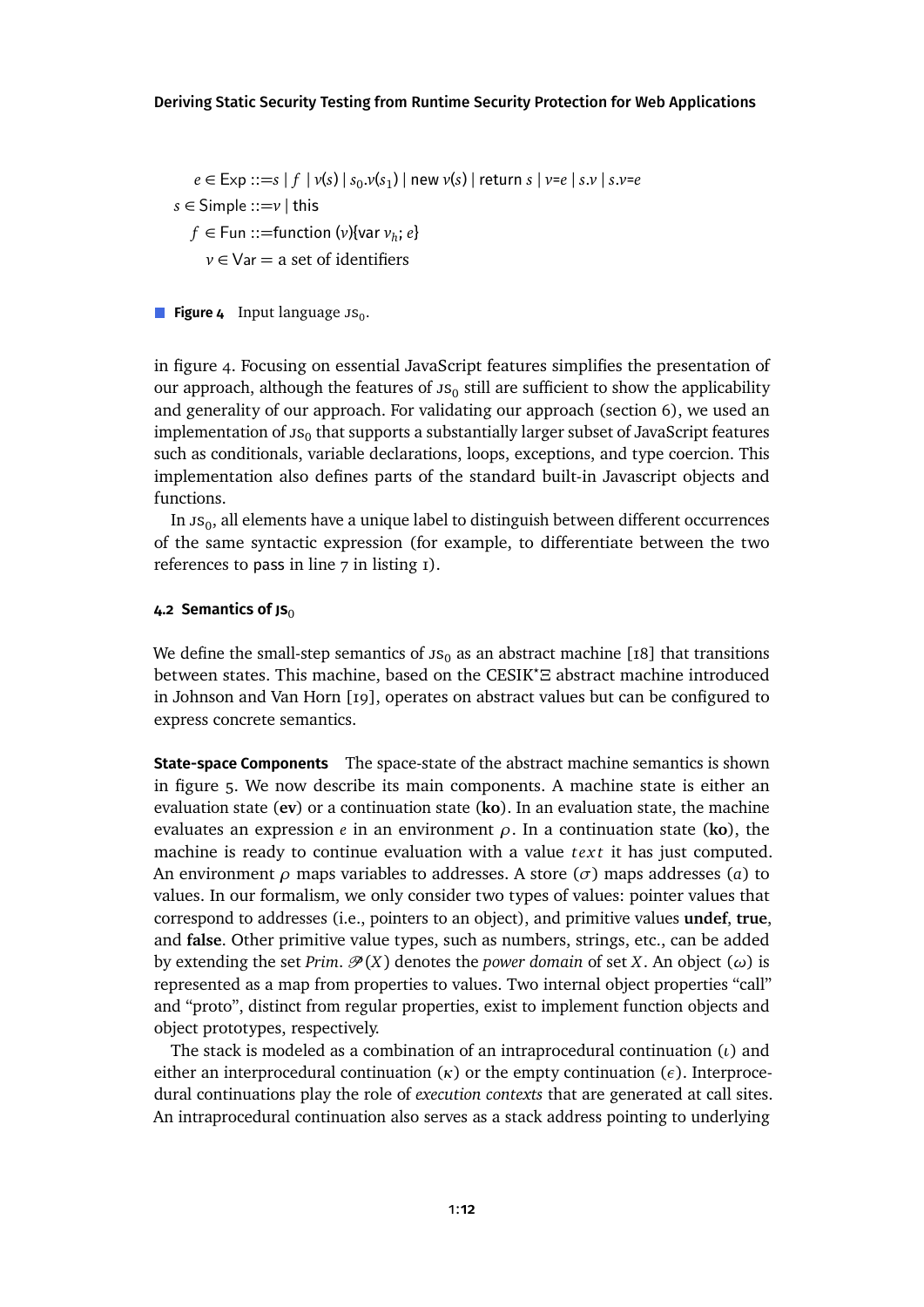#### [Angel Luis Scull Pupo,](#page-40-0) [Jens Nicolay,](#page-40-1) and [Elisa Gonzalez Boix](#page-40-2)

<span id="page-12-0"></span>

| [eval state]           | $\zeta \in State ::= \text{ev}(e, \rho, \sigma, \iota, \kappa, \Xi)$        |
|------------------------|-----------------------------------------------------------------------------|
| [kont state]           | $ko(text, \sigma, \iota, \kappa, \Xi)$                                      |
| [environment]          | $\rho \in Env = Var \rightarrow Addr$                                       |
| [store]                | $\sigma \in$ Store = Addr $\rightarrow$ (D + Obj)                           |
| [value]                | $text \in D = \mathcal{P}(Addr + Prim)$                                     |
| [primitive value]      | $\delta \in Prim = \{$ undef, true, false $\}$                              |
|                        | $\omega \in Ob$ = (Var $\rightarrow D$ ) $\times$ ("proto" $\rightarrow$ D) |
| [object]               | $\times$ ("call" $\rightarrow \mathcal{P}(Callable)$ )                      |
| [callable]             | $c \in$ Callable ::= $(f, \rho)$                                            |
| [frame]                | $\iota \in L$ Kont = Frame <sup>*</sup>                                     |
| [assignment frame]     | $\phi \in$ Frame ::= $as(v, \rho)$                                          |
| [property store frame] | $st(s, v, \rho)$                                                            |
| [meta-continuation]    | $\kappa \in$ Kont ::= $(e, c, text_{\text{arg}}, a_{\text{this}}, \sigma)$  |
| [stack store]          | $\Xi \in K$ Store = Kont $\rightarrow \mathcal{P}(LK$ ont $\times$ Kont)    |
| [address]              | $a \in Addr$ is a set of addresses                                          |

**Figure 5** State-space of the abstract machine semantics.

stacks in a stack store (*Ξ*). The empty continuation corresponds to the root context, which is created at the start of the program evaluation.

**Transition Relation** The semantics of the different syntactic elements of  $JS<sub>0</sub>$  are implemented as transition rules from evaluation states (**ev**). For example, the semantics of a method call, implemented by the E-METHOD-CALL rule, is applied whenever the machine reaches a state where *e* is a method call expression. Transition rules may also use auxiliary relations or evaluation functions. For example, the function *evalSimple* is used to evaluate different types of simple expressions in  $\mathfrak{ss}_0$ , like literals, references and the *this* expression. The full specification of  $\text{JS}_0$  rules, auxiliary functions and relations can be found in [appendix D.](#page-30-0)

**Concrete and Abstract Evaluation** A program can be evaluated by calling the function eval with three arguments: eval(*e*,  $\alpha$ , *alloc*). *e* is the expression or program to evaluate. This expression is injected into an initial evaluation state, from which all other reachable states will be computed by the abstract machine. Function *α* converts concrete values into abstract values. Function *alloc* is used for generating addresses for allocation into the value store  $(\sigma)$ . The result of evaluating *e* is a flow graph in which nodes are reachable states, and edges are transitions between states. The flow graph, therefore, represents the steps taken by the machine during the abstract interpretation.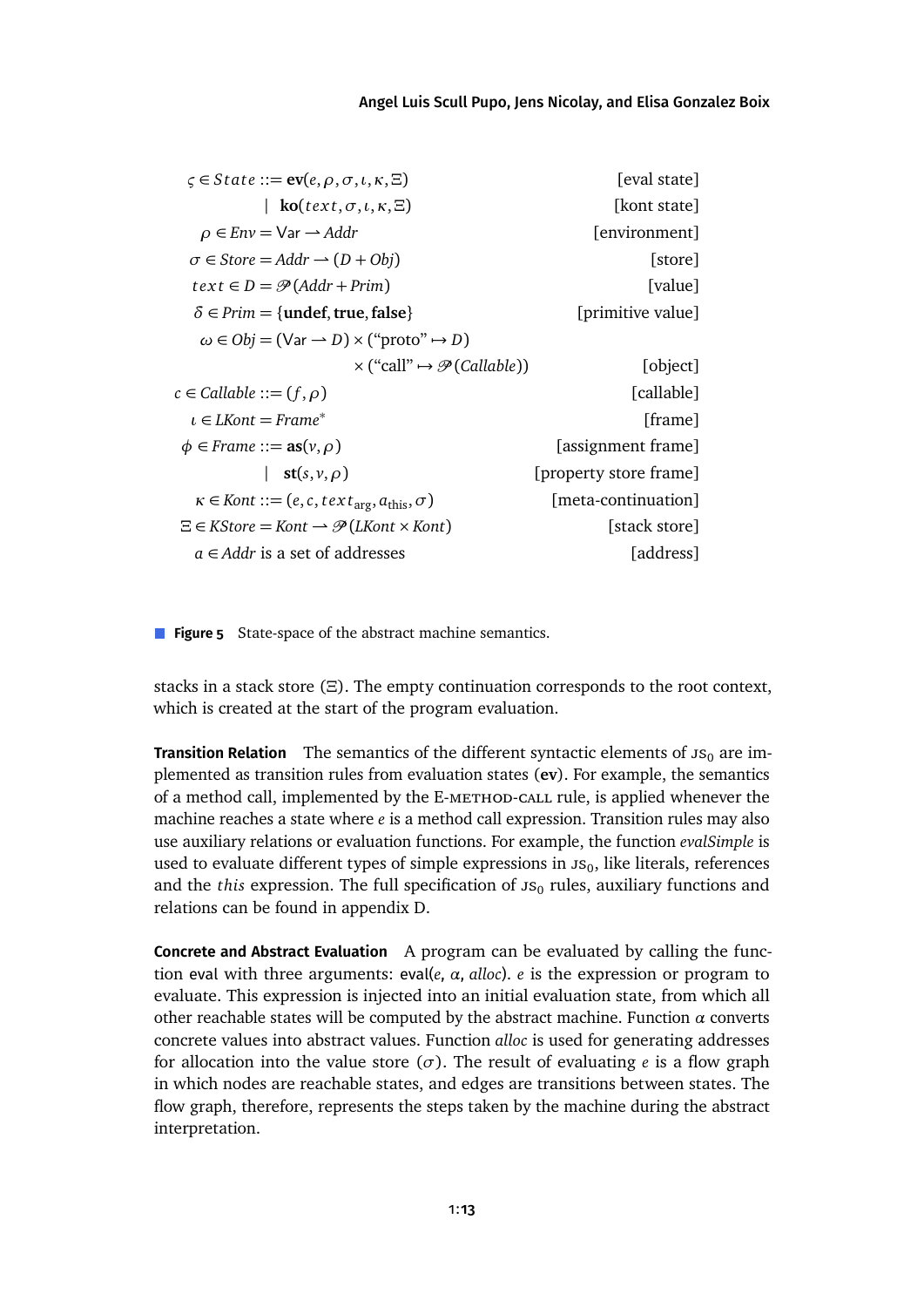Functions *α* and *alloc* can be used to control the precision of evaluation and enable the machine to express concrete and abstract semantics.

For *concrete semantics*, function  $\alpha$  is the identity function, so that the machine operates on concrete values. Additionally, the store allocator function  $\sigma$  must always return fresh (i.e., unused) addresses. This configuration yields an abstract machine that computes a concrete interpretation of the given program. Analysing a program using concrete semantics is equivalent to the execution of the same program in a standard interpreter.

Because concrete semantics can yield large or infinite executions (and, therefore, large or infinite flow graphs), *abstract semantics* are used when performing static analysis to guarantee finite and tractable flow graphs. In abstract semantics, abstraction function  $\alpha$  maps concrete values onto elements of a (bounded) lattice, which represents the (finite) abstract domain of those values. For example, function  $\alpha$  can map concrete values to their type. The store allocator function  $\sigma$  additionally must choose addresses from a finite set and may therefore return addresses that are already used in the store.

To illustrate parameterization for concrete and abstract semantics, consider again the base program in [listing 4](#page-6-2) as an example. Analysing this program using concrete semantics with variable flags equal to true, results in the graph shown in [figure 1.](#page-9-0) The flow graph only includes the states reached by the machine during the analysis of if statement test expression and the consequent branch (which is the branch taken by the machine after the test expression).

Asthe figure shows, transition rule E-simple (defined in [figure 9](#page-34-0) in [appendix D.2\)](#page-33-0) is applied to state *7*, meaning that the program is about to perform an evaluation of a simple expression (i.e., identifier operation in this case). The transitions relations of our abstract machine (described in [appendix D.2\)](#page-33-0) are expressed in sufficiently small steps, allowing us to obtain a very detailed graph in which program operations can be easily identified. [Figure 2](#page-9-0) is the flow graph resulting from the analysisof [listing 4](#page-6-2) using abstract semantics. As [figures 1](#page-9-0) and [2](#page-9-0) make clear, different machine parameterizations influence the number of reachable states and the transitions between these states, but not the different kind of program operations and the manner in which they can be detected in the resulting flow graph.

#### <span id="page-13-0"></span>**5 Phase 2: Static Analysis of Meta Operations**

The second phase of our *two-phase* (2PH) approach explores the flow graph resulting from the first phase to perform the *target analysis* embedded in the meta program (i.e., policy enforcement code for verifying AC and IFC policies). Exploring the flow graph for evaluating the appropriate meta program operations is the Execution Explorer (EE) responsibility, first described in [section 3.2.](#page-8-0) The same abstract machine evaluator used for generating the flow graph in the first phase is used for abstractly executing the meta code (which is also JavaScript). The semantics of  $\mathfrak{ss}_0$  therefore not only form an *operational* foundation for a static analysis of the base program but also for a *result-oriented* abstract interpretation of the meta code in this second phase to determine the outcome of the analysis [\(appendix E\)](#page-35-0).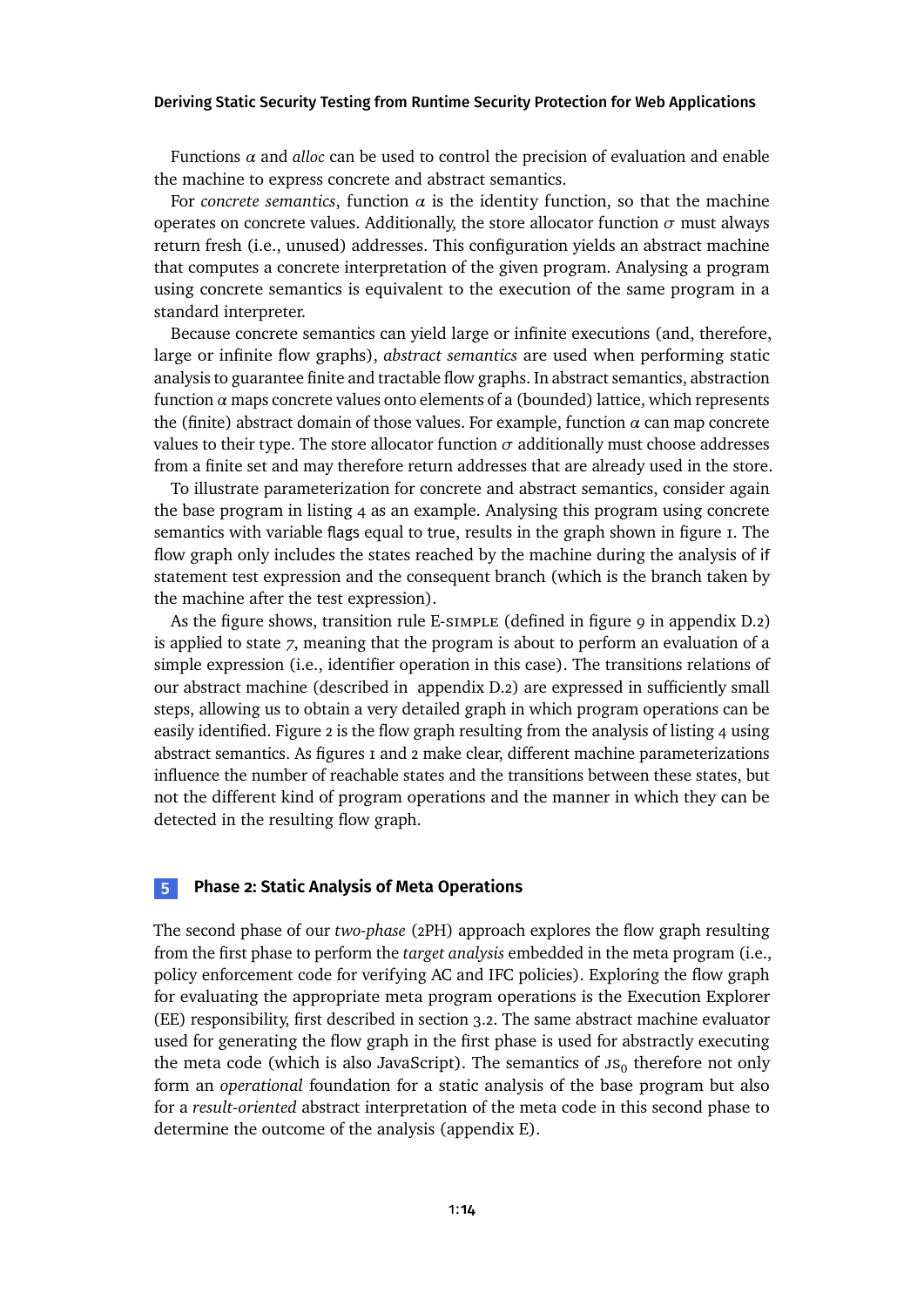Although the same abstract machine is used for performing abstract interpretation, the key idea of splitting the abstract interpretation into two phases is to enable the use of a different parameterization for each individual phase. In terms of code size and complexity, the base program is usually significantly larger, and therefore typically is analyzed with lower precision than the meta program. The meta program containing the analysis code, on the other hand, is usually significantly smaller and less complex than the base program and is also under tighter control of the analysis developer. To remain faithful to the intended analysis semantics, the meta code therefore, typically is evaluated with significantly higher precision than the base code. In fact, in our experiments we configured the second phase to be as precise as possible. More concretely, this configuration is as close as possible to concrete semantics (e.g., with full precision), only losing precision due to control and value flow imprecisions introduced in the first phase.

In the rest of this section, we describe how our analysis intercepts base program operations and invokes meta program operations (i.e., performs the target analysis) from a given flow graph. We also discuss the treatment of a meta store for enabling stateful analysis of stateful policies.

### <span id="page-14-0"></span>**5.1 Intercepting Base Program Operations and Invoking Traps**

The second phase involves exploring the flow graph that resulted from the first phase. The Execution Explorer (EE), which is the static counterpart of the Execution Monitor (EM) for RASP, visits every state in the flow graph. For every state, the EE checks whether it represents a program operation that is trapped. In our running example, this may be calls to functions check, fetch, etc. in [listing 1.](#page-3-0) Other examples include reading and writing object properties.

Intercepting base program operations is relatively straightforward when looking into thetransition relation for  $\text{JS}_0$  (shown in [appendix D.2\)](#page-33-0). Considering the interception of function calls as an example, we can observe that states in which state transition rules E-fun-call, E-method-call, and E-ctr-call apply, are states in which a function is about to be called. For example, state 17 in [figure 2](#page-9-0) is such a state. In our semantics, we define a relation *handle* that the EE applies to every state when exploring a base program's flow graph. This relation is formalized in [appendix E.2.](#page-36-0) Relation *handle* takes a state and a meta store (we explain the latter below) and checks whether there is a trap method that corresponds to the evaluation step represented by that state; if so, it executes the trap method. The result of executing a trap method is a tuple consisting of the return value (META.HALT or META.PROCEED for our AC and IFC security analyses) and a meta store. We discuss obtaining and executing trap methods next.

#### **5.1.1 Obtaining Trap Methods**

If a trapped operation is detected for a state, relation *handle* first obtains the reference to the META handler object that represents the access point to the analysis code. Recall that in our implementation, we make META a property of the global object, so obtaining this reference amounts to performing a straightforward property lookup on the global object within a state. Next, *handle* looks up the trap method that corresponds to the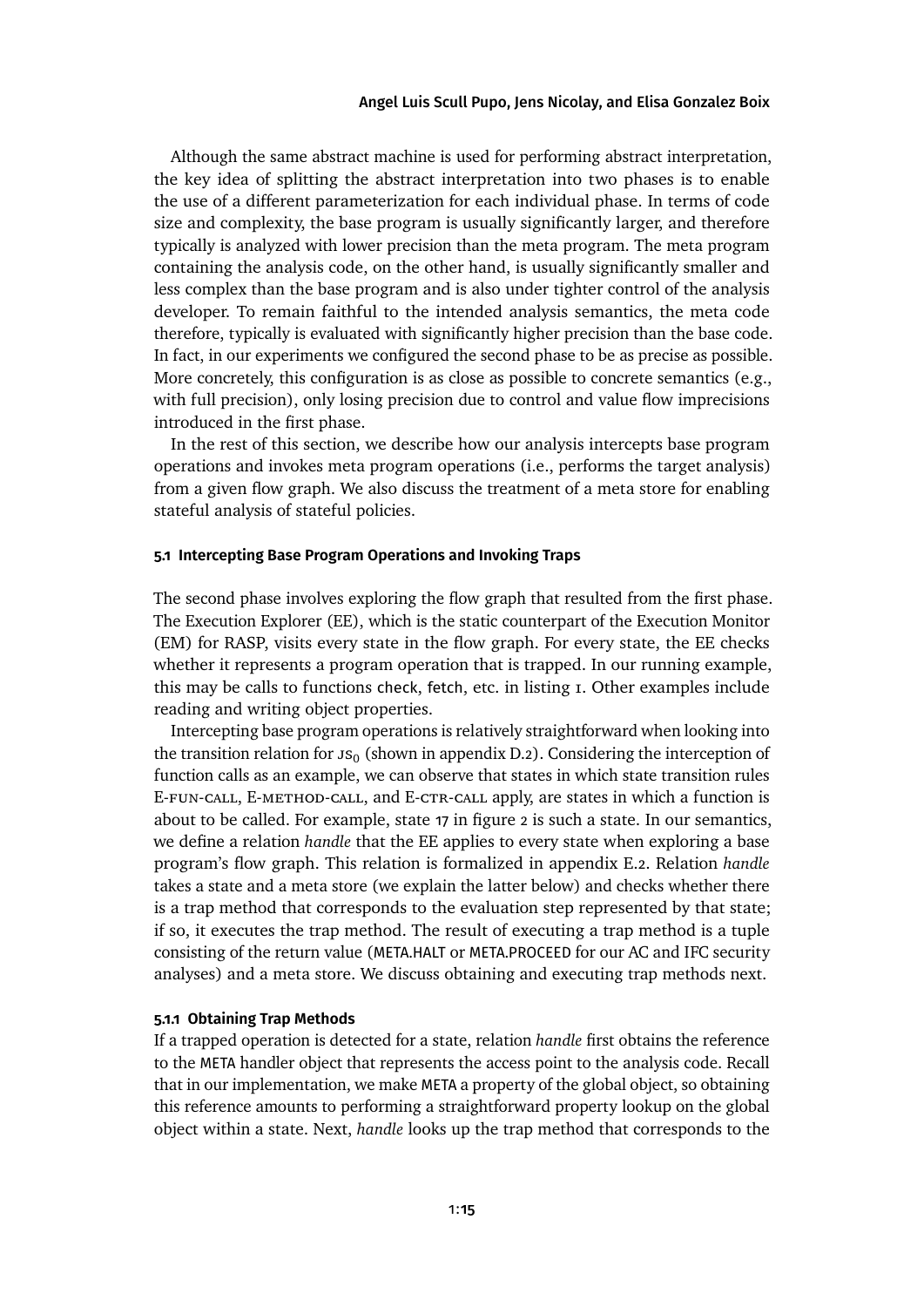trapped operation by using the name of the trapped operation (e.g., apply, get, set, etc.). Looking up this method again amounts to a property lookup, this time on the META handler object that is reachable in each state. Continuing the previous example, if in state 17 in [figure 2\)](#page-9-0) a function call is intercepted, then *handle* will look up method META.apply in that state. The step of obtaining a trap method is formalized as the *trap* relation, given in [appendix E.1.](#page-36-1) In particular, Trap-Callable specifies how to obtain the trap method META.apply.

#### **5.1.2 Executing Trap Methods**

Finally, relation *handle* will abstractly execute the trap method, which corresponds to invoking the associated meta operation of the handler object. Remember that, even though the input base program application already *included* META as a library, the meta operations were never *called* during the first phase. It is only in the second phase that the abstract execution of the meta code (i.e., the enforcement of the security policy) is performed by obtaining and abstractly executing the appropriate trap methods. If the value resulting from executing a trap method subsumes the abstract value META.HALT, then this indicates that, according to the target analysis, a base program operation was intercepted that must halt the execution.

Since the abstract interpretation of trap methods is not an "analysis" but rather result-oriented abstract execution, trap methods are always executed with the highest possible precision that is bounded by the precision obtained during the abstract interpretation of the first phase. The reason for that is that the resulting precision of each abstract execution of each trap method is affected by the imprecision of the base program analysis. For example, analysing META.apply({{set:70}}, {Str}) in the second phase may introduce imprecision if the second argument ({*S t r*}) is used.

The abstract execution of the same trap methods that are used in the dynamic analysis is what makes our approach *safe* and *efficient* because the same analysis specification (meta code) and semantics (abstract machine) are used for both the static and dynamic analysis.

#### **5.2 Maintaining Analysis State**

So far, we have ignored the issue of stateful analysis code, i.e. a meta program that maintains state of its own by performing side-effects on it. The AC policy enforcement code in [listing 3](#page-6-1) is an example of a stateful analysis because it performs side-effects to update a counter variable. Likewise, the IFC policy enforcement from [listing 7](#page-7-0) is stateful because it maintains a shadow stack.

In case the analysis is stateless, it suffices for the Execution Explorer (EE) to visit all flow graph states once in an unspecified order and handle these states as described in [section 5.1.](#page-14-0) In case the analysis is stateful. However, meta state has to be maintained as well. The meta store is the component that is responsible for maintaining the meta state in our approach. As mentioned before, the relation *handle* takes a state and a meta store as input and returns a value and a meta store. The input meta store represents the meta state that a trap method has access to, and any modifications that a trap method makes to this meta state are captured in the returned meta store.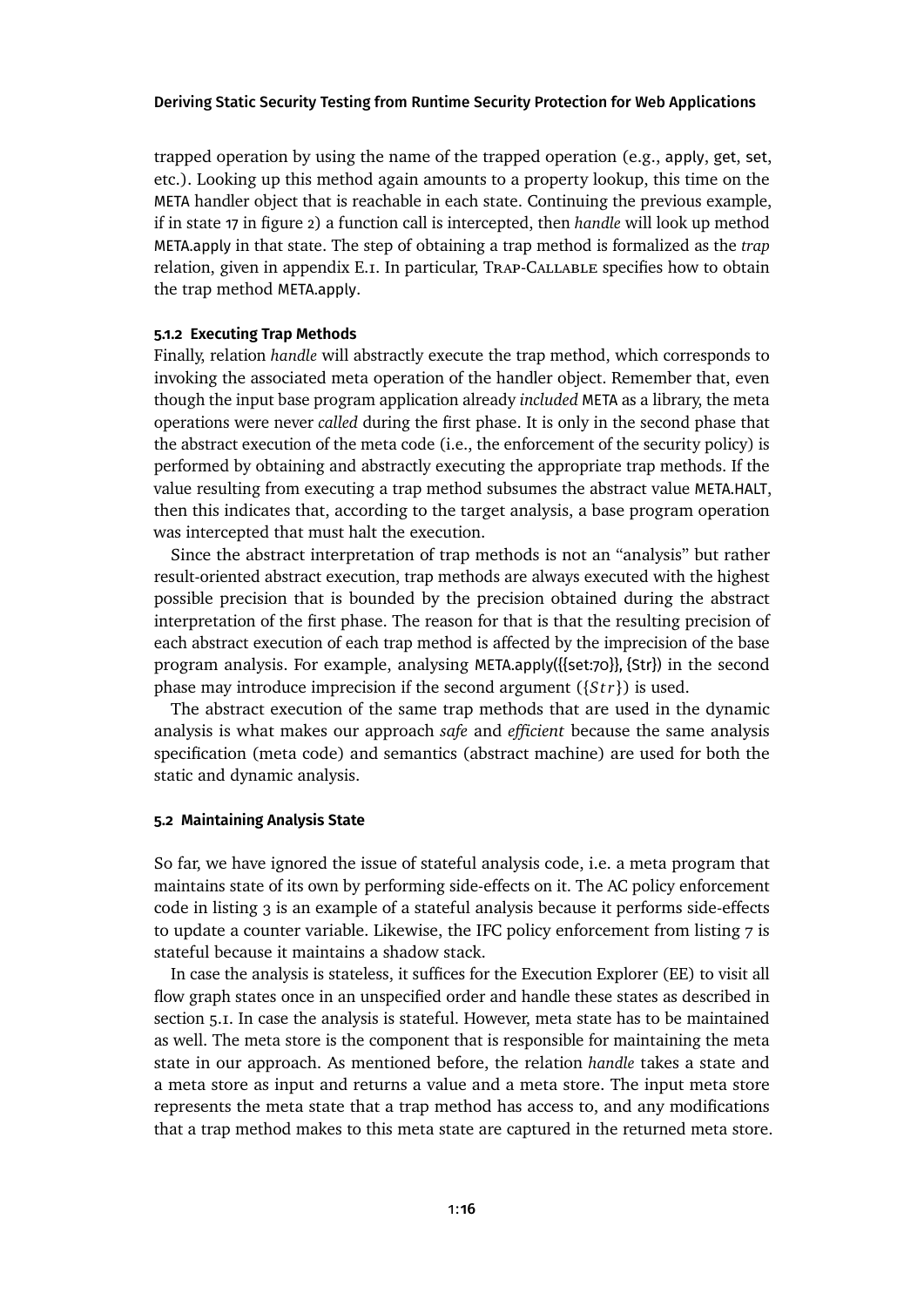#### [Angel Luis Scull Pupo,](#page-40-0) [Jens Nicolay,](#page-40-1) and [Elisa Gonzalez Boix](#page-40-2)

At the start of a trap method's execution, the meta store is merged into the base store contained in the state that represents the trapped operation. When the trap method returns, the meta store is obtained by collecting all heap information reachable from the META object. Function  $\mathcal R$  in [appendix E.2](#page-36-0) formalizes the concept of reachability in a store.

Any meta state changes resulting from the execution of trap methods in a certain state *ς* must be propagated to subsequent executions of traps in states reachable from *ς*. Because the flow graph may contain cycles, this means that handling states using *handle* now must be expressed as a fixed point computation over the flow graph. The fixed point is reached when handling each state adds no new information to either the return value or the meta store for that particular state in comparison to the previous call to *handle*.

In our semantics, the transition rule EE-Trans, detailed in [appendix E.2,](#page-36-0) formally describes a transition from a reachable triple representing a state, a trap's return value, and a meta store, to triples for successor states in the flow graph. The transitive closure of this relation represents the fixed point that the EE computes.

### <span id="page-16-0"></span>**6 Evaluation**

In this section, we evaluate the applicability of our overall solution for deriving a SAST component from a RASP component [\(section 6.1\)](#page-16-1) and empirically compare the precision and performance of the two-phase abstract interpretation approach compared to the single-phase approach [\(section 6.2\)](#page-17-0).

**Setup** We use JIPDA [\[34\]](#page-28-7) as a configurable abstract interpreter to perform static analysis of JavaScript programs and abstractly execute policy code. We employed JIPDA because it is possible to steer the abstract interpreter for implementing our 2-phase approach, and it implements a version of the syntax and semantics presented in [section 4.](#page-10-0) Therefore the evaluation of a JavaScript program with JIPDA outputs a flow graph that approximates the behavior of that program for all its possible execution paths. JIPDA and the flow graphs it produces fulfill the assumptions discussed before. For RASP, we use a revised version of GUARDIA  $[41]$  for AC policies, which we load as a library before analysing a particular application.

Overall, the kind of JavaScript applications that our integrated RASP and SAST toolchain can analyse is tight to the underlying source code instrumenter employed in the RASP component. In our current prototype, this means JavaScript code mostly compatible with ECMAScript 5 as we currently do not support the following features: import/export, classes, generator functions, promises, and async/await functions.

### <span id="page-16-1"></span>**6.1 Evaluation of Applicability**

We evaluated the applicability of our approach by statically verifying a set of Access Control (AC) and Information Flow Control (IFC) policies from the literature. The goal is to demonstrate that our approach is general enough to dynamically enforce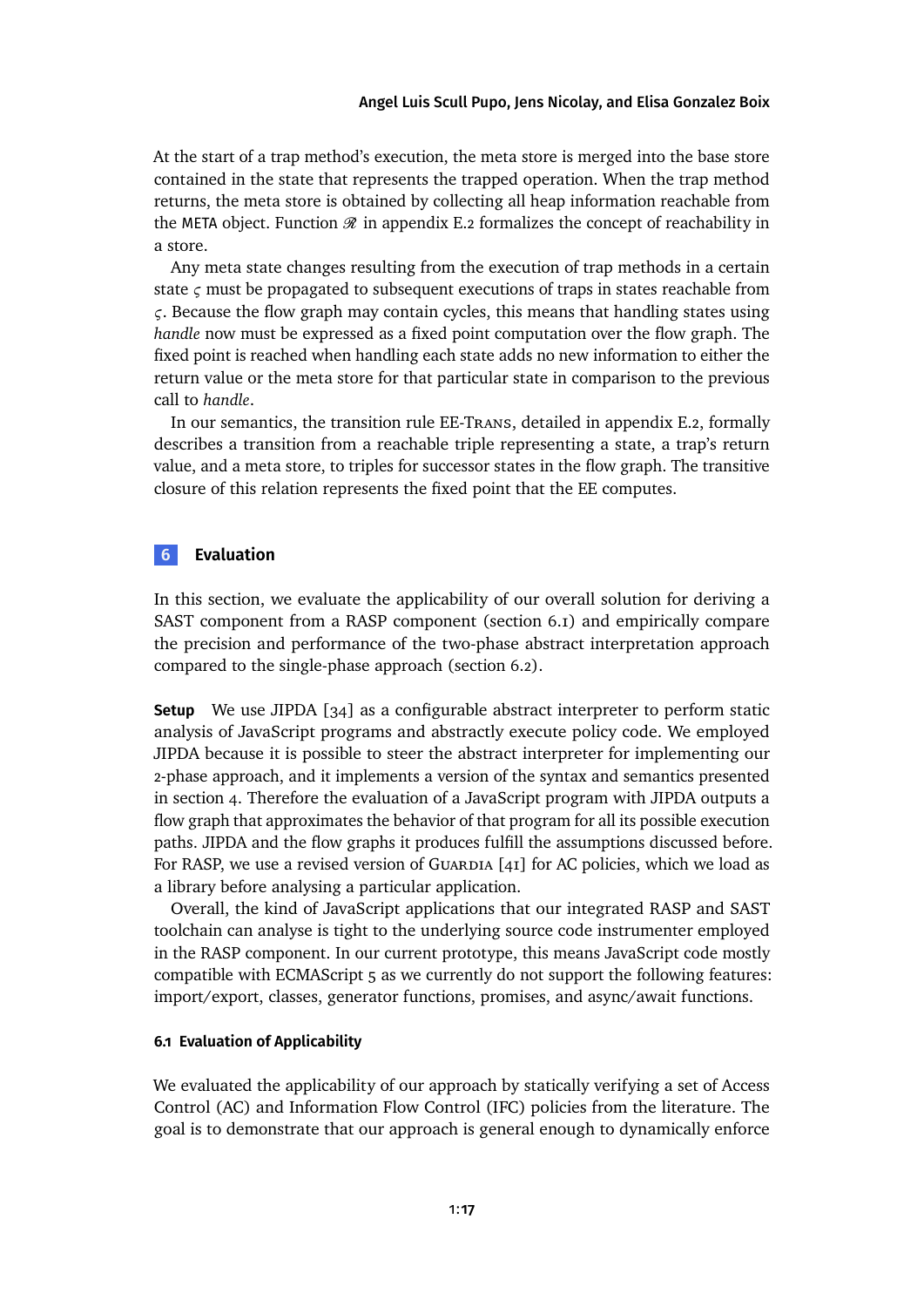and statically verify the two most well-known types of security policies starting from only the specification of the policies and without requiring the reimplementation of the enforcement code for the static analysis.

### **6.1.1 Access Control Policies**

We verified a set of twelve AC policies from the literature summarized in [table 2](#page-30-1) (in [appendix A\)](#page-30-2). The policies were defined in a revised version of GUARDIA  $[41]$ . An example of how programmers would write a policy to *"prevent dynamic creation of iframe elements"* is shown in [listing 8.](#page-17-1)

- <span id="page-17-1"></span>**Listing 8** Example policy written with Guardia (revised version) to prevent dynamic creation of iframe elements.
- 1 GG.**onCall**(iframe).with(GG.arg(GG.equals(0,'iframe'))).**deny**()

For each of the policies in [table 2,](#page-30-1) we designed a test program that attempts to bypass the policy. Each test program was first executed with the RASP component. Then the derived SAST component using our two-phase approach was executed on the same set of programs to determine the number of policy violations it would detect. We found that the SAST component effectively detected all the intended policy violation for all tests.

### **6.1.2 Information Flow Control Policies**

[table 3](#page-31-0) shows the results of analyzing 14 programs without hidden implicit flows, out of 28 IFC test programs in Sayed et al. [\[39\]](#page-28-6). The derived SAST component was able to detect policy violations in all 14 test programs. We believe that support for implicit control flows would improve the security guarantees of our IFC monitor. However, it has been shown previously  $[43]$  that tracking explicit flows is sufficient to enforce *integrity* IFC policies, while for privacy-related IFC policies tracking hidden flows may be required. Therefore, from a software development point of view, the application developer can use our two-phase approach to know when sensitive components in an application may be affected by untrusted data (i.e., for integrity).

### <span id="page-17-0"></span>**6.2 Evaluation of Performance and Precision**

In this section, we validate our *two-phase* static analysis approach (2PH) by comparing it with the analysis of the instrumented version of the application (1PH) in terms of precision and analysis speed. The goal of this evaluation is two fold:

- Validate a key property of our approach: when the runtime enforcement of security policies is provided through metaprogamming in JavaScript, the static verification can be automatically obtained through a two-phase abstract interpretation approach, without the need to analyze the entire instrumented program.
- Confirm our hypothesis that, under the same analysis configuration, two-phase 2PH performs better than 1PH in terms of speed and precision.

**Methodology** We evaluate the performance and precision based on 8 small experimental client-side web applications, ranging from 46 to 110 LOC of HTML and JavaScript.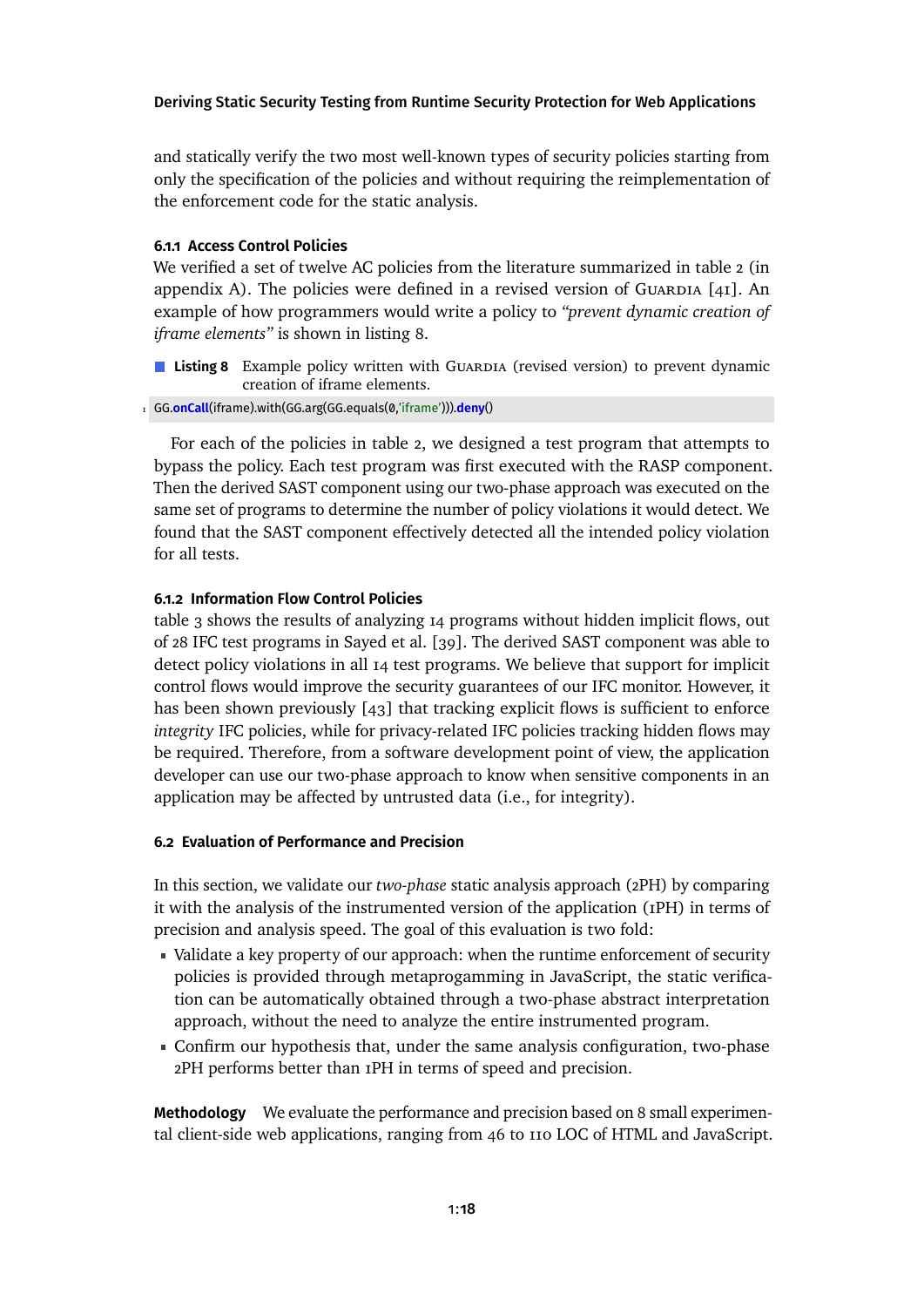### [Angel Luis Scull Pupo,](#page-40-0) [Jens Nicolay,](#page-40-1) and [Elisa Gonzalez Boix](#page-40-2)

All applications were subject to the policyin [listing 2.](#page-6-0) Despite the experimental applications being small compared to real-world applications, they do contain a substantial set of features from JavaScript and browsing environment (including DOM elements and events). Because the applications are not deliberately vulnerable, we randomly inserted calls to fetch() in their source code to perform the experiments. For each experimental application, we generated an instrumented version as a counterpart in which all function calls are instrumented.

For the analysis of uninstrumented applications using our 2PH, we use a tunable lattice that allows changing the precision of the abstraction function *α* (i.e., *high* and *low*) during the analysis. However, during an application analysis, the analysis program will lower the lattice's precision based on a threshold to produce values that are more abstract to ensure termination. Each uninstrumented application was analyzed twice using the 2PH approach. First, the application was analyzed using a high precision  $\alpha$  for the first stage of our approach. For the second run, the application was analyzed with a low precision  $\alpha$  for the first stage of our approach. Independent of the  $\alpha$  function used during the first stage of the analysis, we always use a high precision *α* function for the second phase of our 2PH. The instrumented applications were also analyzed twice. For the first analysis, we used a high precision *α* for the lattice, while for the second, we used a low precision *α*.

#### **6.2.1 Precision**

[Table 1](#page-19-0) shows the results of the analysis of all experimental applications using the configurations explained before. Each row of the table is the result of analyzing a *program*, using an *approach* (i.e 1PH or 2PH). For the 1PH approach the instrumented version of the benchmark program was analyzed. As shown in the table, 2PH outperforms 1PH for all pairs of equivalent applications using the same lattice configuration. This experimentally validates the claim that a two-phase abstract interpretation for statically analyzing a base program (phase 1) and its instrumentation (phase 2) enables a better trade-off between precision and performance than a single static analysis of the instrumented code. This is because our 2PH approach runs with a high precision configuration in the second phase for the lattice. We did not observe any false negatives during our experiments because the experimental programs are simple. However, false negatives can occur in larger or more complex programs given the fact that our analysis is unsound. As mentioned before, practical static analyses of non-trivial JavaScript applications using dynamic features is always unsound to some degree, so we envision our 2PH approach to be used early during the development phase, or as part of a building pipeline to help catch vulnerabilities introduced by developers of an application, or the third-party code they include.

#### **6.2.2 Performance**

To measure performance, we use the same setup as for measuring precision. [Figure 6](#page-20-1) shows the analysis speed in seconds for all applications using the four different combinations (2PH<sub>H</sub>, 2PH<sub>L</sub>, 1PH<sub>H</sub>, 1PH<sub>L</sub>). The broken bars show the analyses that did not finish in a predefined time window (430 seconds).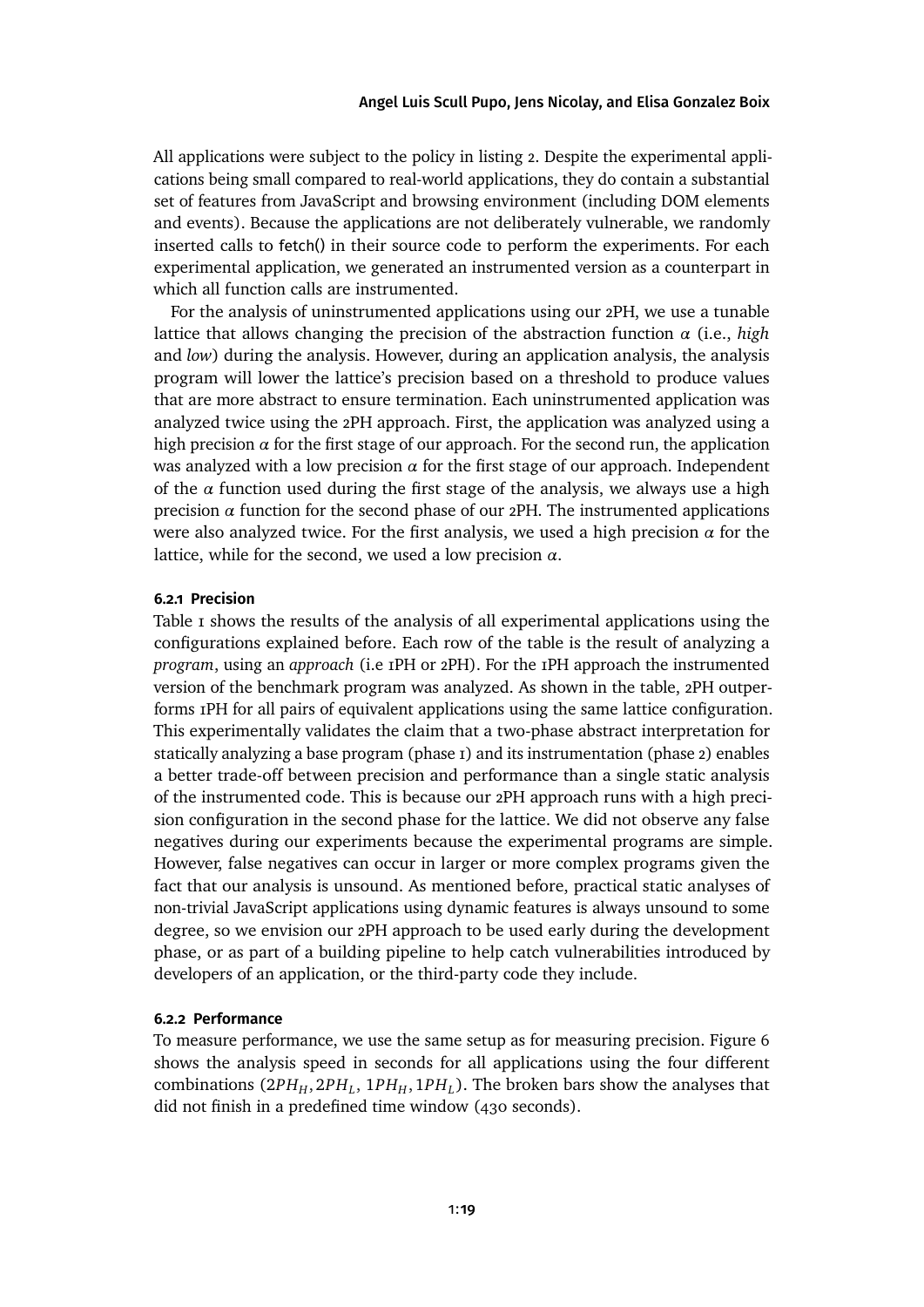<span id="page-19-0"></span>**Table 1** Precision comparison between the single-phase approach (*1PH*) and our two-phase approach (*2PH*) for statically detecting AC policy violations. Column *Precision* indicates the analysis precision: *H* for high precision, *L* for low precision. Columns *TP*, *FP*, and *FN* denote the number of true positives, false positives, and false negatives, respectively, with respect to reported policy violations by each approach. "-" denotes the absence of a value due to analysis timeout.

|              | Precision | IPH      |                |              | 2PH            |                |                |
|--------------|-----------|----------|----------------|--------------|----------------|----------------|----------------|
| Program      |           | TP       | FP             | FN           | TP             | FP             | <b>FN</b>      |
|              | H         | 3        | $\mathbf{o}$   | $\mathbf{o}$ | 3              | $\mathbf{o}$   | $\mathbf{O}$   |
| sequential   | L         |          | -              |              | 3              | O              | $\mathbf 0$    |
| branches     | Н         | $\Omega$ | 4              | $\Omega$     | $\mathbf{o}$   | 4              | $\mathbf{O}$   |
|              | L         | $\Omega$ | 7              | $\Omega$     | O              | 4              | $\mathbf{O}$   |
| iterative    | H         | $\Omega$ | 3              | $\Omega$     | $\mathbf{o}$   | O              | $\mathbf{O}$   |
|              | L         | $\Omega$ | $\overline{4}$ | $\Omega$     | O              | $\overline{2}$ | $\overline{O}$ |
| safe         | Η         | $\Omega$ | $\overline{4}$ | $\Omega$     | O              | O              | $\Omega$       |
|              | L         | $\Omega$ | 6              | $\Omega$     | $\Omega$       | $\overline{2}$ | $\mathbf{o}$   |
| recursive    | H         |          |                |              | I              | $\Omega$       | $\mathbf{o}$   |
|              | Ī.        | I        | 3              | $\Omega$     | I              | $\Omega$       | $\Omega$       |
| fib          | Н         |          | -              |              | I              | $\Omega$       | $\Omega$       |
|              | L         | I        | 3              | $\Omega$     | I              | $\Omega$       | $\Omega$       |
| passStrength | H         |          |                |              | $\overline{2}$ | I              | $\Omega$       |
|              | L         |          |                |              | $\overline{2}$ | 3              | $\Omega$       |
| steal        | Н         | $\Omega$ | 3              | O            | $\Omega$       | $\Omega$       | $\Omega$       |
|              | L         |          |                |              | O              | I              | $\Omega$       |

As shown in the figure, the 2PH approach performs better than the 1PH for both lattice configurations. Performance is influenced by how the fixed point is computed, which in the second phase is affected by only the meta store. There is a similar performance for the configurations  $1PH<sub>H</sub>$  and  $2PH<sub>H</sub>$  for the *sequential*, *branches*, *iterative* and *safe* programs. Most likely, this is because the values remained under the configured threshold for the lattice during the analyses. From our experimental data, we also observe that high analysis precision often results in better performance than low analysis precision. Although the speed–precision trade-off for a static analysis depends on many factors and is generally unpredictable, lowering precision tends to slow down an analysis because this increases the number of spurious paths explored. However, more experimental data is needed to draw a general conclusion about this.

The performance can also be measured in function of the number of states generated during the analysis. [Figure 7](#page-21-0) shows the relation of states produced by the 1PH and 2PH approaches for our set of programs evaluated in both high and low precision lattice configurations. As the figure shows, our 2PH approach performs better than the 1PH for most of the programs in terms of states generated (with more states representing more explored paths). For the examples *iterative* (H and L), *recursive* (L) and *fib* (L)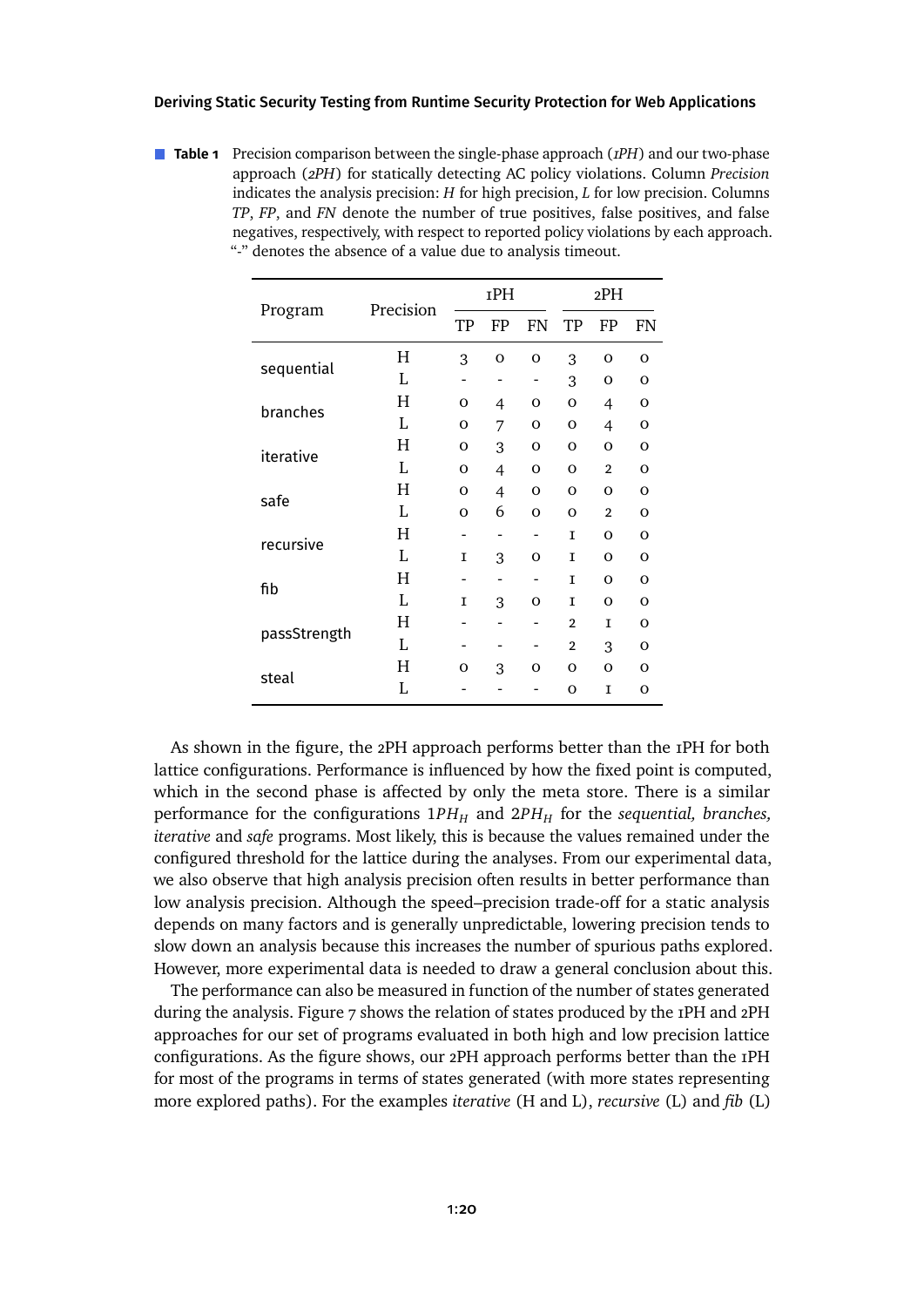#### [Angel Luis Scull Pupo,](#page-40-0) [Jens Nicolay,](#page-40-1) and [Elisa Gonzalez Boix](#page-40-2)

<span id="page-20-1"></span>

**Figure 6** Speed comparison between the *1PH* approach and our (*2PH*) approach for statically detecting AC policy violations with high precision (*H*) and low (*L*) precision. Each application is thus analysed using four different configurations  $(2PH_H, 2PH_L,$  $1PH<sub>H</sub>, 1PH<sub>L</sub>$ ).

the 1PH performs slightly better than our 2PH, however, at the cost of precision. The broken bars means that the analysis generated more than 100000 states.

### <span id="page-20-0"></span>**7 Discussion**

We now discuss some of the properties of our two-phase abstract interpretation approach for deriving SAST from RASP, as well as future work.

**Efficiently Deriving SAST** Our goal is to derive a static analysis from an already existing dynamic analysis mechanism with the least effort. Although our two-phase approach avoids the reimplementation of the meta program (i.e., policy enforcement code) when deriving the static analysis from the dynamic enforcement, the triggering mechanism used in the second analysis phase is not reused from the dynamic enforcement mechanism and therefore still has to be reimplemented. However, typically the policy code is much larger and more complex than the triggering code. For instance, the code for monitoring a specific application behavior, such as function calls and value creation, is similar in both structure in the runtime and the static implementation. Therefore, we believe that the advantages of performing static analysis in two phases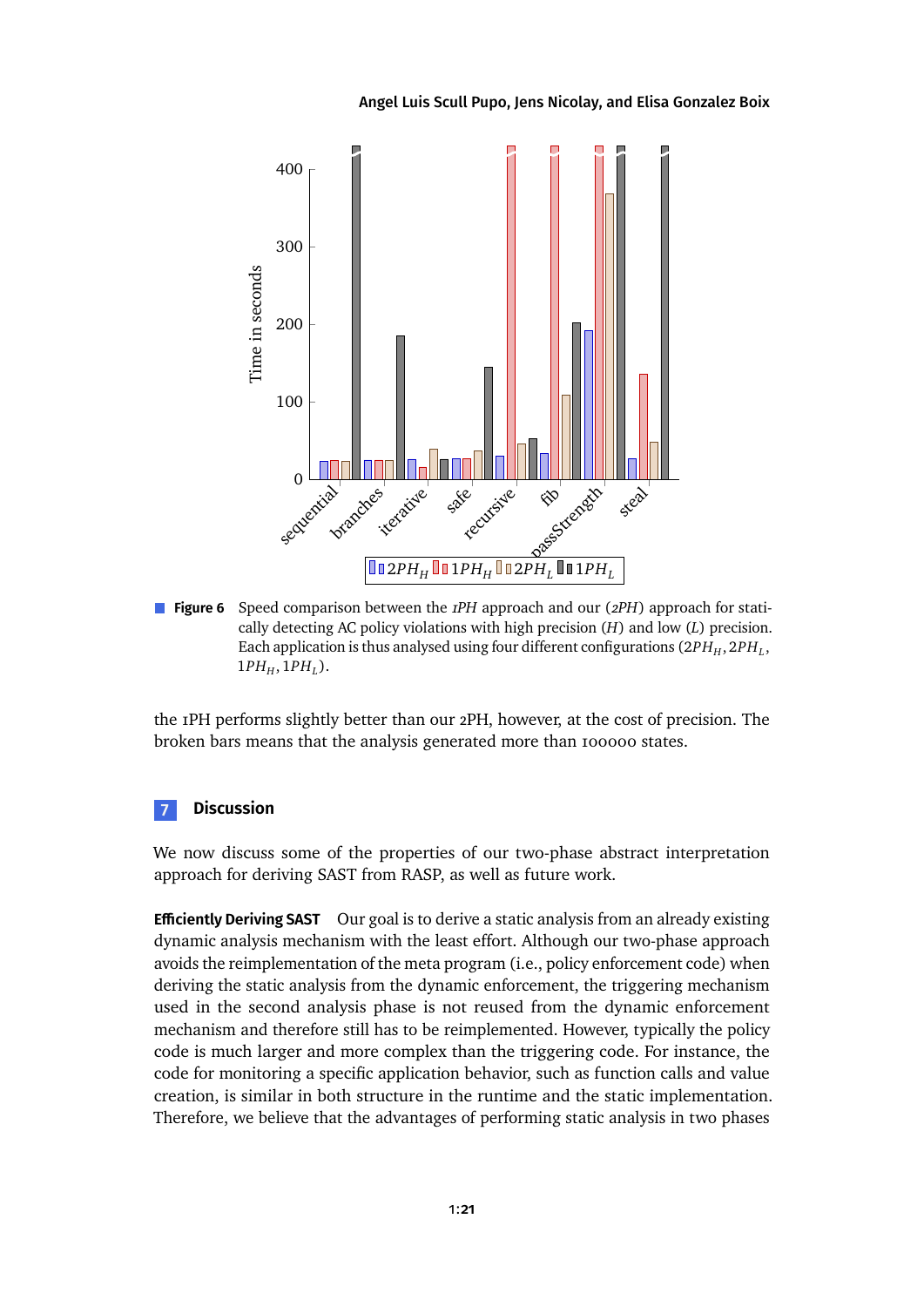<span id="page-21-0"></span>

**Figure 7** Comparison between the number of states generated by 1PH approach and our 2PH during analysis using *low* (L) and *high* (H) precision lattice configurations. Each application is thus analysed using four different configurations  $\left(2PH_{H}, 2PH_{L}, 2HH\right)$  $1PH<sub>H</sub>, 1PH<sub>L</sub>$ ).

as described in [section 3.2](#page-8-0) outweighs the downside of having to reimplement (only) the triggering mechanism.

Performing static analysis in two phases can also bring benefits in terms of speed and precision (as we showedin [section 6\)](#page-16-0). Since precision is one of the most important properties of any static analysis, it deserves some discussion. We would like to emphasize that our goal is not to improve the precision of our 2PH static analysis over other custom static analyses. Instead, the goal is to avoid writing the policies' semantics for the static analysis by reusing the policies' semantics already implemented by the runtime monitor. As explainedin [section 5,](#page-13-0) the precision of our analysis depends on the flow graph resulting from the first phase. As such, abstracted base program values in the first phase can introduce imprecision to our security analysis during the second phase.

*What* the meta code does is independent of the static analysis. In contrast, it does matter *how* the meta code is implemented. Therefore, it is a reasonable assumption that analysis developers should avoid features that the abstract interpreter cannot soundly or precisely handle (e.g., eval, the Function constructor, etc.).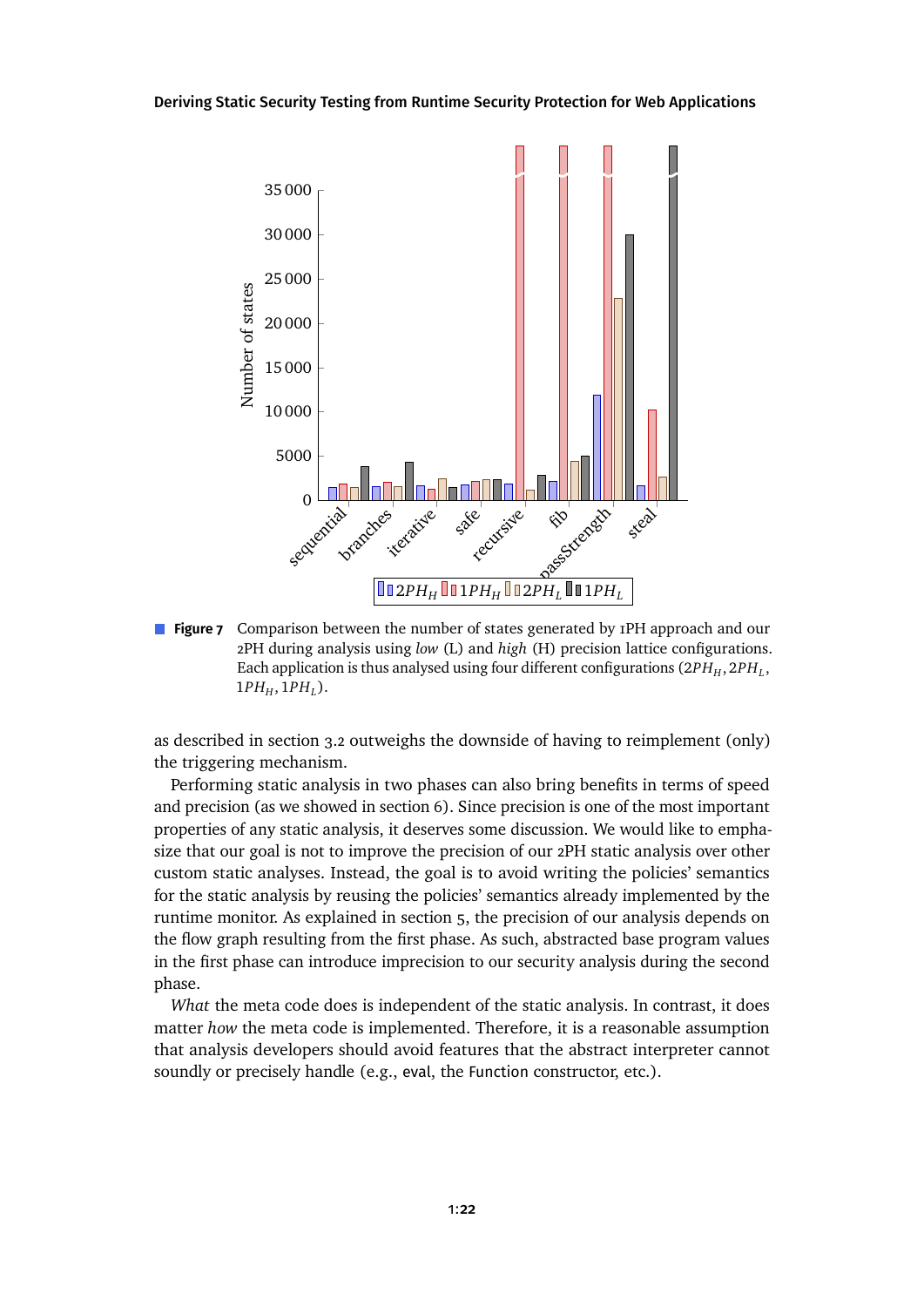**Implicit Flows** As mentioned in [section 3.1,](#page-5-1) the IFC monitor used in this work cannot handle language features that cause hidden implicit flows. We would like to stress that this is not a limitation of our two-phase approach but a limitation of the employed IFC monitor. Actually, this is a challenge for dynamic IFC monitors in general. In previous work, we developed an IFC monitor, GIFC [\[40\]](#page-29-3), which covers implicit flows. While Gifc is an example of a security policy library that instruments a program by trapping operations so they can be checked against an IFC policy, this cannot be used as a RASP component because its implementation relies on JavaScript proxies which are not currently supported in JIPDA.

Other work that has explored the precise handling of hidden implicit flows in an IFC monitor relies on a static analysis for control flow statements prior to the execution of the program [\[6,](#page-25-4) [12\]](#page-25-5). Combining such a technique into our approach requires adding yet another static analysis phase which is not trivial. For example, statements such as continue, break, and non-tail return create implicit flows when they are used conditionally in expressions that include tainted information. It would be interesting to explore a solution to support IFC policies that at runtime also require a static approximation of the program runtime behavior to correctly deal with hidden implicit flows.

**Applicability to Other Analyses beyond Security** We believe that the two-phase abstract interpretation approach presented in this paper is more broadly applicable than just security. As future work, we would like to explore its applicability to other dynamic analysis that can be implemented with runtime monitors based on metaprogramming akin to the RASP components used in this work. For example, Gong et al. [\[21\]](#page-26-5) developed a dynamic linter (DLint) to detect violations of code quality rules dynamically. In their framework, a rule is specified as a predicate over program events (i.e. function calls, variable writes, etc.) to check common quality issues in JavaScript, like inheritance and type inconsistency problems, APIs misuse, etc. Another kind of dynamic analyses that could be implemented are profilers. For example, JITProf [\[20\]](#page-26-6) is a profiling framework to dynamically identify code locations that prohibit JIT optimizations. In JITProf, the information of program events is used to maintain metadata associated with the source location of those events. The metadata is then used to pinpoint those locations that prohibit JIT (i.e., just-in-time) optimisations.

### **8 Related Work**

To the best of our knowledge, this is the first work that derives a static analysis mechanism from a dynamic security policy enforcement mechanism. In this section, we discuss previous efforts to unify or combine static and dynamic analysis.

JNuke [\[3\]](#page-24-1) integrates static and dynamic analysis through an architecture that enables the use of a generic algorithm in both contexts. The dynamic analysis instrument the virtual machine to record a trace of events of interest. On the other hand, static analysis is implemented as a graph-free analysis through abstract interpretation, which allows the analysis to be *close* to a dynamic execution. To achieve the integration, the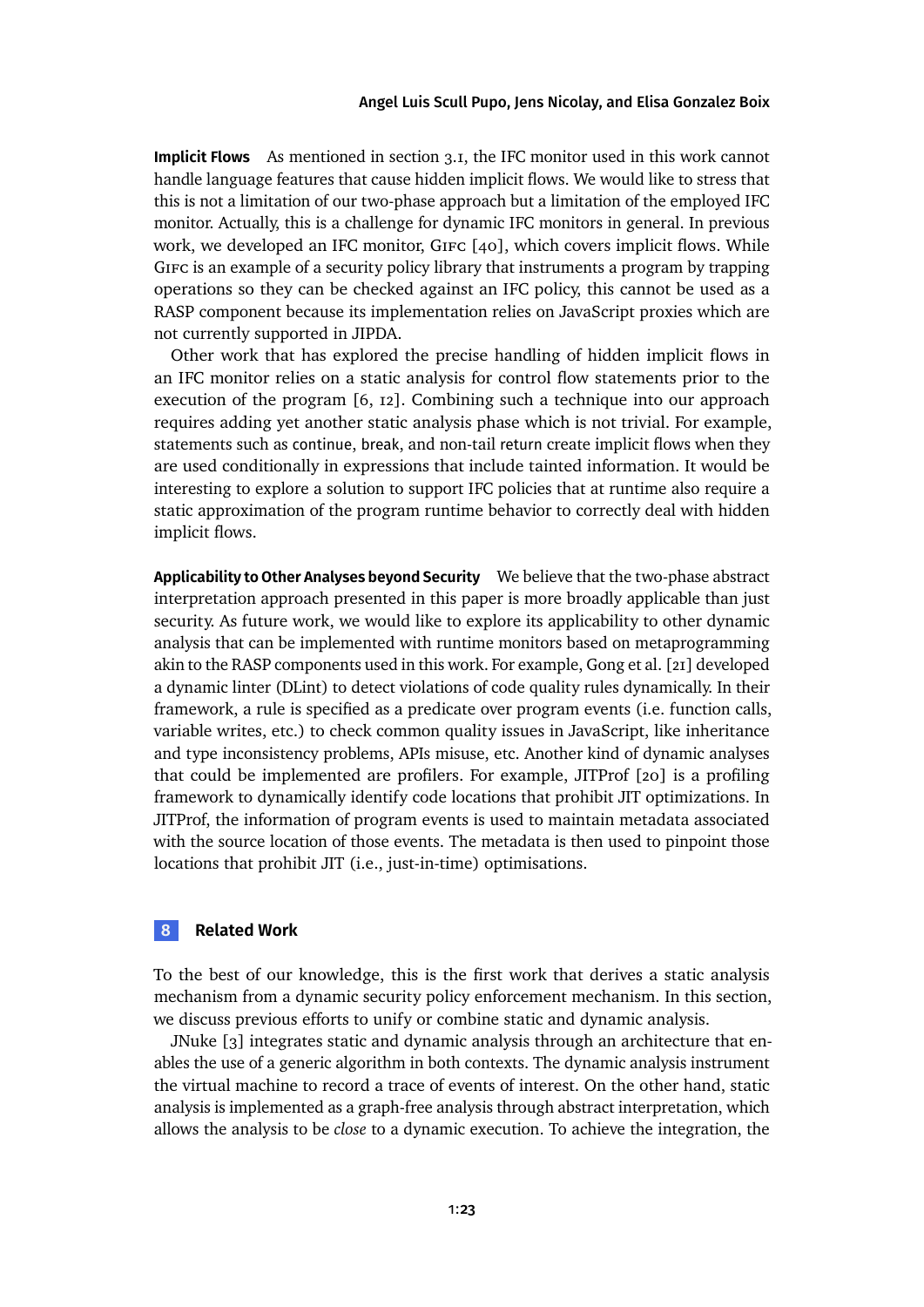framework executes the algorithm in an environment that abstracts the differences between the program states generated from static and dynamic environments on which the application is executed.

Bodden et al. [\[8,](#page-25-6) [10\]](#page-25-3) develop a system to verify runtime monitors ahead of time. Their solution is tailored to the syntax and semantics of the language used to express the monitor. In contrast, our SAST component is agnostic and can therefore support different policy specification languages and their semantics (e.g., the AC and IFC policy specifications described in [section 6\)](#page-16-0) without additional effort.

The CLARA [\[9\]](#page-25-7) framework enables the partial evaluation of finite-state runtime monitors ahead of time. CLARA's static analysis can detect possible violations that may occur at runtime. Its monitor only observes events triggered by program locations for which the static analysis failed to prove safety. In contrast to our approach, CLARA does not derive static analysis from the monitor. However, it applies a series of ad-hoc pluggable static analyses to iteratively prune unnecessary instrumentation points.

Tripp and Weisman [\[46\]](#page-29-6) develop a hybrid analysis for performing a security assessment of client-side JavaScript code. In their approach, a web crawler retrieves and executes a web page to record useful runtime information. The resulting JavaScript code and recorded information are passed to a static taint analysis component for performing the actual security assessment. Hybrid analyses such as this one combine static and dynamic analysis in such a way that they rely on each other for their operation. In contrast, the dynamic enforcement in our approach can be used independently from any static analysis. Once a static analysis is derived, it can be applied without executing the dynamic enforcement.

Some related work that targets the development stage of the software development cycle complements static verification with dynamic information, e.g. [\[44,](#page-29-7) [47\]](#page-29-8). The number of false alarms produced by such an analysis could, in theory, be reduced since they have runtime information available during static analysis. However, their ability to improve the reporting of violations is constrained to the program coverage offered by the dynamic information and the actual runtime information that is recorded. Our approach covers the two extremes of the software development cycle (SAST and RASP), and as such, policies are verified ahead of time and are also enforced at runtime.

Ahrendt et al. [\[1,](#page-24-2) [2\]](#page-24-3) developed a framework that unifies static and runtime verification of Java applications. The instantiation of their framework unifies two unrelated tools (KeY, a deductive verification system, and Larva, a logical automaton for runtime verification) through a unified language (*ppDATEs*) specially designed for the specification of static and runtime properties. The final instrumented application benefits from the proofs obtained by the static verification, enabling the monitor to make assumptions that prevent it from performing too many checks at runtime. In contrast, due to the unsound static analysis, our RASP component must always perform all checks.

Dufour et al. [\[16\]](#page-26-7), describe a framework for blended analysis. The overall idea behind the framework is to apply an interprocedural static analysis on a calling structure obtained through dynamic analysis, therefore, capturing properties of a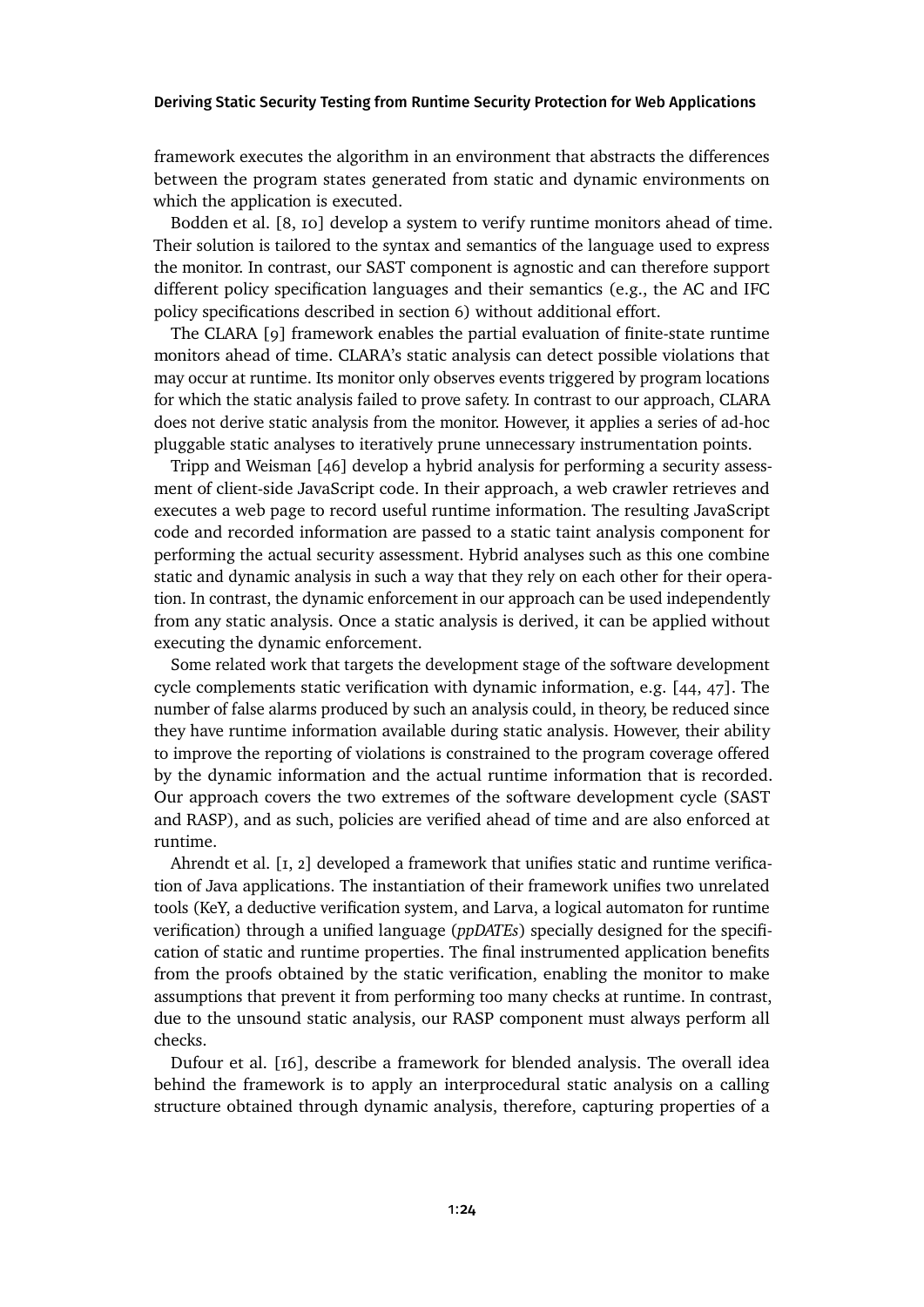single execution. Wei and Ryder [\[47\]](#page-29-8), use this framework to detect vulnerabilities on JavaScript applications through taint analysis.

Chugh et al. [\[14\]](#page-26-8), develop a staged IFC analysis. In their approach, an offline analysis is performed in the application source code to compute a residual policy that is then enforced at runtime. The goal of the residual policy is to enforce the information flow policy in places where the application executes code dynamically generated (e.g. eval).

### **9 Conclusion**

We presented an approach for performing both Static Application Security Testing (SAST) and Runtime Application Security Protection (RASP) using a single security policy library in a safe and efficient manner. Our approach starts from a set of declarative security policies, from which a runtime enforcement mechanism is generated by instrumenting the target application for trapping security-relevant program operations and forwarding them to policy enforcement code. Next, a static analysis mechanism is derived from the runtime enforcement mechanism without reimplementing any of the policy enforcement code. Our approach reduces the effort of combining SAST and RASP, offering strong guarantees that the policy semantics are identical between their static verification and their runtime enforcement. We demonstrated the applicability of our approach by detecting and enforcing 12 access control and 14 information flow control policies originating from related work.

### **References**

- <span id="page-24-2"></span>[1] Wolfgang Ahrendt, Jesús Mauricio Chimento, Gordon J. Pace, and Gerardo Schneider. "A Specification Language for Static and Runtime Verification of Data and Control Properties". In: *FM 2015: Formal Methods*. Edited by Nikolaj Bjørner and Frank de Boer. Volume 9109. LNCS. Springer International Publishing, 2015, pages 108–125. isbn: 978-3-319-19248-2. doi: [10.1007/978-3-319-19249-9\\_8](https://doi.org/10.1007/978-3-319-19249-9_8).
- <span id="page-24-3"></span>[2] Wolfgang Ahrendt, Gordon J. Pace, and Gerardo Schneider. "A Unified Approach for Static and Runtime Verification: Framework and Applications". In: *Leveraging Applications of Formal Methods, Verification and Validation. Technologies for Mastering Change*. Edited by Tiziana Margaria and Bernhard Steffen. Berlin, Heidelberg: Springer Berlin Heidelberg, 2012, pages 312–326. isbn: 978-3-642-34026-0.
- <span id="page-24-1"></span>[3] Cyrille Artho and Armin Biere. "Combined Static and Dynamic Analysis". In: *Electronic Notes in Theoretical Computer Science* 131 (2005), pages 3–14. issn: 1571-0661. doi: [10.1016/j.entcs.2005.01.018](https://doi.org/10.1016/j.entcs.2005.01.018).
- <span id="page-24-0"></span>[4] Thomas H. Austin, Tim Disney, and Cormac Flanagan. "Virtual Values for Language Extension". In: *Proceedings of the 2011 ACM International Conference on Object Oriented Programming Systems Languages and Applications*. OOPSLA '11.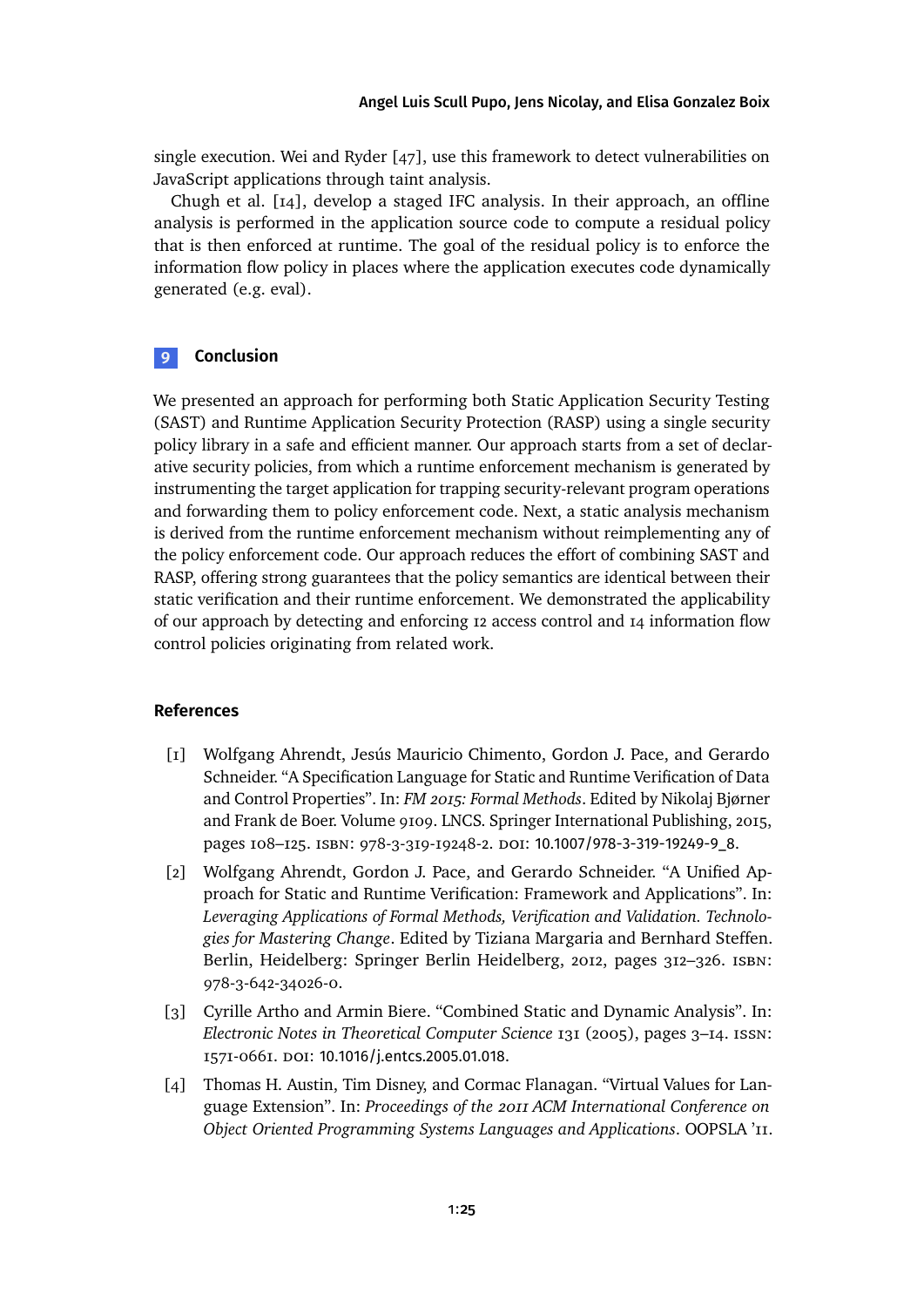Portland, Oregon, USA: Association for Computing Machinery, 2011, pages 921– 938. isbn: 9781450309400. doi: [10.1145/2048066.2048136](https://doi.org/10.1145/2048066.2048136).

- <span id="page-25-1"></span>[5] Thomas H. Austin and Cormac Flanagan. "Efficient Purely-Dynamic Information Flow Analysis". In: *Proceedings of the ACM SIGPLAN Fourth Workshop on Programming Languages and Analysis for Security*. PLAS '09. Dublin, Ireland: Association for Computing Machinery, 2009, pages 113–124. isbn: 9781605586458. doi: [10.1145/1554339.1554353](https://doi.org/10.1145/1554339.1554353).
- <span id="page-25-4"></span>[6] Abhishek Bichhawat. "Exception Handling for Dynamic Information Flow Control". In: *Companion Proceedings of the 36th International Conference on Software Engineering*. ICSE Companion 2014. Hyderabad, India: Association for Com-puting Machinery, 2014, pages 718-720. ISBN: 9781450327688. DOI: [10.1145/](https://doi.org/10.1145/2591062.2591195) [2591062.2591195](https://doi.org/10.1145/2591062.2591195).
- <span id="page-25-2"></span>[7] Abhishek Bichhawat, Vineet Rajani, Deepak Garg, and Christian Hammer. "Information Flow Control in WebKit's JavaScript Bytecode". In: *Principles of Security and Trust*. Edited by Martín Abadi and Steve Kremer. Berlin, Heidelberg: Springer Berlin Heidelberg, 2014, pages 159–178. ISBN: 978-3-642-54792-8. DOI: [10.1007/978-3-642-54792-8\\_9](https://doi.org/10.1007/978-3-642-54792-8_9).
- <span id="page-25-6"></span>[8] Eric Bodden, Laurie Hendren, and Ondřej Lhoták. "A Staged Static Program Analysis to Improve the Performance of Runtime Monitoring". In: *ECOOP 2007 – Object-Oriented Programming*. Edited by Erik Ernst. Berlin, Heidelberg: Springer Berlin Heidelberg, 2007, pages 525–549. ISBN: 978-3-540-73589-2. DOI: [10.1007/978-3-540-73589-2\\_25](https://doi.org/10.1007/978-3-540-73589-2_25).
- <span id="page-25-7"></span>[9] Eric Bodden, Patrick Lam, and Laurie J. Hendren. "Clara: A Framework for Partially Evaluating Finite-State Runtime Monitors Ahead of Time". In: *Runtime Verification*. Edited by Howard Barringer, Ylies Falcone, Bernd Finkbeiner, Klaus Havelund, Insup Lee, Gordon J. Pace, Grigore Roşu, Oleg Sokolsky, and Nikolai Tillmann. Berlin, Heidelberg: Springer Berlin Heidelberg, 2010, pages 183–197. isbn: 978-3-642-16612-9. doi: [10.1007/978-3-642-16612-9\\_15](https://doi.org/10.1007/978-3-642-16612-9_15).
- <span id="page-25-3"></span>[10] Eric Bodden, Patrick Lam, and Laurie J. Hendren. "Finding Programming Errors Earlier by Evaluating Runtime Monitors Ahead-of-Time". In: *Proceedings of the 16th ACM SIGSOFT International Symposium on Foundations of Software Engineering*. SIGSOFT '08/FSE-16. Atlanta, Georgia: Association for Computing Machinery, 2008, pages 36-47. ISBN: 9781595939951. DOI: [10.1145/1453101.](https://doi.org/10.1145/1453101.1453109) [1453109](https://doi.org/10.1145/1453101.1453109).
- <span id="page-25-0"></span>[11] Stefano Calzavara, Tobias Urban, Dennis Tatang, Marius Steffens, and Ben Stock. "Reining in the Web's Inconsistencies with Site Policy". In: *Network and Distributed Systems Security (NDSS) Symposium 2021*. Feb. 2021. url: [https:](https://publications.cispa.saarland/3214/) [//publications.cispa.saarland/3214/](https://publications.cispa.saarland/3214/).
- <span id="page-25-5"></span>[12] Andrey Chudnov and David A. Naumann. "Information Flow Monitor Inlining". In: 2010 IEEE 23rd Computer Security Foundations Symposium (CSF). 2010, pages 200–214. isbn: 978-1-4244-7510-0. doi: [10.1109/csf.2010.21](https://doi.org/10.1109/csf.2010.21).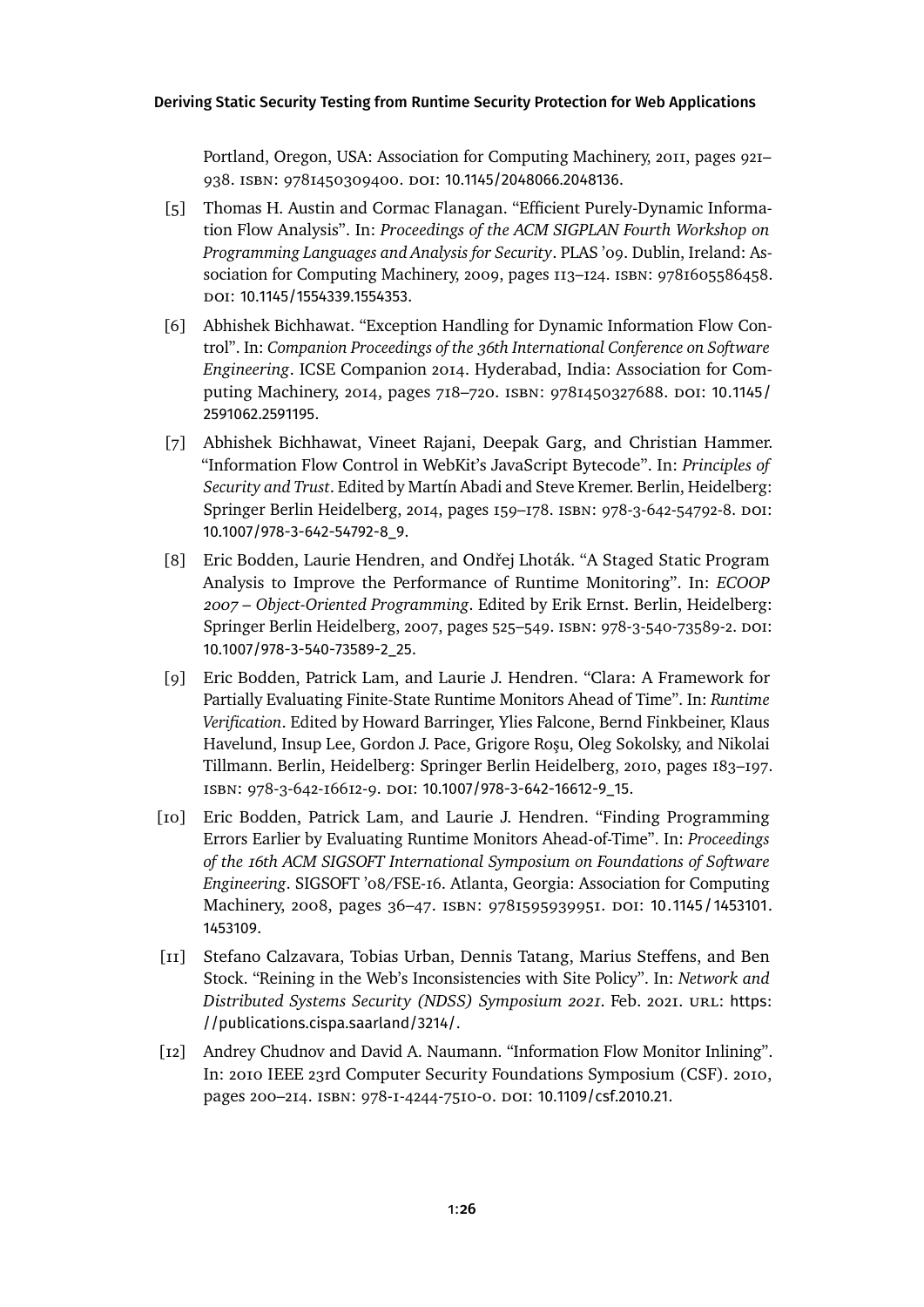### [Angel Luis Scull Pupo,](#page-40-0) [Jens Nicolay,](#page-40-1) and [Elisa Gonzalez Boix](#page-40-2)

- <span id="page-26-1"></span>[13] Andrey Chudnov and David A. Naumann. "Inlined Information Flow Monitoring for JavaScript". In: *Proceedings of the 22nd ACM SIGSAC Conference on Computer and Communications Security*. CCS '15. Denver, Colorado, USA: Association for Computing Machinery, 2015, pages 629–643. isbn: 9781450338325. doi: [10.1145/2810103.2813684](https://doi.org/10.1145/2810103.2813684).
- <span id="page-26-8"></span>[14] Ravi Chugh, Jeffrey A. Meister, Ranjit Jhala, and Sorin Lerner. "Staged Information Flow for Javascript". In: *Proceedings of the 30th ACM SIGPLAN Conference on Programming Language Design and Implementation*. PLDI '09. Dublin, Ireland: Association for Computing Machinery, 2009, pages 50–62. isbn: 9781605583921. doi: [10.1145/1542476.1542483](https://doi.org/10.1145/1542476.1542483).
- <span id="page-26-0"></span>[15] Charlie Curtsinger, Benjamin Livshits, Benjamin G. Zorn, and Christian Seifert. "ZOZZLE: Fast and Precise In-Browser JavaScript Malware Detection." In: *USENIX security symposium*. San Francisco. 2011, pages 33–48.
- <span id="page-26-7"></span>[16] Bruno Dufour, Barbara G. Ryder, and Gary Sevitsky. "Blended Analysis for Performance Understanding of Framework-Based Applications". In: *Proceedings of the 2007 International Symposium on Software Testing and Analysis*. ISSTA '07. London, United Kingdom: Association for Computing Machinery, 2007, pages 118–128. ISBN: 9781595937346. DOI: [10.1145/1273463.1273480](https://doi.org/10.1145/1273463.1273480).
- <span id="page-26-2"></span>[17] Michael Felderer, Matthias Büchler, Martin Johns, Achim D. Brucker, Ruth Breu, and Alexander Pretschner. *Security Testing: A Survey*. Edited by Atif Memon. Volume 101. Advances in Computers. Elsevier, 2016, pages 1–51. DOI: [https://doi.org/10.1016/bs.adcom.2015.11.003](https://doi.org/https://doi.org/10.1016/bs.adcom.2015.11.003).
- <span id="page-26-3"></span>[18] Mattias Felleisen and Daniel P. Friedman. "A Calculus for Assignments in Higher-Order Languages". In: *Proceedings of the 14th ACM SIGACT-SIGPLAN Symposium on Principles of Programming Languages*. POPL '87. Munich, West Germany: Association for Computing Machinery, 1987, pages 314–345. isbn: 0897912152. doi: [10.1145/41625.41654](https://doi.org/10.1145/41625.41654).
- <span id="page-26-4"></span>[19] Dionna Glaze and David Van Horn. "Abstracting Abstract Control". In: *Proceedings of the 10th ACM Symposium on Dynamic Languages*. New York, NY, USA: Association for Computing Machinery, 2014, pages 11–22. isbn: 9781450332118. doi: [10.1145/2661088.2661098](https://doi.org/10.1145/2661088.2661098).
- <span id="page-26-6"></span>[20] Liang Gong, Michael Pradel, and Koushik Sen. "JITProf: Pinpointing JIT Unfriendly JavaScript Code". In: *Proceedings of the 2015 10th Joint Meeting on Foundations of Software Engineering*. ESEC/FSE 2015. Bergamo, Italy: Association for Computing Machinery, 2015, pages 357–368. isbn: 9781450336758. doi: [10.1145/2786805.2786831](https://doi.org/10.1145/2786805.2786831).
- <span id="page-26-5"></span>[21] Liang Gong, Michael Pradel, Manu Sridharan, and Koushik Sen. "DLint: Dynamically Checking Bad Coding Practices in JavaScript". In: *Proceedings of the 2015 International Symposium on Software Testing and Analysis*. ISSTA 2015. Baltimore, MD, USA: Association for Computing Machinery, 2015, pages 94–105. isbn: 9781450336208. doi: [10.1145/2771783.2771809](https://doi.org/10.1145/2771783.2771809).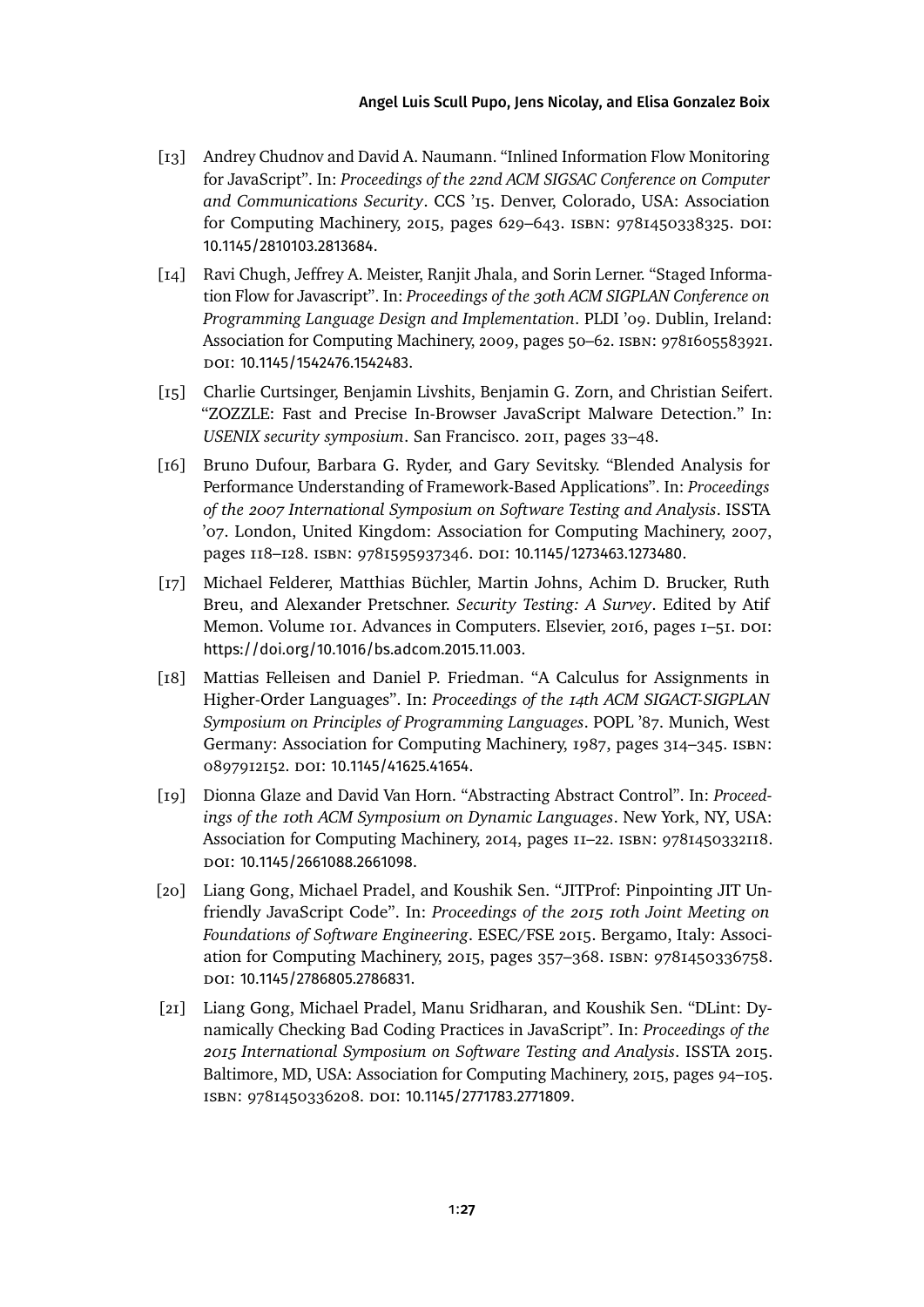- <span id="page-27-1"></span>[22] Salvatore Guarnieri and Benjamin Livshits. "GULFSTREAM: Staged Static Analysis for Streaming JavaScript Applications". In: *Proceedings of the 2010 USENIX Conference on Web Application Development*. WebApps'10. Boston, MA: USENIX Association, 2010, page 6. doi: [10.5555/1863166.1863172](https://doi.org/10.5555/1863166.1863172).
- <span id="page-27-2"></span>[23] Salvatore Guarnieri, Marco Pistoia, Omer Tripp, Julian Dolby, Stephen Teilhet, and Ryan Berg. "Saving the World Wide Web from Vulnerable JavaScript". In: *Proceedings of the 2011 International Symposium on Software Testing and Analysis*. ISSTA '11. Toronto, Ontario, Canada: Association for Computing Machinery, 2011, pages 177–187. isbn: 9781450305624. doi: [10.1145/2001420.2001442](https://doi.org/10.1145/2001420.2001442).
- <span id="page-27-8"></span>[24] Oystein Hallaraker and Giovanni Vigna. "Detecting malicious JavaScript code in Mozilla". In: *10th IEEE International Conference on Engineering of Complex Computer Systems (ICECCS'05)*. IEEE, June 2005, pages 85–94. doi: [10.1109/](https://doi.org/10.1109/ICECCS.2005.35) [ICECCS.2005.35](https://doi.org/10.1109/ICECCS.2005.35).
- <span id="page-27-3"></span>[25] Daniel Hedin, Arnar Birgisson, Luciano Bello, and Andrei Sabelfeld. "JSFlow: Tracking Information Flow in JavaScript and Its APIs". In: *Proceedings of the 29th Annual ACM Symposium on Applied Computing*. SAC '14. Gyeongju, Republic of Korea: Association for Computing Machinery, 2014, pages 1663–1671. isbn: 9781450324694. doi: [10.1145/2554850.2554909](https://doi.org/10.1145/2554850.2554909).
- <span id="page-27-5"></span>[26] Michael Howard and Steve Lipner. *The security development lifecycle*. 1. Microsoft Press, June 2006. isbn: 9780735622142.
- <span id="page-27-7"></span>[27] Gregor Kiczales, John Lamping, Anurag Mendhekar, Chris Maeda, Cristina Lopes, Jean-Marc Loingtier, and John Irwin. "Aspect-oriented programming". In: *ECOOP'97 — Object-Oriented Programming*. Edited by Mehmet Akşit and Satoshi Matsuoka. Volume 1241. Lecture Notes in Computer Science. Berlin, Heidelberg: Springer Berlin Heidelberg, 1997, pages 220–242. isbn: 978-3-540- 69127-3. doi: [10.1007/BFb0053381](https://doi.org/10.1007/BFb0053381).
- <span id="page-27-6"></span>[28] Haruka Kikuchi, Dachuan Yu, Ajay Chander, Hiroshi Inamura, and Igor Serikov. "JavaScript Instrumentation in Practice". In: *Programming Languages and Systems*. Edited by G. Ramalingam. Volume 5356. Lecture Notes in Computer Science. Berlin, Heidelberg: Springer Berlin Heidelberg, 2008, pages 326–341. isbn: 978-3-540-89330-1. doi: [10.1007/978-3-540-89330-1\\_23](https://doi.org/10.1007/978-3-540-89330-1_23).
- <span id="page-27-0"></span>[29] Sebastian Lekies, Krzysztof Kotowicz, Samuel Groß, Eduardo A. Vela Nava, and Martin Johns. "Code-Reuse Attacks for the Web: Breaking Cross-Site Scripting Mitigations via Script Gadgets". In: *Proceedings of the 2017 ACM SIGSAC Conference on Computer and Communications Security*. CCS '17. Dallas, Texas, USA: Association for Computing Machinery, 2017, pages 1709–1723. isbn: 9781450349468. doi: [10.1145/3133956.3134091](https://doi.org/10.1145/3133956.3134091).
- <span id="page-27-4"></span>[30] Benjamin Livshits, Manu Sridharan, Yannis Smaragdakis, Ondřej Lhoták, J. Nelson Amaral, Bor-Yuh Evan Chang, Samuel Z. Guyer, Uday P. Khedker, Anders Møller, and Dimitrios Vardoulakis. "In defense of soundiness: A manifesto". In: *Communications of the ACM* 58.2 (2015), pages 44–46. poi: [10.1145/2644805](https://doi.org/10.1145/2644805).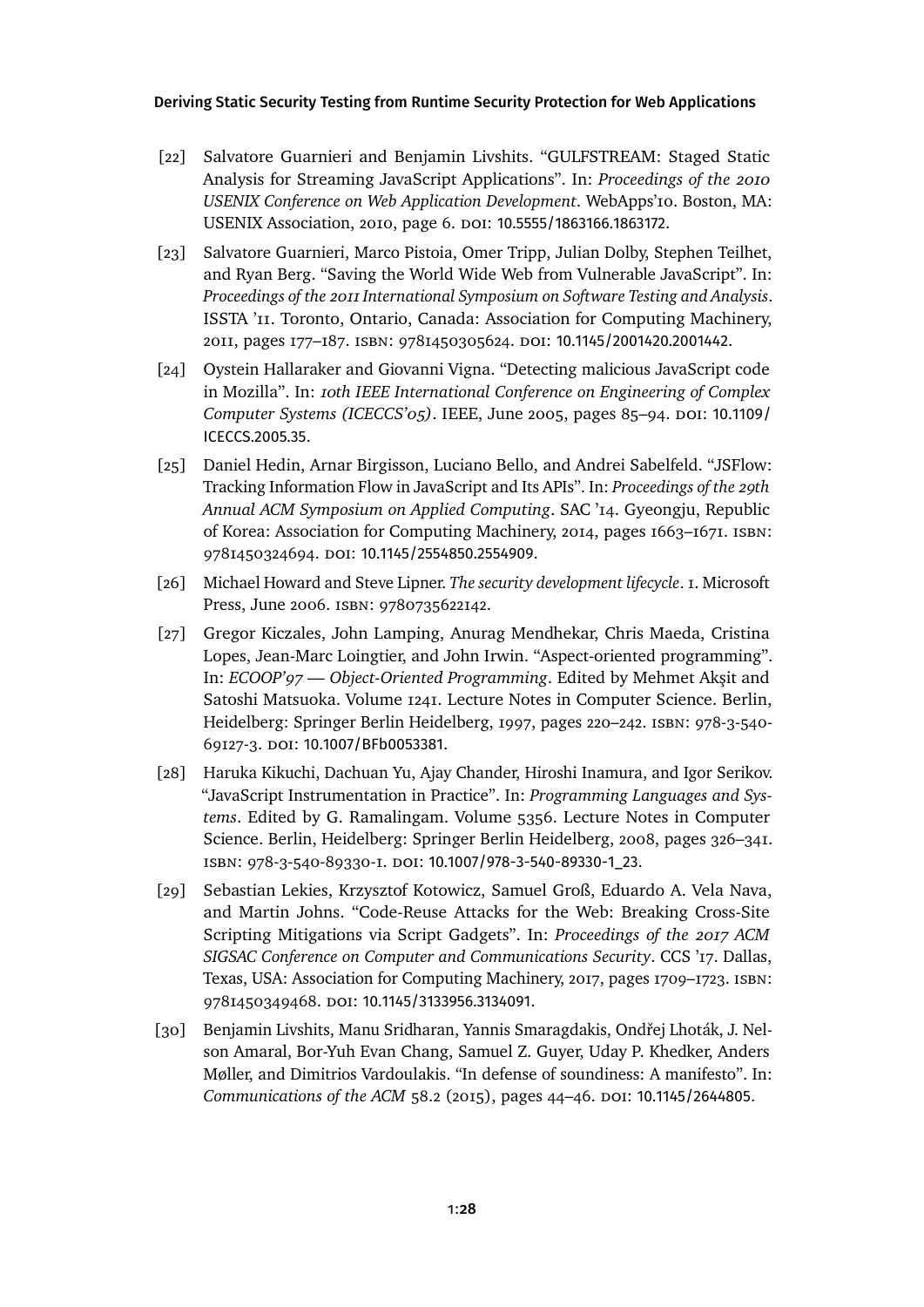- <span id="page-28-8"></span>[31] Leo A. Meyerovich and Benjamin Livshits. "ConScript: Specifying and Enforcing Fine-Grained Security Policies for JavaScript in the Browser". In: *2010 IEEE Symposium on Security and Privacy. IEEE, 2010, pages 481–496. DOI: [10.1109/](https://doi.org/10.1109/SP.2010.36)* [SP.2010.36](https://doi.org/10.1109/SP.2010.36).
- <span id="page-28-2"></span>[32] Minh Ngo, Nataliia Bielova, Cormac Flanagan, Tamara Rezk, Alejandro Russo, and Thomas Schmitz. "A Better Facet of Dynamic Information Flow Control". In: *Companion Proceedings of the The Web Conference 2018*. WWW '18. Lyon, France: International World Wide Web Conferences Steering Committee, 2018, pages 731-739. ISBN: 9781450356404. DOI: [10.1145/3184558.3185979](https://doi.org/10.1145/3184558.3185979).
- <span id="page-28-1"></span>[33] Jens Nicolay, Valentijn Spruyt, and Coen De Roover. "Static Detection of User-Specified Security Vulnerabilities in Client-Side JavaScript". In: *Proceedings of the 2016 ACM Workshop on Programming Languages and Analysis for Security*. PLAS '16. Vienna, Austria: Association for Computing Machinery, 2016, pages 3– 13. isbn: 9781450345743. doi: [10.1145/2993600.2993612](https://doi.org/10.1145/2993600.2993612).
- <span id="page-28-7"></span>[34] Jens Nicolay, Quentin Stiévenart, Wolfgang De Meuter, and Coen De Roover. "Purity analysis for JavaScript through abstract interpretation". In: *Journal of Software: Evolution and Process* 29.12 (2017). issn: 2047-7481. doi: [10.1002/smr.](https://doi.org/10.1002/smr.1889) [1889](https://doi.org/10.1002/smr.1889).
- <span id="page-28-3"></span>[35] Phu H. Phung, Abhinav Mohanty, Rahul Rachapalli, and Meera Sridhar. "HybridGuard: A Principal-Based Permission and Fine-Grained Policy Enforcement Framework for Web-Based Mobile Applications". In: *2017 IEEE Security and Privacy Workshops (SPW)* (2017), pages 147–156. doi: [10.1109/SPW.2017.34](https://doi.org/10.1109/SPW.2017.34).
- <span id="page-28-4"></span>[36] Phu H. Phung, Huu-Danh Pham, Jack Armentrout, Panchakshari N. Hiremath, and Quang Tran-Minh. "A User-Oriented Approach and Tool for Security and Privacy Protection on the Web". In: *SN Computer Science* 1.4 (2020), page 222. issn: 2662-995X. doi: [10.1007/s42979-020-00237-5](https://doi.org/10.1007/s42979-020-00237-5).
- <span id="page-28-5"></span>[37] Phu H. Phung, David Sands, and Andrey Chudnov. "Lightweight Self-Protecting JavaScript". In: *Proceedings of the 4th International Symposium on Information, Computer, and Communications Security*. ASIACCS '09. Sydney, Australia: Association for Computing Machinery, 2009, pages 47–60. isbn: 9781605583945. doi: [10.1145/1533057.1533067](https://doi.org/10.1145/1533057.1533067).
- <span id="page-28-0"></span>[38] Gregor Richards, Christian Hammer, Francesco Zappa Nardelli, Suresh Jagannathan, and Jan Vitek. "Flexible Access Control for Javascript". In: *Proceedings of the 2013 ACM SIGPLAN International Conference on Object Oriented Programming Systems Languages & Applications*. OOPSLA '13. Indianapolis, Indiana, USA: Association for Computing Machinery, 2013, pages 305–322. isbn: 9781450323741. doi: [10.1145/2509136.2509542](https://doi.org/10.1145/2509136.2509542).
- <span id="page-28-6"></span>[39] Bassam Sayed, Issa Traoré, and Amany Abdelhalim. "If-transpiler: Inlining of hybrid flow-sensitive security monitor for JavaScript". In: *Computers & Security* 75 (June 2018), pages 92-117. DOI: [10.1016/j.cose.2018.01.017](https://doi.org/10.1016/j.cose.2018.01.017).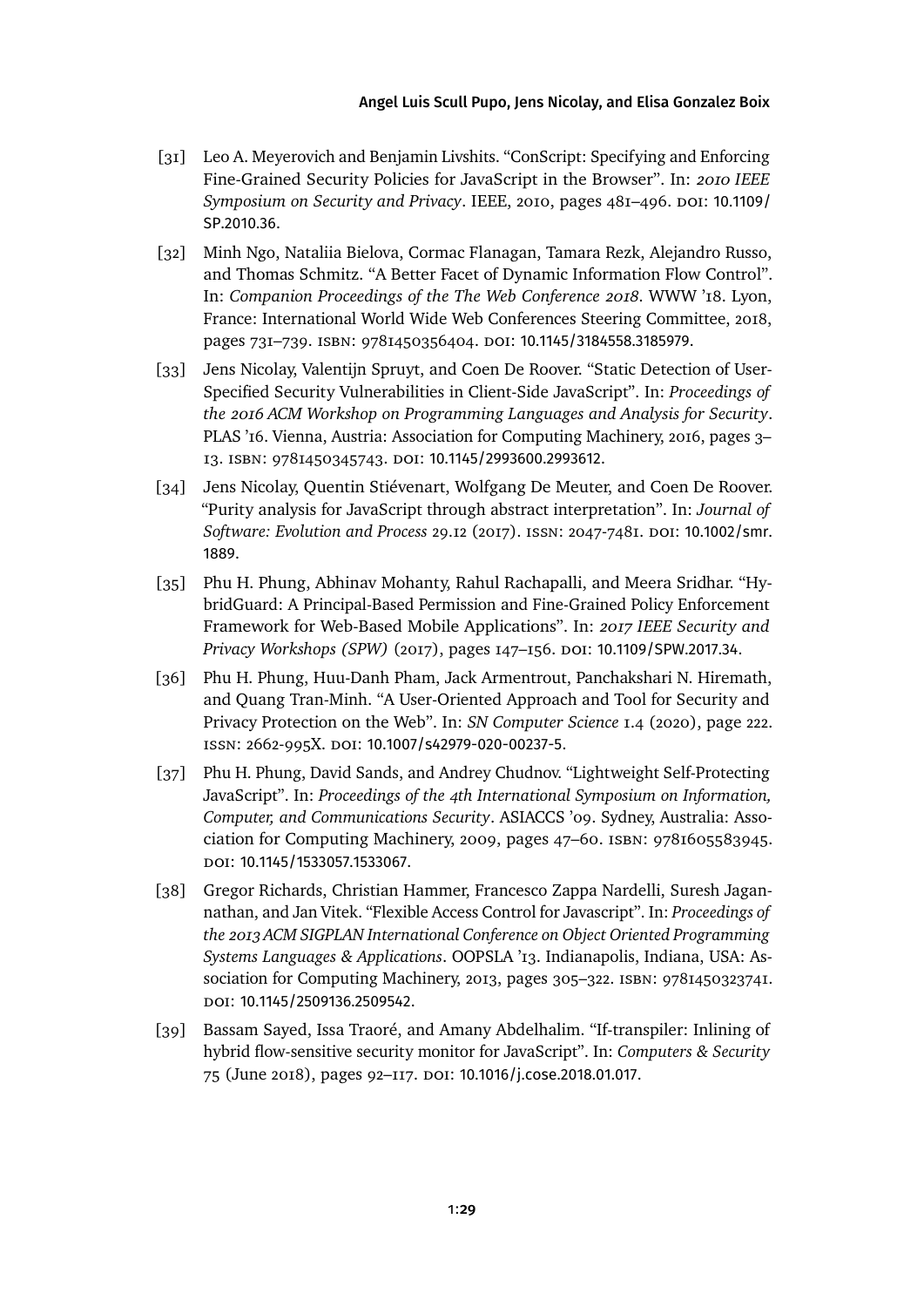- <span id="page-29-3"></span>[40] Angel Luis Scull Pupo, Laurent Christophe, Jens Nicolay, Coen de Roover, and Elisa Gonzalez Boix. "Practical Information Flow Control for Web Applications". In: *Runtime Verification*. Edited by Christian Colombo and Martin Leucker. Volume 11237. Lecture Notes in Computer Science. Cham: Springer International Publishing, 2018, pages 372–388. isbn: 978-3-030-03769-7. doi: [10.1007/978-3-](https://doi.org/10.1007/978-3-030-03769-7_21) [030-03769-7\\_21](https://doi.org/10.1007/978-3-030-03769-7_21).
- <span id="page-29-0"></span>[41] Angel Luis Scull Pupo, Jens Nicolay, and Elisa Gonzalez Boix. "GUARDIA: Specification and Enforcement of Javascript Security Policies without VM Modifications". In: *Proceedings of the 15th International Conference on Managed Languages and Runtimes*. ManLang '18. Linz, Austria: Association for Comput-ing Machinery, 2018. ISBN: 9781450364249. DOI: [10.1145/3237009.3237025](https://doi.org/10.1145/3237009.3237025).
- <span id="page-29-2"></span>[42] Koushik Sen, Swaroop Kalasapur, Tasneem Brutch, and Simon Gibbs. "Jalangi: A Selective Record-Replay and Dynamic Analysis Framework for JavaScript". In: *Proceedings of the 2013 9th Joint Meeting on Foundations of Software Engineering*. ESEC/FSE 2013. Saint Petersburg, Russia: Association for Computing Machinery, 2013, pages 488–498. isbn: 9781450322379. doi: [10.1145/2491411.2491447](https://doi.org/10.1145/2491411.2491447).
- <span id="page-29-5"></span>[43] Cristian-Alexandru Staicu, Daniel Schoepe, Musard Balliu, Michael Pradel, and Andrei Sabelfeld. "An Empirical Study of Information Flows in Real-World JavaScript". In: *Proceedings of the 14th ACM SIGSAC Workshop on Programming Languages and Analysis for Security*. PLAS'19. London, United Kingdom: Association for Computing Machinery, 2019, pages 45–59. isbn: 9781450368360. doi: [10.1145/3338504.3357339](https://doi.org/10.1145/3338504.3357339).
- <span id="page-29-7"></span>[44] Omer Tripp, Pietro Ferrara, and Marco Pistoia. "Hybrid Security Analysis of Web JavaScript Code via Dynamic Partial Evaluation". In: *Proceedings of the 2014 International Symposium on Software Testing and Analysis*. ISSTA 2014. San Jose, CA, USA: Association for Computing Machinery, 2014, pages 49–59. isbn: 9781450326452. doi: [10.1145/2610384.2610385](https://doi.org/10.1145/2610384.2610385).
- <span id="page-29-4"></span>[45] Omer Tripp, Marco Pistoia, Stephen J. Fink, Manu Sridharan, and Omri Weisman. "TAJ: Effective Taint Analysis of Web Applications". In: *Proceedings of the 30th ACM SIGPLAN Conference on Programming Language Design and Implementation*. PLDI '09. Dublin, Ireland: Association for Computing Machinery, 2009, pages 87–97. isbn: 9781605583921. doi: [10.1145/1542476.1542486](https://doi.org/10.1145/1542476.1542486).
- <span id="page-29-6"></span>[46] Omer Tripp and Omri Weisman. *Hybrid analysis for JavaScript security assessment*. Distributed at the 8th European Software Engineering Conference and ACM SIGSOFT Symposium on the Foundations of Software Engineering. 2011.
- <span id="page-29-8"></span>[47] Shiyi Wei and Barbara G. Ryder. "Practical Blended Taint Analysis for JavaScript". In: *Proceedings of the 2013 International Symposium on Software Testing and Analysis*. ISSTA 2013. Lugano, Switzerland: Association for Computing Machinery, 2013, pages 336–346. isbn: 9781450321594. doi: [10.1145/2483760.2483788](https://doi.org/10.1145/2483760.2483788).
- <span id="page-29-1"></span>[48] Dachuan Yu, Ajay Chander, Nayeem Islam, and Igor Serikov. "JavaScript instrumentation for browser security". In: *ACM SIGPLAN Notices* 42.1 (Jan. 2007), pages 237-249. doi: [10.1145/1190215.1190252](https://doi.org/10.1145/1190215.1190252).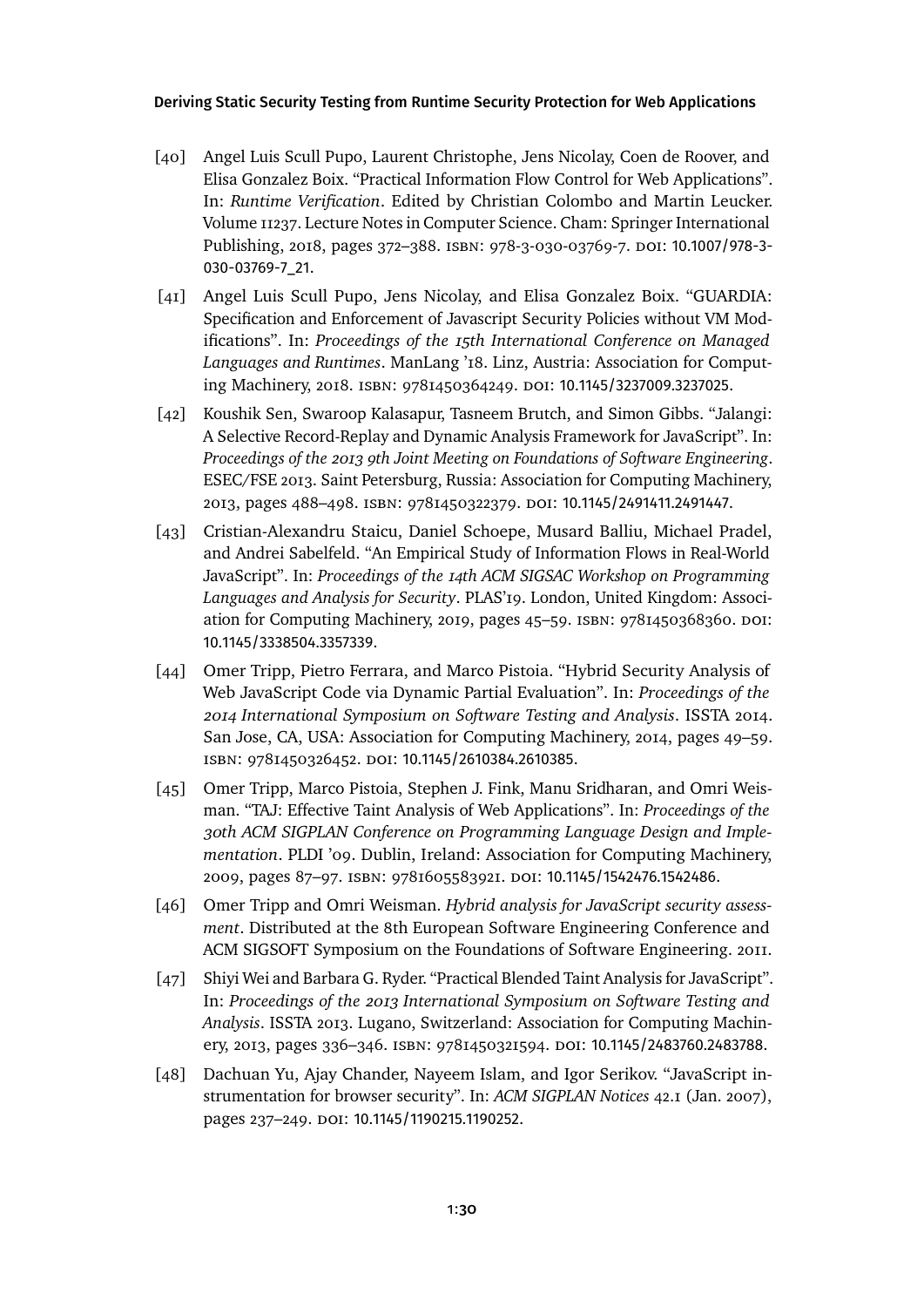### <span id="page-30-2"></span>**A Access Control Policies**

The [table 2](#page-30-1) list a set of access control policies appearing in the related of languagebased security mechanisms for client-side web applications.

<span id="page-30-1"></span>**Table 2** Description of the 12 AC policies from related work for which we derived a static verification from their dynamic enforcement.

| Policy         | Description                                                                   |
|----------------|-------------------------------------------------------------------------------|
| I              | limit the number of popup windows $[24]$                                      |
| $\mathfrak{p}$ | disallow popup windows without location and status bar $[24]$                 |
| 3              | prevent abuse of resources like modal dialogues [24]                          |
| $\overline{4}$ | disallow dynamic iframe creation [37]                                         |
| 5              | disable page redirects after document.cookie read [24]                        |
| 6              | only redirect to whitelisted URLs [37]                                        |
| 7              | restrict XMLHttpRequest (XHR) to secure connections and whitelisted URLs [31] |
| 8              | disallow setting of src property on dynamic images [37]                       |
| 9              | disallow open and send methods of XHR object [37]                             |
| I0             | postMessage can only send to the whitelisted URLs [31]                        |
| H              | disallow string arguments to setInterval [31]                                 |
| I2             | disable geoposition API $[41]$                                                |

### **B Information Flow Control Policies**

[Table 3](#page-31-0) shows the IFC test cases originated from the related work used during the evaluation of our 2PH approach.

### **C Comparison of Number of States Generated by 1PH and Our 2PH Approaches**

[Table 4](#page-32-0) relates the number of explored states of the 1PH and our 2PH under low (L) and high (H) lattice configurations.

<span id="page-30-0"></span>**D Phase 1: Semantics of JS**<sup>0</sup>

Before delving into the details on the transition rules, auxilary functions and relations, we introduce the notation and conventions used.

**Notation and Conventions** We use  $\uplus$  to denote *disjoint union*: if  $X = Y \uplus Z$ , then *Y* = *X* \ *Z*. The notation *X* = *x* : *X*<sup> $\prime$ </sup> deconstructs a *sequence X* into its first element *x* and the rest *X'*. We write  $\langle \rangle$  for the empty sequence. The *power domain* of set *X* is denoted as  $\mathcal{P}(X)$ . The *empty function* is denoted as [], and for all inputs returns the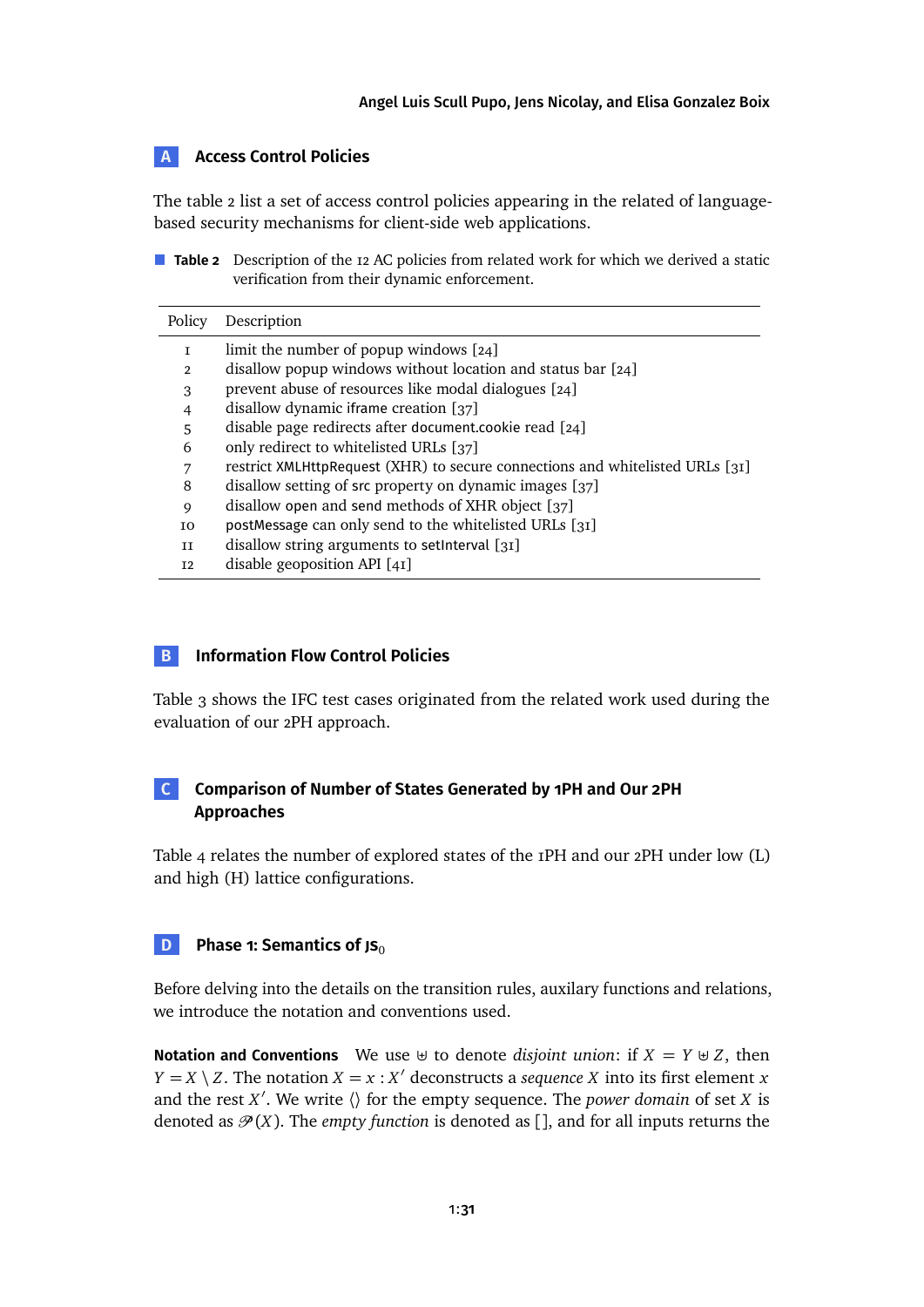<span id="page-31-0"></span>**Table 3** Result of applying the SAST component derived from our RASP IFC monitor on 13 test cases without hidden implicit flows from of Sayed et al. [\[39\]](#page-28-6). Each test case contains an IFC policy violation, and a checkmark in column *Violation detected* signifies that the static verification correctly detected this. Column *Features* lists the set of notable features are present in each test program: *if*—if statement, *lp*—for or while statement, *ret*—(conditional) return statement, *thr*—throw statement, *this*—this expression, *new*—new expression, *arr*—arrays, *oprop*—access or modification of object property, *oproto*—access or modification of prototype property.

| Test case [39] | Features                      | Violation detected |
|----------------|-------------------------------|--------------------|
| I              |                               |                    |
| $\overline{2}$ | if                            |                    |
| 3              | lp                            |                    |
| 4              | lp                            |                    |
| 5              | lp                            |                    |
| 6              | lp, if, arr, oprop            |                    |
| 7              | lp, if, cb, oprop             |                    |
| 14             | oprop, this                   |                    |
| <b>I5</b>      | oprop, this, new              |                    |
| I7             | oprop, this, new              |                    |
| <b>19</b>      | ret, oprop, this, new         |                    |
| 22             | oprop                         |                    |
| 24             | ret, oprop, oproto, this, new |                    |
| 28             | lp, oprop                     |                    |

bottom element  $\perp$  of its range. The notation  $f[x \mapsto y]$  denotes *function extension* and yields a function  $f'$  such that:

$$
f'(z) = \begin{cases} y & \text{if } z = x, \\ f(z) & \text{else.} \end{cases}
$$

We write the *function restriction* (or narrowing) of a function  $f$  to domain  $X$  as  $f|_X$ , such that  $(f|_X)(x) = f(x)$  if  $x \in X$  and  $(f|_X)(x) = \perp$  else. *Function joining* happens in a pointwise fashion. If  $\sqcup$  is the join operator for the range of the function, then  $[x \mapsto y_1] \sqcup [x \mapsto y_2] = [x \mapsto y_1 \sqcup y_2]$ . In particular,  $\bigcup \{ [x_0 \mapsto y_0], \dots, [x_n \mapsto y_n] \} =$  $[x_0 \mapsto y_0] \sqcup \ldots \sqcup [x_n \mapsto y_n].$ 

#### **D.1 Auxiliary Evaluation Functions and Relations**

The evaluation rules for simple expressions are shownin [figure 8.](#page-32-1) Function *evalSimple* : Simple  $\times$  *Env*  $\times$  *Store*  $\times$  *Kont*  $\rightarrow$  *D* evaluates three types of simple expressions in Js<sub>0</sub>: literals, references to either a global or non-global variable, and this expression.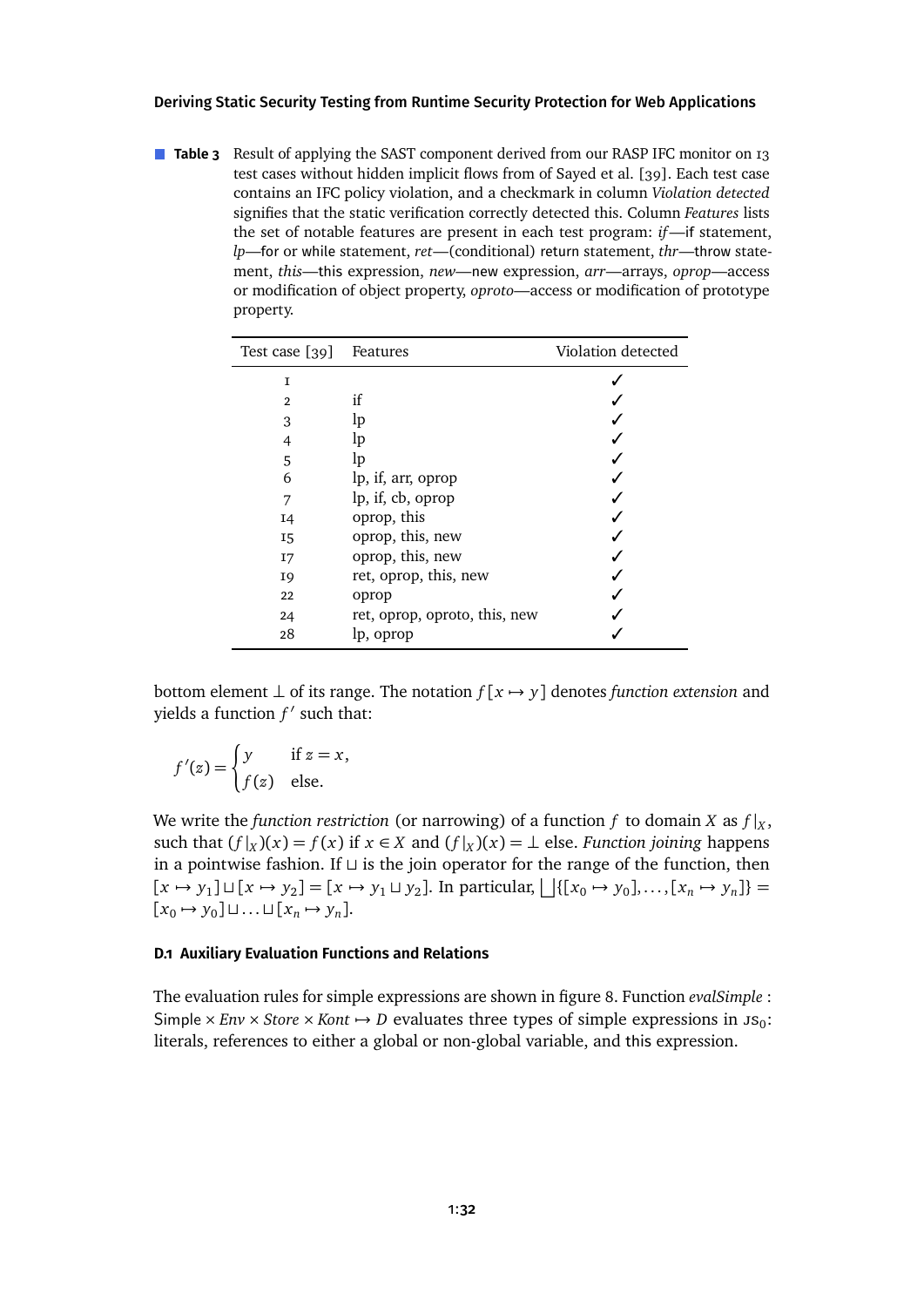### [Angel Luis Scull Pupo,](#page-40-0) [Jens Nicolay,](#page-40-1) and [Elisa Gonzalez Boix](#page-40-2)

| Program      | Precision | States generated |              |  |
|--------------|-----------|------------------|--------------|--|
|              |           | 1PH              | 2PH          |  |
| sequential   | H         | 1899             | 1481         |  |
|              | L         | 3839             | 1481         |  |
| branches     | Η         | 2033             | 1560         |  |
|              | L         | 4317             | 1560         |  |
| iterative    | H         | 1316             | 1636         |  |
|              | L         | 1435             | 2445         |  |
| safe         | H         | 2122             | 1726         |  |
|              | L         | 2383             | 2312         |  |
| recursive    | H         |                  | 1902         |  |
|              | L         | II99             | 2842         |  |
| fib          | H         |                  | <b>2III</b>  |  |
|              | L         | 4439             | 5052         |  |
| passStrength | H         |                  | <b>II9I2</b> |  |
|              | L         | 2999I            | 22767        |  |
|              | Η         | 10266            | 1673         |  |
| steal        | L         |                  | 2692         |  |

<span id="page-32-0"></span>**Table 4** Comparison the between number of states generated by (*1PH*) and our (*2PH*) during the analysis of experimental applications using low (*L*) and high (*H*) precision lattice configurations.

<span id="page-32-1"></span>

| E-lit                                                                         |        | E-var<br>$v \in \text{Dom}(\rho)$                      | $a = \rho(v)$                                                                                                                                          |
|-------------------------------------------------------------------------------|--------|--------------------------------------------------------|--------------------------------------------------------------------------------------------------------------------------------------------------------|
| evalSimple( $\delta$ , $\rho$ , $\sigma$ , $\kappa$ ) = $\alpha$ ( $\delta$ ) |        | evalSimple( $v, \rho, \sigma, \kappa$ ) = $\sigma$ (a) |                                                                                                                                                        |
| E-GLOBAL<br>$v \notin \text{Dom}(\rho)$<br>$\omega_0 = \sigma(a_0)$           | E-THIS |                                                        |                                                                                                                                                        |
| evalSimple( $v, \rho, \sigma, \kappa$ ) = $\omega_0(v)$                       |        |                                                        | <i>evalSimple</i> ([[this]], $\rho$ , $\sigma$ , ( <i>e</i> , <i>c</i> , text <sub>arg</sub> , $a_{\text{this}}$ , $\sigma$ )) = { $a_{\text{this}}$ } |

**Figure 8** Evaluation rules for simple expressions.

Relation *lookupProp* looks up a property by traversing the prototype chain of an object. If the property is not found in the chain, undefined is returned.

*lookupProp*(*v*, *a*,*σ*) =  $\sqrt{ }$  $\int$  $\overline{\mathcal{L}}$ *ω*(*v*) if *v* ∈ Dom(*ω*) {**undef**} if *ω*("proto") = ∅ *lookupProp*(*v*, *a'*, *σ*) else where  $\omega = \sigma(a)$ *a'* ∈ *ω*("proto")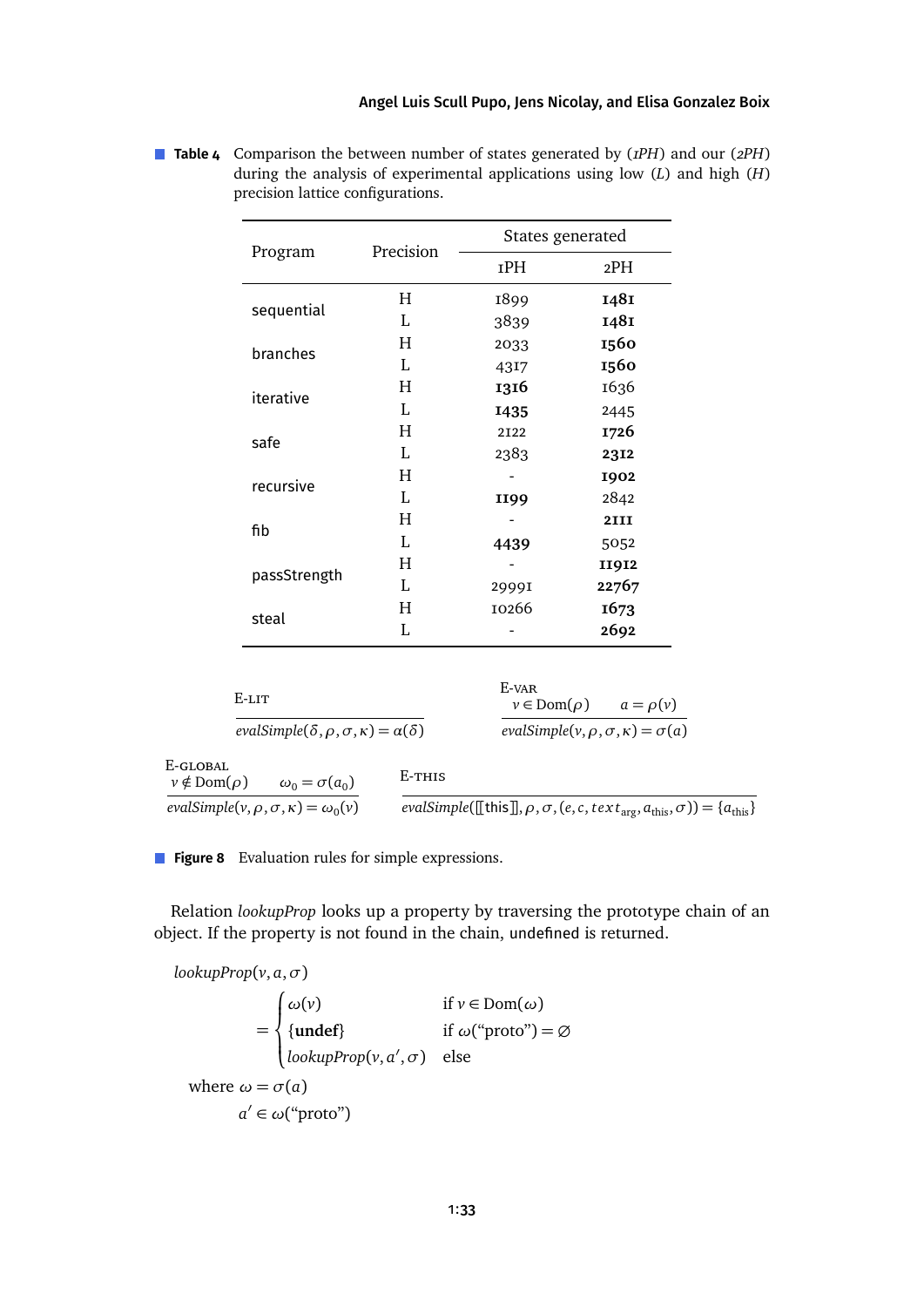Function *evalCall* applies a callable (or closure) (*f* ,*ρ*) to an argument *tex t*arg in a certain program state. We assume a single parameter and a single local variable declaration. Therefore, *evalCall* extends the function's static environment *ρ* and the store  $\sigma$  by binding parameter to its argument value and the variable is hoisted to the beginning of the function scope and bound to undefined.

The continuation  $\kappa$  is the execution context of the caller and parameter  $\kappa'$  is the execution context for the call itself. The stack store *Ξ* is extended by allocating the caller stack  $(\iota, \kappa)$  at stack address  $\kappa'$ . The function's body evaluation occurs in the static environment and store extended with the binding of the argument ( $\rho'$  and  $\sigma'$ ), with an empty local stack  $\langle \rangle$ , and the execution context for the call  $\kappa'.$ 

E-call

$$
f = [[function (v){var vh; e}]]
$$
  
\n
$$
\rho' = \rho[v \rightarrow a] \qquad \sigma' = \sigma \sqcup [a \rightarrow text_{arg}, a_h \rightarrow {under}]
$$
  
\n
$$
a = alloc(v, \rho, \sigma, \iota, \kappa) \qquad a_h = alloc(v_h, \rho, \sigma, \iota, \kappa) \qquad \Xi' = \Xi \sqcup [\kappa' \rightarrow \{( \iota, \kappa) \}]
$$
  
\n
$$
evalCall((f, \rho), text_{arg}, \sigma, \iota, \kappa, \Xi, \kappa') = \text{ev}(e, \rho', \sigma', \langle \rangle, \kappa', \Xi')
$$

### <span id="page-33-0"></span>**D.2 Transition Relation**

We define the transition relation  $\rightarrow$  of our abstract machine using the functions defined in the previous sections.

$$
(\rightarrow) \sqsubseteq State \times State
$$

Rules for transitions from evaluation states (**ev**) correspond with the different syntactic cases, while rules for transitions from continuation states (**ko**) correspond with the different kinds of continuations. [Figure 9](#page-34-0) and [figure 10](#page-35-1) show the transitions rules.

#### **D.3 Program Evaluation**

Function  $\mathcal{I}: Exp \rightarrow State$  injects an expression into the state-space. It returns an initial evaluation state with empty environment, initial store, empty local continuation, and the root context  $(\kappa_0)$  as interprocedural continuation.

$$
\kappa_0 = (e, \perp, \perp, a_0, \sigma_0) \qquad \sigma_0 = [a_0 \rightarrow [
$$
]  

$$
\mathcal{I}(e) = \mathbf{ev}(e, [], \sigma_0, \kappa_0, \epsilon, [])
$$

The initial store  $\sigma_0$  contains the global object at address  $a_0$ , which we assume to be available throughout the semantics.

If  $\varsigma_0$  is the initial state for program  $e$ , then the evaluation of this program corresponds with computing the transitive closure of  $\rightarrow$  starting from  $\varsigma_0$ .

$$
\frac{\kappa_0 = (e, \perp, \perp, a_0, \sigma_0) \qquad \varsigma_0 = \mathcal{I}(e) \qquad \varsigma_0 \mapsto^* \text{ko}(text, \_, \langle \rangle, \kappa_0, \_)
$$

$$
text \in \mathcal{E}(e)
$$

Our static analysis requires a finite model (i.e flow graph) for every possible (finite) program. This can be guaranteed by parameterizing the abstract machine with an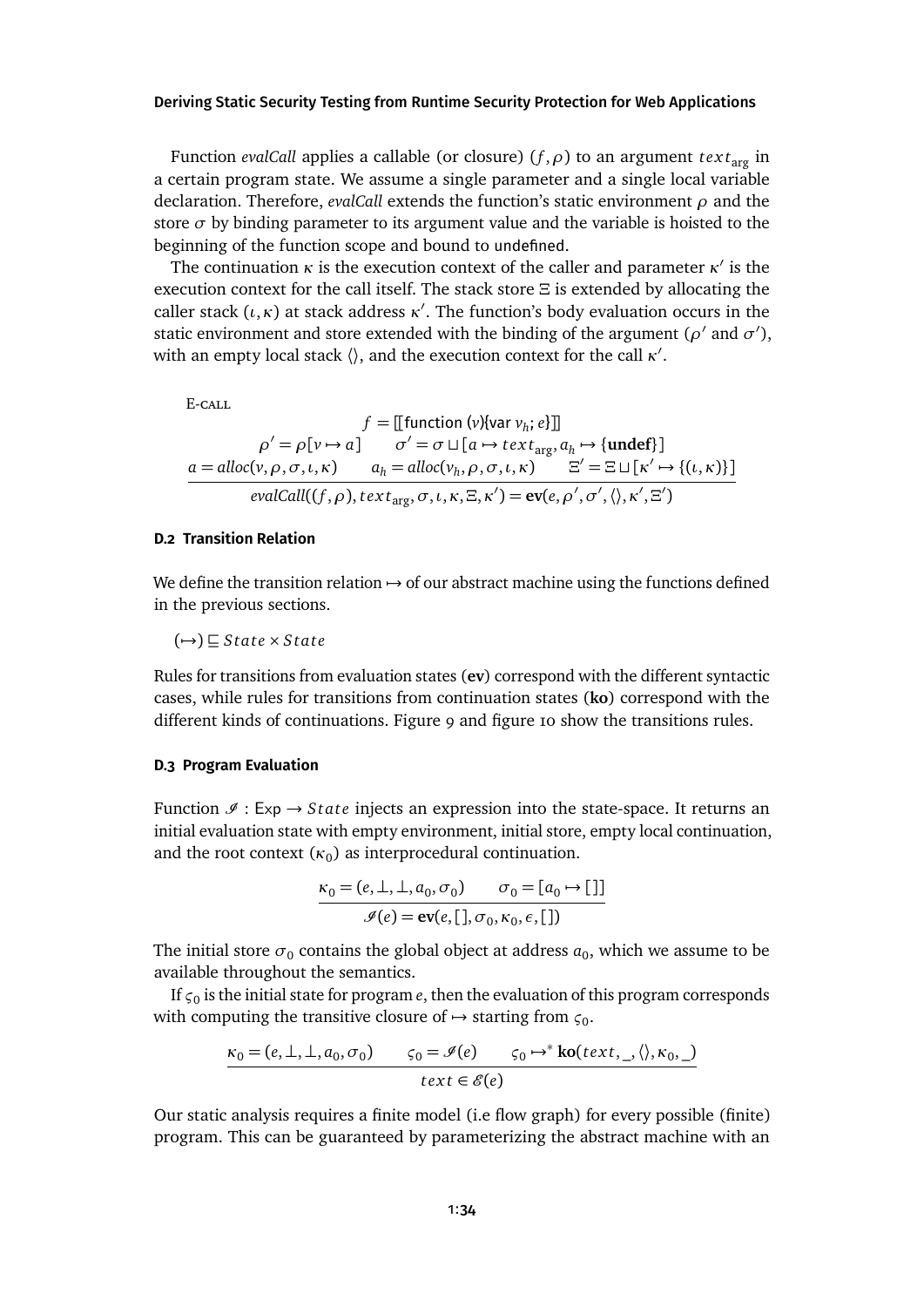<span id="page-34-0"></span>
$$
\begin{array}{cccc}\n & \text{E-SIMPLE} & \text{text} = \text{evalSimple}(s, \rho, \sigma, \kappa) \\
 & \text{ev}(s, \rho, \sigma, \iota, \kappa, \Xi) \rightarrow \text{ko}(text, \sigma, \kappa, \kappa, \Xi) \\
 & \text{E-FUN-CALL} & \text{text} = \text{evalSimple}(v, \rho, \sigma, \kappa) & \text{text}(\kappa, \sigma, \kappa, \kappa, \Xi) \\
 & \text{g}_{f} \in \text{text}(\rho, \phi) = \sigma(a_{f}) & \text{c} \in \omega_{f}(\text{``call''}) & \kappa' = (e, c, text_{\text{arg}}, a_{0}, \sigma) \\
 & \text{ev}([\![v_{s}])], \rho, \sigma, \iota, \kappa, \Xi) \rightarrow \text{evalCall}(c, \text{text}_{\text{arg}}, \sigma, \iota, \kappa, \Xi, \kappa') \\
 & \text{ev}([\![v_{s}])], \rho, \sigma, \iota, \kappa, \Xi) \rightarrow \text{evalCall}(c, \text{text}_{\text{arg}}, \sigma, \iota, \kappa, \Xi, \kappa') \\
 & \text{E-ASSTGN} & \phi = \text{as}(v, \rho) \\
 & \text{ev}([\![v_{s}])], \rho, \sigma, \iota, \kappa, \Xi) \rightarrow \text{ev}(e, \rho, \sigma, \phi : \iota, \kappa, \Xi) \\
 & \text{E-LOAD} & \text{ev}([\![s, v]], \rho, \sigma, \iota, \kappa, \Xi) \rightarrow \text{ko}(\kappa, \sigma, \iota, \kappa, \Xi) \\
 & \text{K-ASSIGN-VAR} & \text{ve} \\
 & \text{ve}([\![s, v]), \sigma, \iota, \kappa, \Xi) \rightarrow \text{ko}(\kappa, \sigma, \iota, \kappa, \kappa, \Xi) \\
 & \text{K-ASSIGN-CLOBAL} & \text{ve} \\
 & \text{se}(\kappa, \sigma, \kappa, \sigma, \kappa) & \text{a} \in \text{text}, \sigma', \kappa, \kappa) \rightarrow \text{ko}(\kappa, \sigma', \iota, \kappa, \kappa) \\
 & \text{V} \notin \text{Dom}(\rho) & \omega = \sigma(a_0)[v \rightarrow \kappa, \kappa, \Xi) \\
 & \text{K-ASSIGN-GLOBL} & \text{ve} \\
 & \text{ko}(\kappa, \sigma,
$$

**Figure 9** Transition rules of the abstract machine 1.

address allocator that draws addresses from a finite set *Addr*. When both Var and *Addr* are finite sets, then the entire state-space is finite as well and  $\rightarrow$ , which is monotonic, has a least fixed point.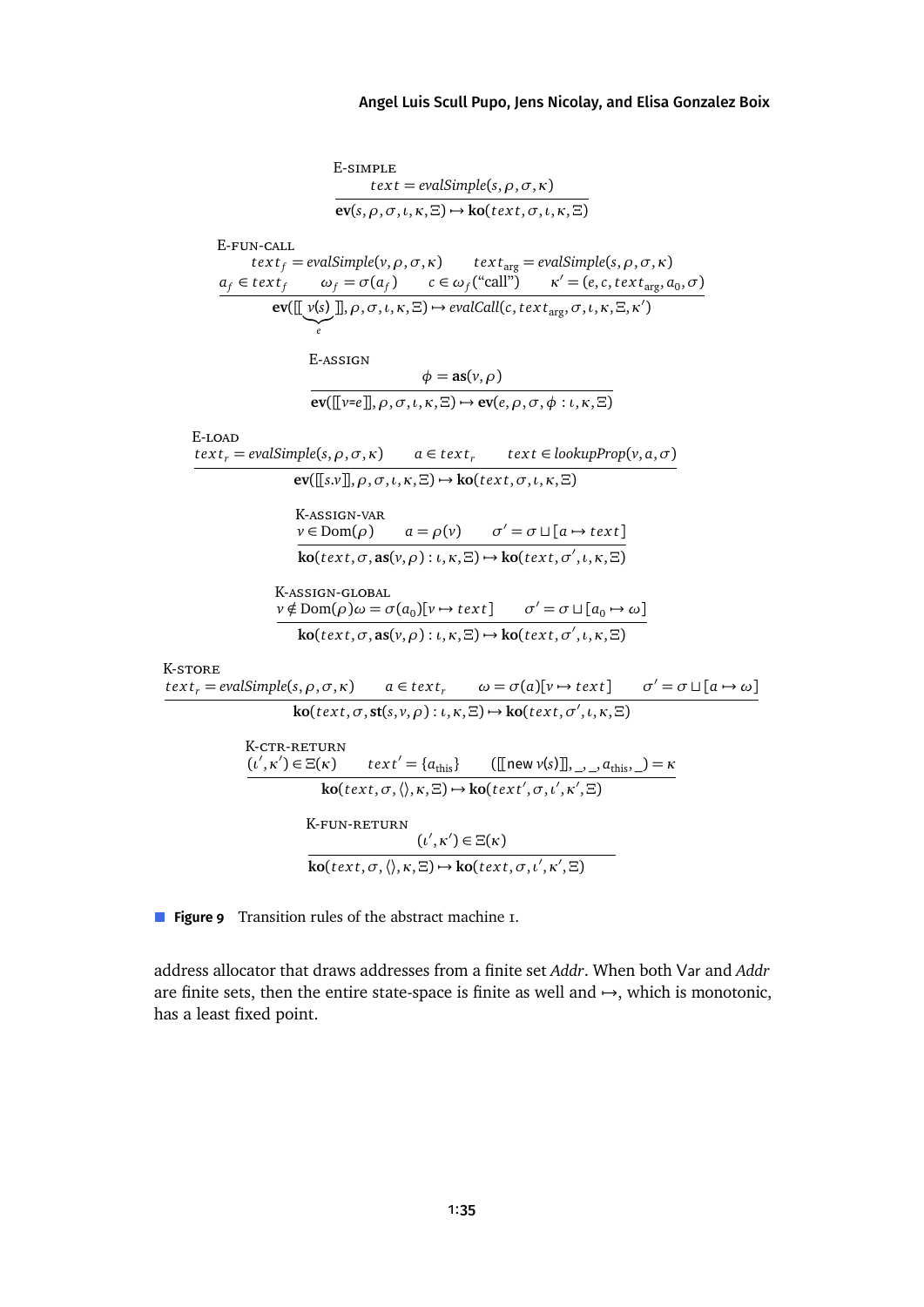<span id="page-35-1"></span>E-fun

$$
a = \text{allocFun}(f, \rho, \sigma, \iota, \kappa)
$$
\n
$$
a' = \text{allocProb}(f, \rho, \sigma, \iota, \kappa) \qquad \sigma' = \sigma \sqcup [a \mapsto \{\omega_f\}, a' \mapsto \{\omega_{\text{proto}}\}]
$$
\n
$$
\omega_f = [\text{``call''} \mapsto \{(f, \rho)\}, \text{``proto''} \mapsto \emptyset, \text{prototype} \mapsto \{a'\}] \qquad \omega_{\text{proto}} = [\text{``proto''} \mapsto \emptyset]
$$
\n
$$
\text{ev}([\text{function (v)} \{ \text{var } v_h; e \}]], \rho, \sigma, \iota, \kappa, \Xi) \mapsto \text{ko}(\{a\}, \sigma', \iota, \kappa, \Xi)
$$

E-method-call

$$
text_{this} = evalSimple(s_0, \rho, \sigma, \kappa) \ttext{text}_{arg} = evalSimple(s_1, \rho, \sigma, \kappa)
$$
\n
$$
a_{this} \in text_{this} \ttext{text}_{arg} = evalSimple(s_1, \rho, \sigma, \kappa)
$$
\n
$$
a_f \in text_f \t\t \omega_f = \sigma(a_f) \t\t c \in \omega_f("call") \t\t \kappa' = (e, c, text_{arg}, a_{this}, \sigma)
$$
\n
$$
ev([[s_0, v(s_1)]], \rho, \sigma, \iota, \kappa, \Xi) \mapsto evalCall(c, text_{arg}, \sigma, \iota, \kappa, \Xi, \kappa')
$$

E-CTR-CALL

$$
text_{\text{avg}} = \text{evalSimple}(v, \rho, \sigma, \kappa)
$$
\n
$$
text_{\text{avg}} = \text{evalSimple}(s, \rho, \sigma, \kappa) \qquad a_f \in text_f \qquad \omega_f = \sigma(a_f)
$$
\n
$$
c \in \omega_f(\text{``call''}) \qquad a_{\text{this}} = \text{allocCtr}(e, \rho, \sigma, \iota, \kappa) \qquad \omega = [\text{``proto''} \rightarrow \omega_f(\text{prototype})]
$$
\n
$$
\sigma' = \sigma \sqcup [a_{\text{this}} \rightarrow \{\omega\}] \qquad \kappa' = (e, c, \text{text}_{\text{arg}}, a_{\text{this}}, \sigma)
$$
\n
$$
\text{ev}([\text{new } v(s)]], \rho, \sigma, \iota, \kappa, \Xi) \mapsto \text{evalCall}(c, \text{text}_{\text{arg}}, \sigma', \iota, \kappa, \Xi, \kappa')
$$
\n
$$
\text{E-STORE}
$$
\n
$$
\phi = \text{st}(s, v, \rho)
$$
\n
$$
\text{ev}([\text{s.v=e}], \rho, \sigma, \iota, \kappa, \Xi) \mapsto \text{ev}(e, \rho, \sigma, \phi : \iota, \kappa, \Xi)
$$
\n
$$
\text{E-RETURN}
$$
\n
$$
\text{text} = \text{evalSimple}(s, \rho, \sigma, \kappa)
$$
\n
$$
\text{ev}([\text{return } s], \rho, \sigma, \iota, \kappa, \Xi) \mapsto \text{ko}(\text{text}, \rho, \sigma, \langle \rangle, \kappa, \Xi)
$$

**Figure 10** Transition rules of the abstract machine 2.

### <span id="page-35-0"></span>**E Phase 2: A Posteriori Abstract Interpretation of Meta Operations**

During the second phase, the appropriate meta program operations must be triggered by exploring the output of the abstract interpretation from the first phase. This is the responsibility of the Execution Explorer (EE) (cf. [section 3.2\)](#page-8-0). The semantics of  $\mathsf{u}_0$  therefore not only form an *operational* foundation for a static analysis of the base program, but also for a *result-oriented* abstract interpretation of the meta code in this second phase. Both objectives are fulfilled by representing the semantics of  $\text{JS}_0$  as an abstract machine that models evaluation in small steps.

Intercepting operations is relatively straightforward when looking at the transition relation for  $\mathsf{JS}_0$  (cf. [appendix D.2\)](#page-33-0). Again, taking the interception of function calls as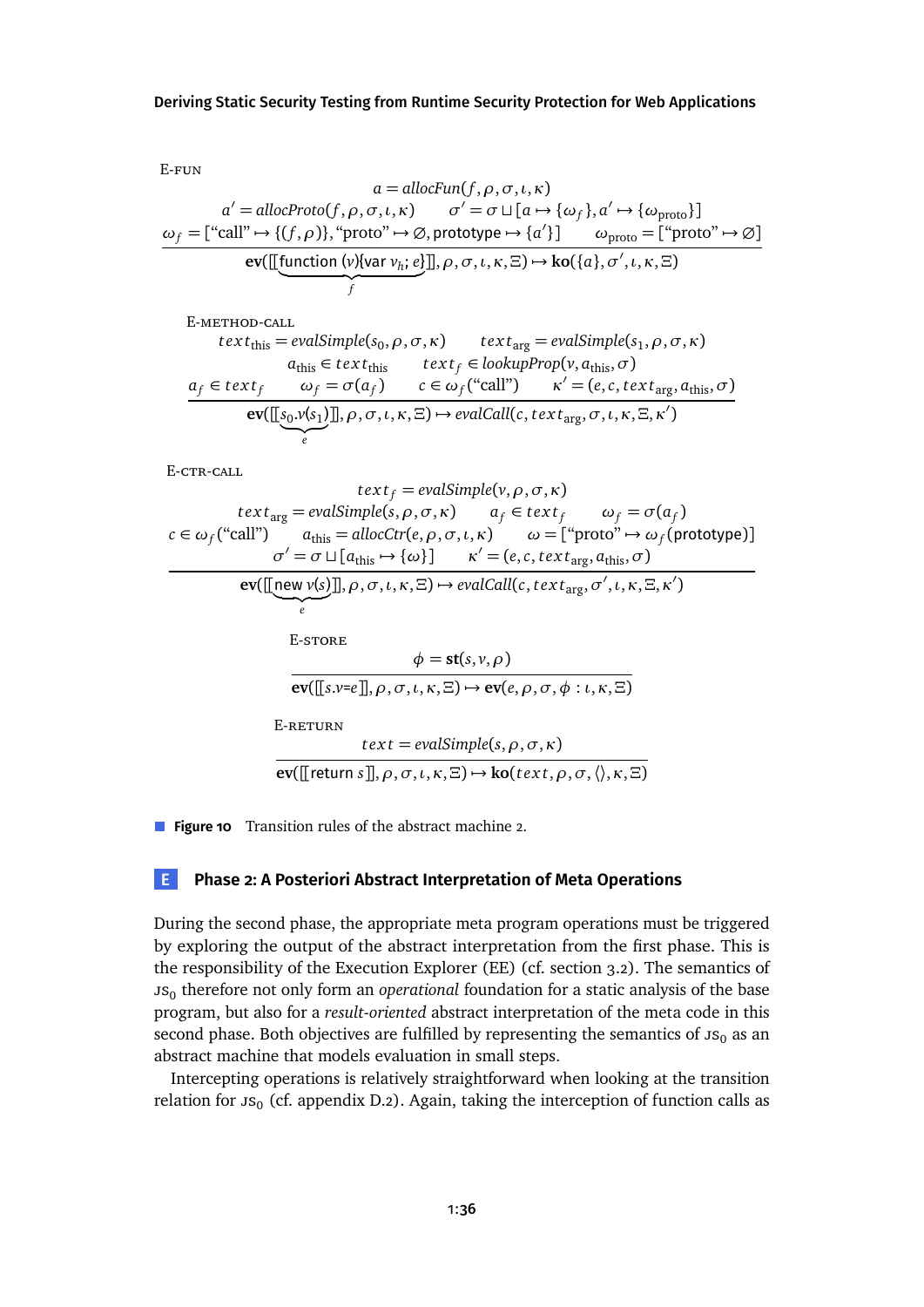an example, we can observe that rules E-FUN-CALL, E-METHOD-CALL, and E-CTR-CALL are states in which a function is about to be called.

Upon detection of an operation that must be intercepted, the EE has to invoke the associated meta operation on the handler object. However, instead of duplicating the behavior of the run time meta operation by extending the abstract machine of the static analysis, the EE relies on the meta operations defined on the run time handler (i.e META). At this point, the EE will initiate an abstract interpretation invoking the appropriate trap on the handler. This is possible because the base program already included the code of meta program, and the base and meta language are the necessarily the same (because the EM is based in source code instrumentation). This forms the crux of our approach.

#### <span id="page-36-1"></span>**E.1 Obtaining the Callable Object**

Suppose  $\varsigma$  is a state in which an operation  $v_m$  must be intercepted. The EE first has to obtain the handler object META from this state, which, as before, we assume is a property of the global object. Rule Trap-Callable obtains a reference *tex t<sup>M</sup>* for the handler object by looking up the [[META]] property on the global object with address  $a_0$ . The trap method is looked up as a property with name  $v_m$  on the handler, resulting in a reference *tex t<sup>m</sup>* to a function object. Finally, the value of the "call" special property is returned.

> Trap-Callable  $text{t} \exp\left(\frac{1}{2} \ln \tan \frac{\pi}{2}, \sigma_{\varsigma}\right)$  $a_M \in text_M$  *text<sub>m</sub>* ∈ *lookupProp*( $v_m, a_M, \sigma_\varsigma$ )  $a_m \in text_m$   $\omega_m = \sigma_\varsigma(a_m)$   $c_m \in \omega_m(\text{``call''})$  $c_m \in trap(\varsigma, v_m)$

#### <span id="page-36-0"></span>**E.2 Intercepting Base Program Operations and Invoking Traps**

We define a relation *handle* that the EE uses when exploring the resulting base program's flow graph. Relation *handle* takes a state and a meta store, and invokes the required trap if required. It returns the result of a trap invocation and a resulting meta store. The meta store is required for maintaining meta state, and is explained below. Our explanation here focuses on interception of operations and trap invocation, and as an example we illustrate the rule for intercepting method calls and invoking the corresponding apply trap.

Suppose *ς* is a state that, upon transition, results in a method call, i.e., transition rule E-method-call in [figure 10](#page-35-1) applies to *ς*. From the specification of the EM the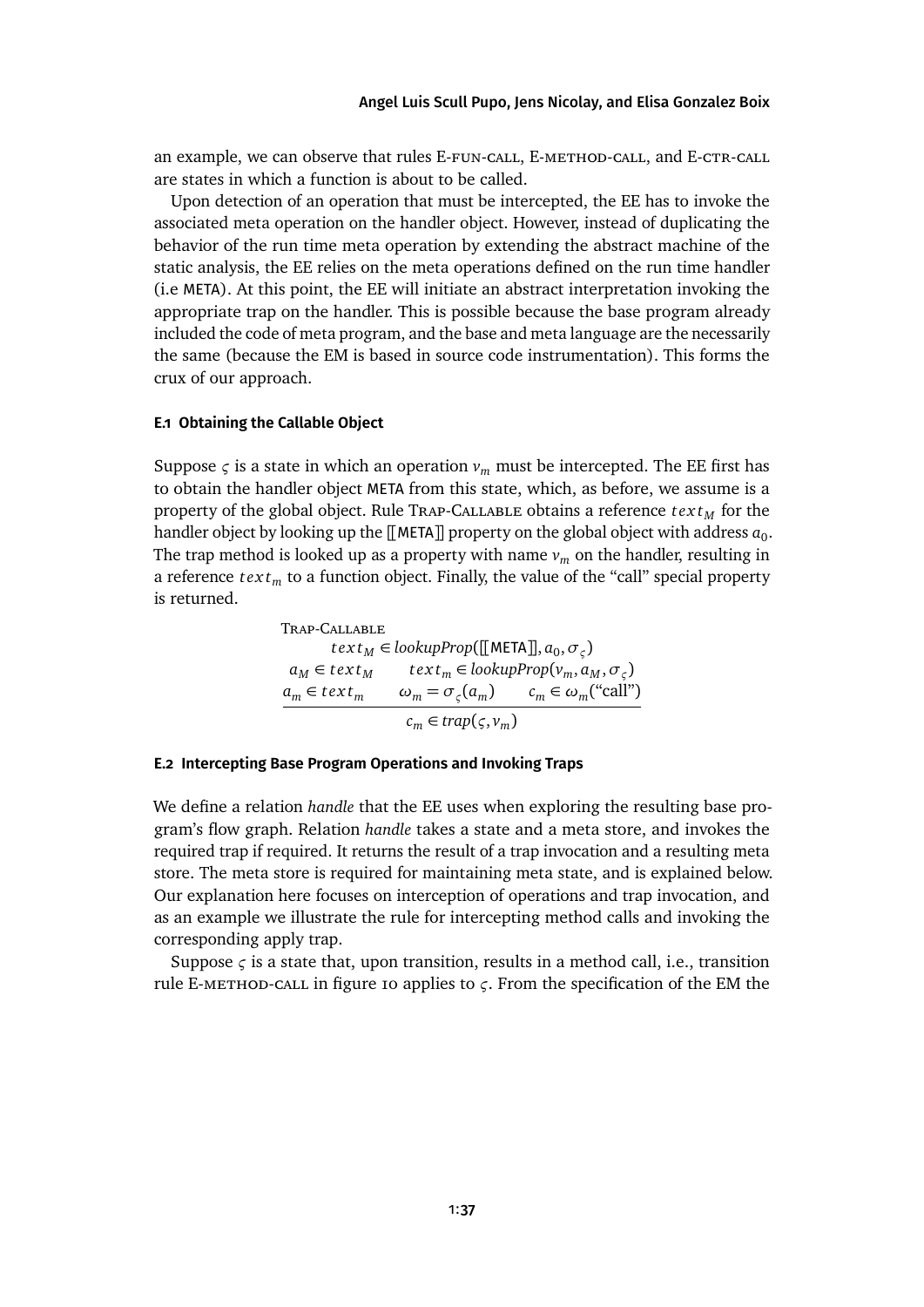apply trap has to be invoked. The EE encode this behavior by means of the rule Handle-Method-Call for relation *handle*.

Handle-Method-Call

 $ev([\![s_0,v(s_1)]\!],\ldots) = \varsigma$   $c_m \in trap(\varsigma,[\![\text{apply}]\!])$  $\textit{text}_{\text{this}} = \textit{evalSimple}(s_0, \rho, \sigma, \kappa)$   $\textit{text}_{\text{arg}} = \textit{evalSimple}(s_1, \rho, \sigma, \kappa)$  $\kappa_m = (\perp, c_m, \text{text}_{\text{arg}}, a_0, \sigma_m)$   $\kappa_r = (\perp, \perp, \perp, a_0, \sigma_m)$   $\sigma_m = \sigma_{\varsigma} \sigma_M$  $evalCall(c_m, text_{\text{arg}}, \sigma_m, \langle\rangle, \kappa_r, \Xi, \kappa_m) \mapsto^* \textbf{ko}(text_r, \sigma_r, \langle\rangle, \kappa_r, \underline{\hspace{1cm}}) \qquad \sigma'_M = \sigma_r|_{\mathscr{R}_{\sigma_r}(a_M)}$ 

$$
(\text{text}_r, \sigma'_M) \in \text{handle}(\varsigma, \sigma_M)
$$

Handle-No-Intercept no intercept for *ς*  $(\bot, \sigma_M) \in \text{handle}(\varsigma, \sigma_M)$ 

Rule HANDLE-METHOD-CALL applies when state  $\varsigma$  is effectively a method call, which is the case when transitioning from an **ev** state with a method call as control component. Relation *trap* is used to obtain the callable *apply* trap. The remainder of the rule specifies the arguments for the call to the semantic *evalCall* function, which actually invokes the trap. Like a regular function application in  $\mathfrak{ss}_0$ , the trap function is called with an empty local continuation. The trap function is called with the empty meta-continuation as if its body were top-level code. As a consequence, upon return of the trap function there is no continuation possible and a final state is reached.

Side effects can occur during the abstract interpretation of the handler trap in *ς*. Therefore, the EE maintains a meta store (*σ<sup>M</sup>* ) and propagates those changes thorough the exploration of the base program's flow graph states. Before the *handle* apply call, the rules computes a new store  $\sigma_m$  for  $\varsigma$  where the information of the meta store  $\sigma_M$  is "merged" with the  $\varsigma$  store. After the abstract interpretation a new meta store  $\sigma'_{\ell}$  $_M'$  is computed containing the possible side effects that happened during call.

Rule HANDLE-NO-INTERCEPT applies when no intercept is required for a state, i.e., when no other rules for *handle* apply. It returns an absent trap invocation result ⊥ and the unmodified meta store.

Function  $\mathcal{R} : \mathcal{P}(Addr) \times \mathcal{P}(Addr) \times \text{Store} \rightarrow \mathcal{P}(Addr)$  computes the set of all addresses that are reachable from a given root set of addresses. In general terms, the overloaded function  $\mathcal{T}: X \to \mathcal{P}(A d d r)$  returns the set of addresses directly referenced by components in the state space.

$$
\mathcal{T}((f,\rho)) = \mathcal{T}(\rho)
$$

$$
\mathcal{T}(a) = \{a\}
$$

$$
\mathcal{T}(\omega) = \mathcal{T}(\text{Range}(\omega))
$$

$$
\mathcal{T}(\rho) = \text{Range}(\rho)
$$

$$
\mathcal{T}(\delta) = \varnothing
$$

$$
\mathcal{T}(\{x_0,\ldots,x_n\}) = \bigcup_{i\in 0..n} \mathcal{T}(x_i)
$$

Reachable addresses

$$
\frac{a' \in \mathcal{T}(\sigma(a))}{a \leadsto_{\mathcal{T}, \sigma} a'} \qquad \qquad \frac{a \in \mathcal{T}(\text{text}) \qquad a \leadsto_{\mathcal{T}, \sigma}^* a'}{a \in \mathcal{R}_{\sigma}(\text{text})}
$$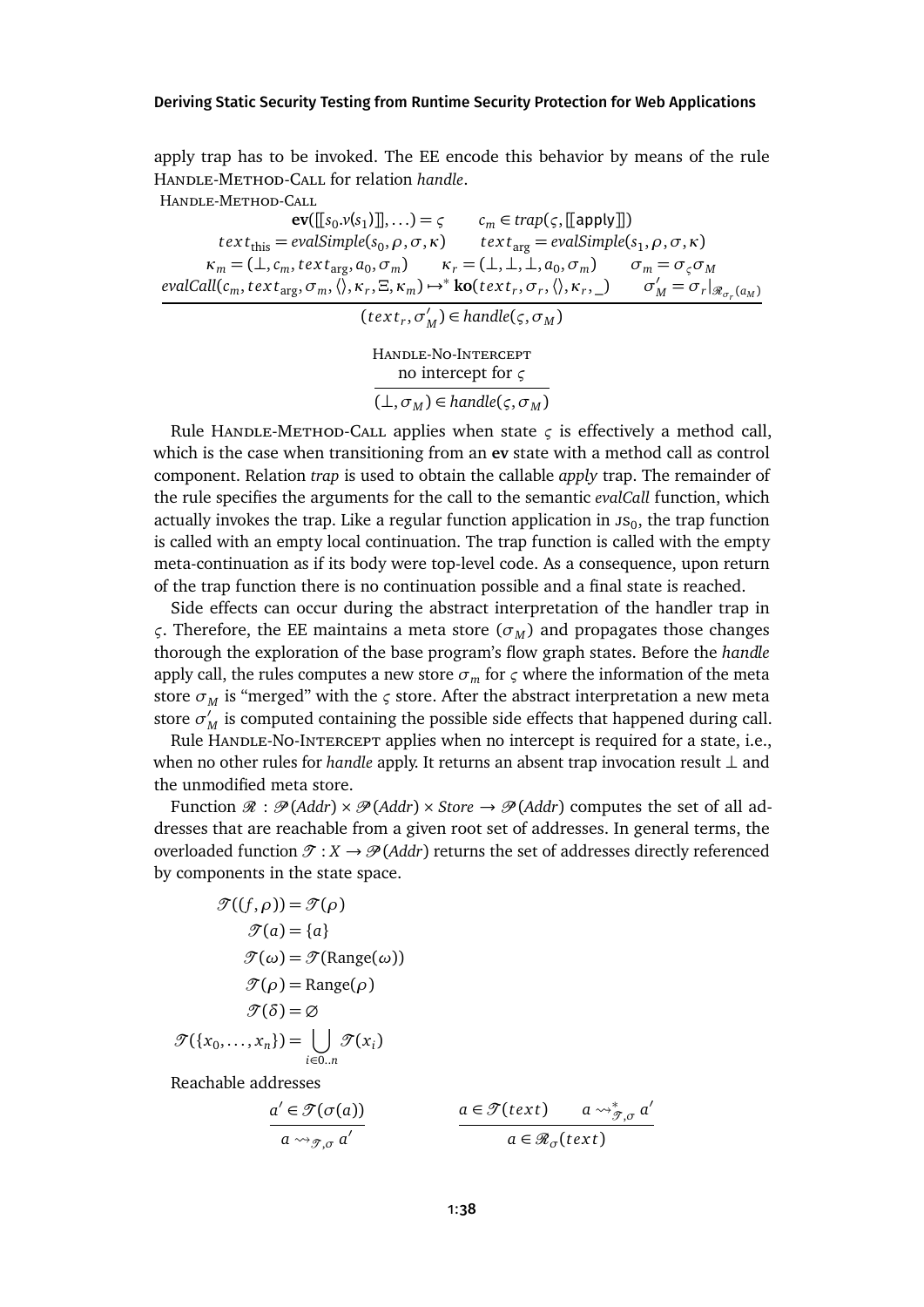<span id="page-38-0"></span>Handle-Property-Read  $ev([[s.v]]$ ,...) =  $\varsigma$   $c_m \in trap(\varsigma, get)$  $\text{text}_{\text{this}} = \text{evalSimple}(s, \rho, \sigma, \kappa)$   $\text{text}_{v} = \text{evalSimple}(v, \rho, \sigma, \kappa)$  $\kappa_m = (\perp, c_m, \perp, a_0, \sigma_m)$   $\kappa_r = (\perp, \perp, \perp, a_0, \sigma_m)$   $\sigma_m = \sigma_{\varsigma} \sigma_M$  $\alpha$ *evalCall*( $c_m$ ,[text<sub>this</sub>, text<sub>v</sub>],  $\sigma_m$ ,  $\langle \rangle$ ,  $\kappa_r$ ,  $\Xi$ ,  $\kappa_m$ )  $\rightarrow$ \* **ko**(text<sub>r</sub>,  $\sigma_r$ ,  $\langle \rangle$ ,  $\epsilon$ , \_)  $\sigma'_M = \sigma_r|_{\mathcal{R}_{\sigma_r}(a_M)}$  $(\textit{text}_r, \sigma'_l)$  $\binom{M}{M}$   $\in$  *handle*( $\varsigma$ ,  $\sigma$ <sub>*M*</sub>)</sub>

HANDLE-PROPERTY-WRITE

 $ev([[s_0 \cdot v = s_1]]$ ,...) =  $\varsigma$   $c_m \in trap(\varsigma, set)$  $\text{text}_{0} = \text{evalSimple}(s_{0}, \rho, \sigma, \kappa)$   $\text{text}_{1} = \text{evalSimple}(s_{1}, \rho, \sigma, \kappa)$  $\kappa_m = (\perp, c_m, \text{text } t_{0}, a_0, \sigma_m)$   $\kappa_r = (\perp, \perp, \perp, a_0, \sigma_m)$   $\sigma_m = \sigma_{\varsigma} \sigma_M$  $\alpha$ *evalCall*( $c_m$ , [*text*<sub>0</sub>,  $\nu$ , *text*<sub>1</sub>],  $\sigma_m$ ,  $\langle \rangle$ ,  $\epsilon$ ,  $\Xi$ ,  $\kappa_m$ )  $\rightarrow$ \* **ko**(*text<sub>r</sub>*,  $\sigma_r$ ,  $\langle \rangle$ ,  $\epsilon$ , \_)  $\sigma'_M = \sigma_r|_{\mathscr{R}_{\sigma_r}(a_M)}$  $(\textit{text}_r, \sigma'_l)$  $\binom{M}{M}$   $\in$  *handle*( $\varsigma$ ,  $\sigma$ <sub>*M*</sub>)</sub>

Handle-New-Obj-Expressions  $ev([\text{new } v(s)]], \ldots) = \varsigma$   $c_m \in trap(\varsigma, \text{construct})$  $text{text}_{0} = \text{evalSimple}(v, \rho, \sigma, \kappa)$   $\text{text}_{1} = \text{evalSimple}(s, \rho, \sigma, \kappa)$  $\kappa_m = (\perp, c_m, \text{text } t_0, a_0, \sigma_m)$   $\kappa_r = (\perp, \perp, \perp, a_0, \sigma_m)$   $\sigma_m = \sigma_{\varsigma} \sigma_M$  $\alpha$ *evalCall*(*c<sub>m</sub>*, [*text*<sub>0</sub>, *text*<sub>1</sub>],  $\sigma$ <sub>*m*</sub>,  $\langle$ ),  $\kappa$ <sub>*r*</sub>,  $\Xi$ ,  $\kappa$ <sub>*m*</sub>)  $\rightarrow$ <sup>\*</sup> **ko**(*text<sub>r</sub>,*  $\sigma$ *<sub>r</sub>,*  $\langle$ *),*  $\epsilon$ *, \_)*  $\sigma'_M = \sigma_r|_{\mathcal{R}_{\sigma_r}(a_M)}$  $(\text{text}_r, \sigma'_l)$  $\binom{M}{M}$   $\in$  *handle*( $\varsigma$ ,  $\sigma$ <sub>*M*</sub>)</sub>

Handle-Var-Assignment-Expressions

 $ev([\![v=e]\!],...) = \varsigma$   $c_m \in trap(\varsigma, write)$  $text_0 = evalSimple(e, \rho, \sigma, \kappa)$  *text*<sub>*M*</sub> ∈ *lookupProp*([[META]],  $a_0, \sigma_\varsigma$ )  $\kappa_m = (\perp, c_m, \text{text}_{\text{arg}}, a_0, \sigma_m)$   $\kappa_r = (\perp, \perp, \perp, a_0, \sigma_m)$   $\sigma_m = \sigma_{\varsigma} \sigma_M$  $evalCall(c_m,[v, text_0], \sigma_m, \langle \rangle, \epsilon, \Xi, \kappa_m) \mapsto^* \textbf{ko}(text_r, \sigma_r, \langle \rangle, \epsilon, \_) \qquad \sigma'_M = \sigma_r|_{\mathscr{R}_{\sigma_r}(a_M)}$  $(\textit{text}_r, \sigma'_l)$  $\binom{M}{M}$   $\in$  *handle*( $\varsigma$ ,  $\sigma$ <sub>*M*</sub>)</sub>

**Figure 11** Additional rules for trapping program operations during the second static analysis phase.

[Figure 11](#page-38-0) shows the other rules for trapping operations which are specified in a similar fashion. Rules HANDLE-PROPERTY-READ and HANDLE-PROPERTY-WRITE handle object property access and updates, respectively. Rule HANDLE-NEW-OBJ-ExpRESSIONS handles new Obj() expressionsm and rule HANDLE-VAR-AssIGNMENT-ExpRESSIONS handles variable assignment.

### **E.3 Execution Exploration while Maintaining Meta State**

For stateless meta code it suffices to visit all explored states once in an unspecified order and passing them to relation *handle*, ignoring the meta store from that relation. If,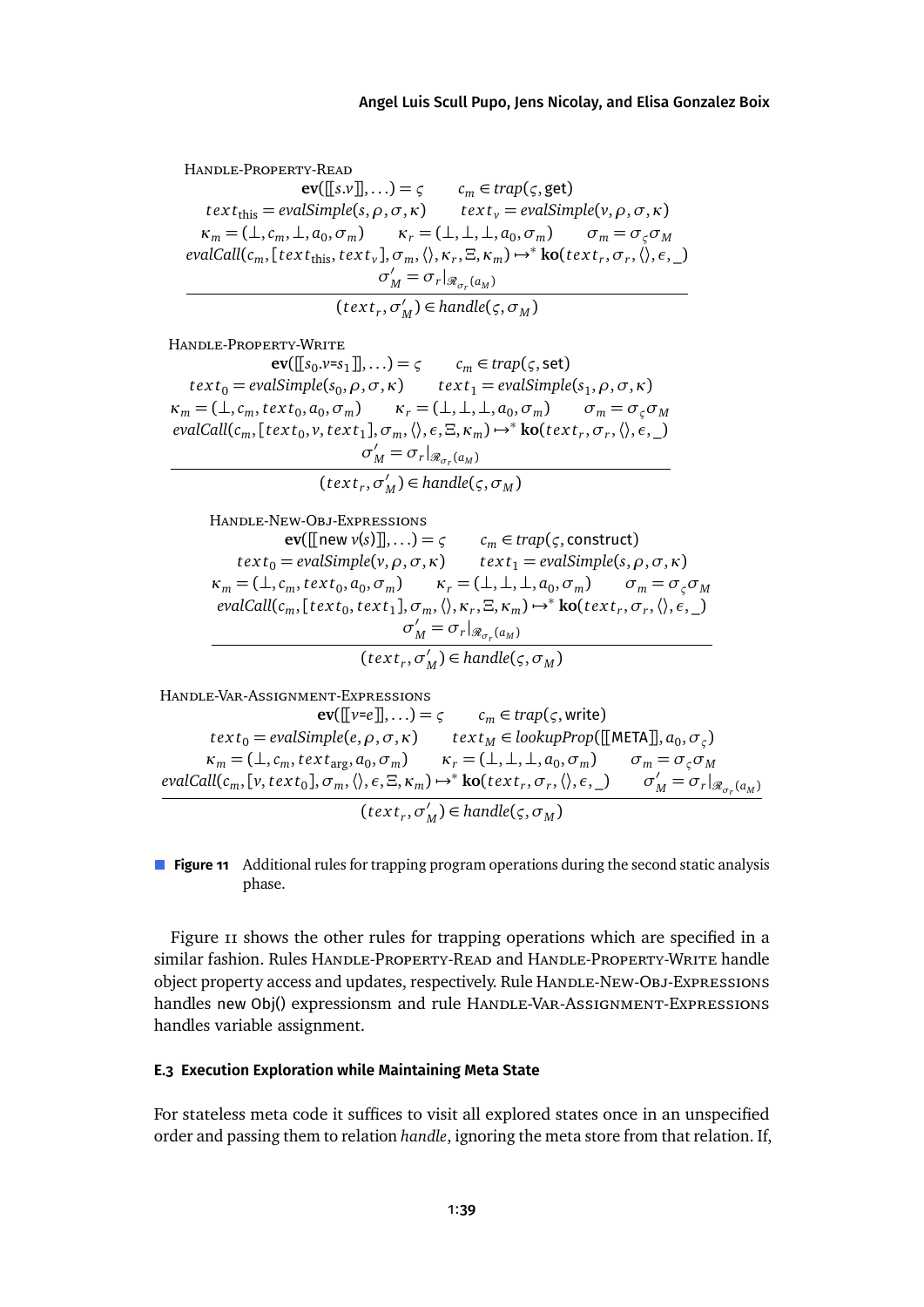for a particular state, the value returned by *handle* subsumes the abstracted META.HALT, then this indicates that, according to the static analysis, a base program operation was intercepted that should halt the execution.

In case the meta code is stateful, then the meta state has to be maintained as well. In this case, detecting traps that halt the execution of a program must be expressed as a fixed point computation over the flow graph. Let  $(\rightarrow) \sqsupseteq D \times State \times Store \times D \times$ *State* × *Store* be the relation that operates on triples representing a state and the result of "handling" a state through *handle*, i.e., a meta value and meta store. The single rule below describes a transition from a reachable triple for one state to another triple for its successor state based on an edge in the flow graph and the result of handling the successor state. The initial triple for  $\hookrightarrow$  is the initial state  $\varsigma_0$  of the flow graph and the result of *handle*(state<sub>0</sub>).

EE-Trans  
\n
$$
\underline{\varsigma \rightarrow \varsigma' \in \mathcal{G}(e) \qquad (text'_r, \sigma'_M) \in handle(\varsigma', \sigma_M)}
$$
\n
$$
(\underline{\varsigma, \varsigma, \sigma_M) \hookrightarrow (text'_r, \varsigma', \sigma'_M)}
$$

Computing the transitive closure of  $\hookrightarrow$  then enables detecting states for which a trap returns META.HALT.

$$
(text_0, \sigma_0) \in handle(\varsigma_0, [])
$$
  
\n
$$
\underbrace{(text_0, \varsigma_0, \sigma_0) \hookrightarrow^* (text_r, \varsigma, \sigma_M) \qquad \alpha([\text{[META.HALT]}]) \sqsubseteq text_r}_{halt(\varsigma)}
$$